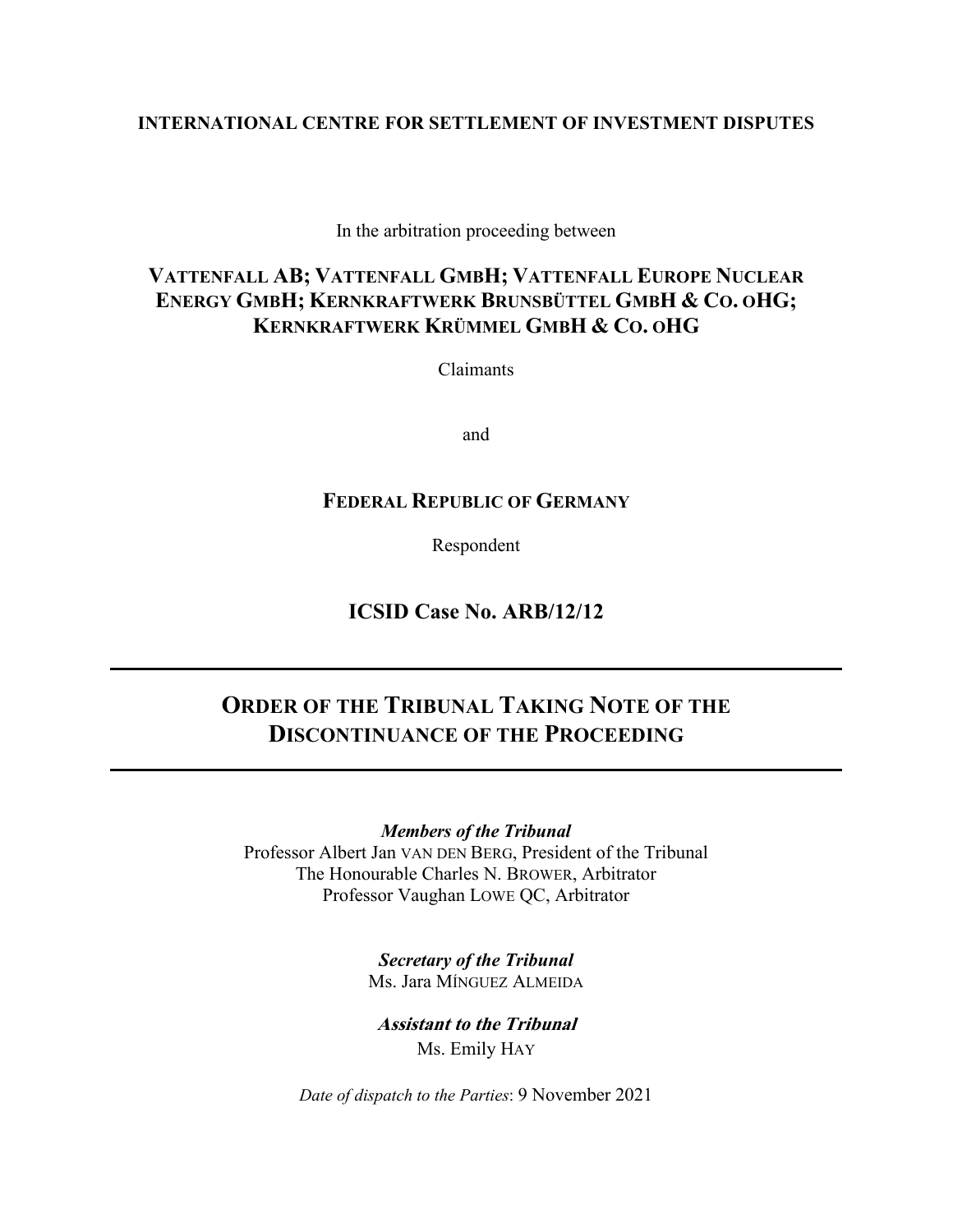### **REPRESENTATION OF THE PARTIES**

*Representing Vattenfall AB and others*:

### **Prof. Dr. Kaj Hobér**

3 Verulam Buildings Gray's Inn London WC1R 5NT United Kingdom

**Mr. Jakob Ragnwaldh Mr. Robin Rylander Mr. Alexander Foerster Mr. Jacob Rosell Svensson Mr. Malcolm Robach Mr. Mattias Arnesson**

Norrlandsgatan 21

SE-111 87 Stockholm

Box 1711

Sweden

and

*Representing the Federal Republic of Germany*:

**Dr. Sabine Konrad Dr. Maximilian Pika** MORGAN, LEWIS & BOCKIUS LLP OpernTurm, Bockenheimer Landstr.4 60306 Frankfurt am Main Germany

and

### **Ms. Annette Tiemann, LL.M.**

BUNDESMINISTERIUM FÜR WIRTSCHAFT UND ENERGIE Referat VC7 10115 Berlin Germany

and

**Dr. Richard Happ Mr. Sebastian Wuschka Mr. Tim Rauschning** LUTHER RECHTSANWALTSGESELLSCHAFT MBH Gänsemarkt 45 20354 Hamburg Germany

MANNHEIMER SWARTLING ADVOKATBYRÅ AB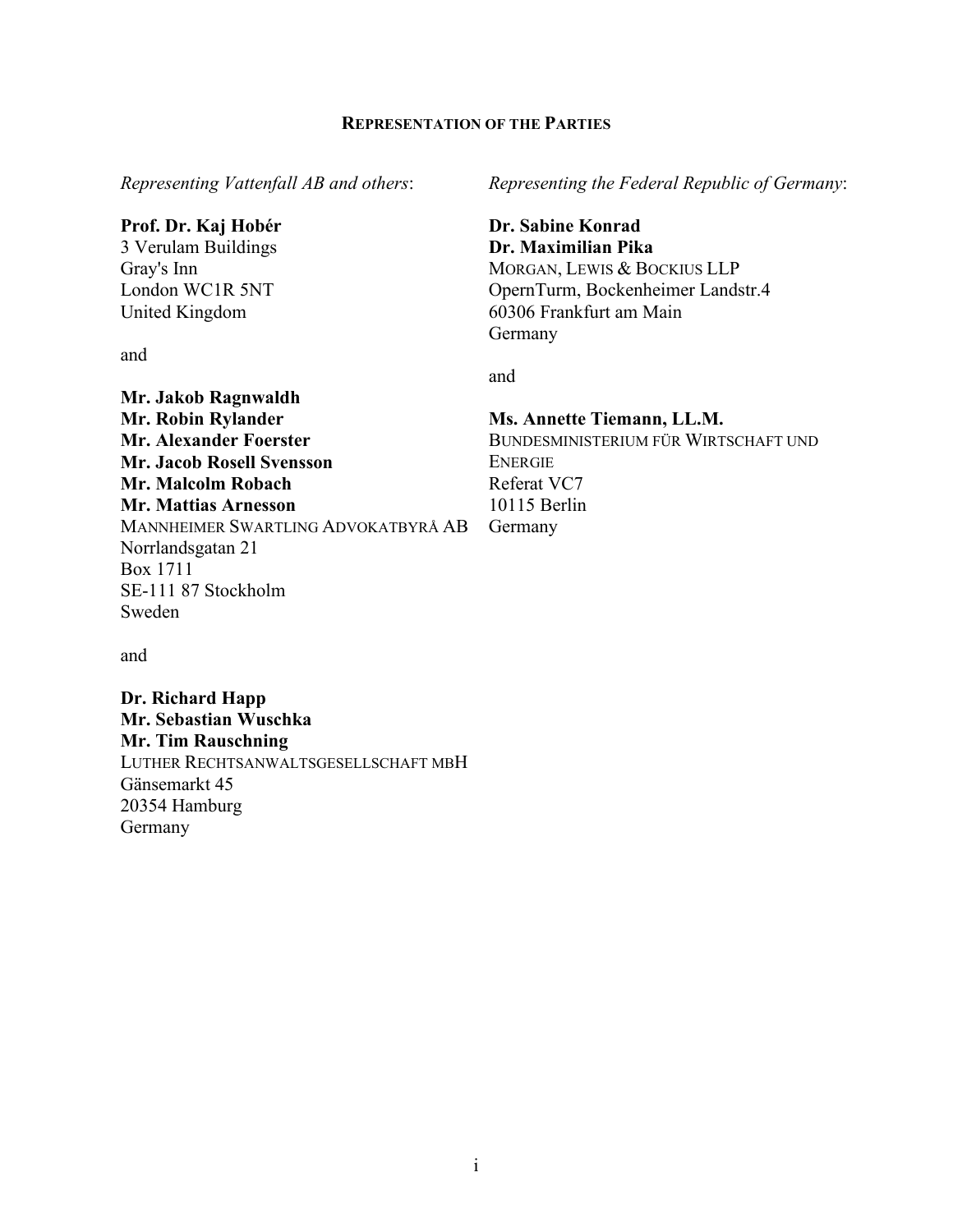# **TABLE OF CONTENTS**

| I.   |                 |                                                                              |  |
|------|-----------------|------------------------------------------------------------------------------|--|
| Π.   |                 |                                                                              |  |
|      | A.              |                                                                              |  |
|      | <b>B.</b>       |                                                                              |  |
|      | $\mathcal{C}$ . |                                                                              |  |
|      | D.              |                                                                              |  |
|      | E.              |                                                                              |  |
|      | F.              |                                                                              |  |
|      | G.              | Procedure Relating to the German Federal Constitutional Court's Judgments 24 |  |
|      | H.              |                                                                              |  |
|      | I.              |                                                                              |  |
|      | J.              |                                                                              |  |
|      | Κ.              |                                                                              |  |
|      | L.              |                                                                              |  |
|      | M.              |                                                                              |  |
|      | N.              |                                                                              |  |
|      | O.              |                                                                              |  |
|      | P.              |                                                                              |  |
|      | Q.              |                                                                              |  |
| III. |                 |                                                                              |  |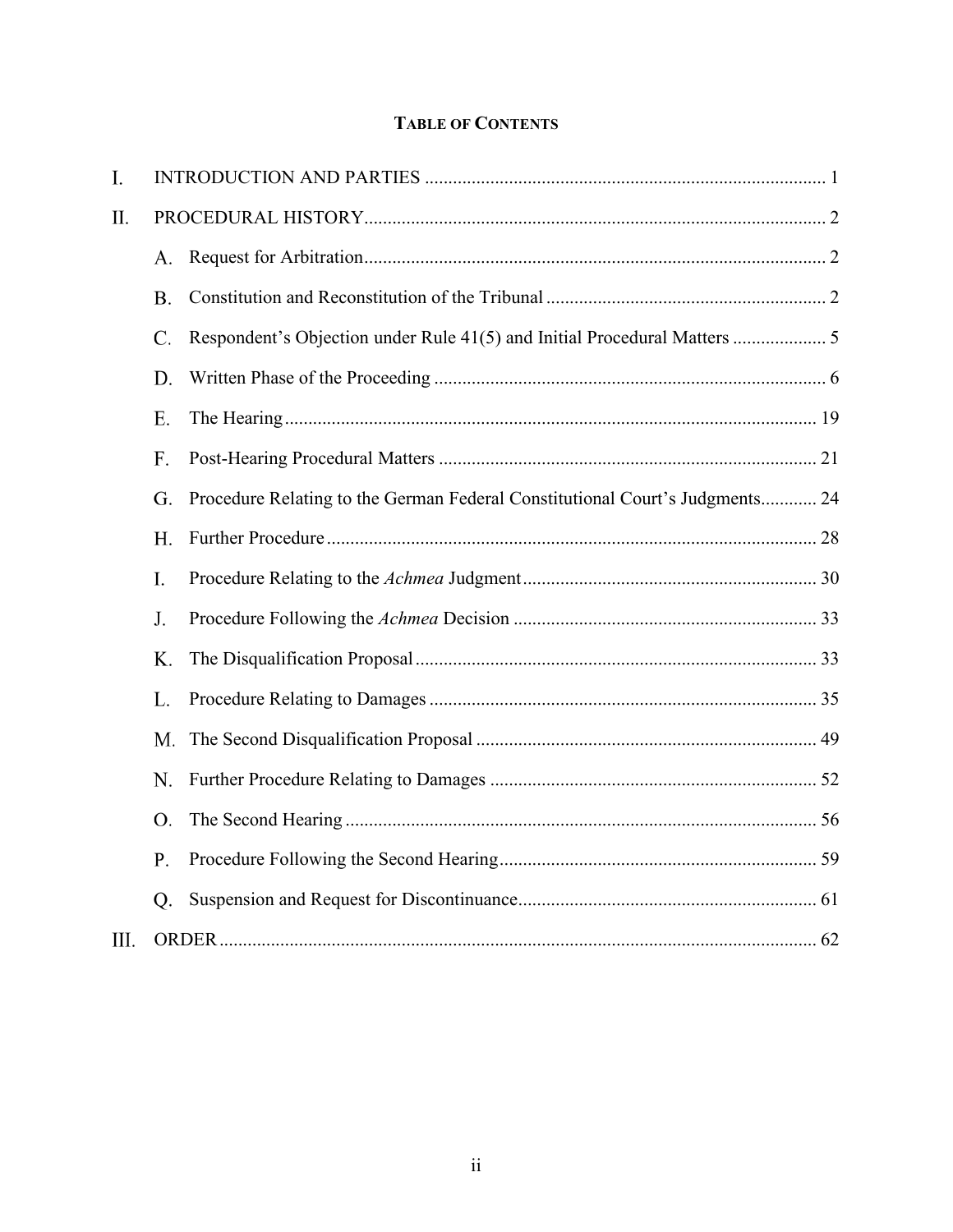#### <span id="page-3-0"></span>L. **INTRODUCTION AND PARTIES**

- 1. This case concerns a dispute submitted to the International Centre for Settlement of Investment Disputes ("**ICSID**" or the "**Centre**") on the basis of the Energy Charter Treaty (the "**ECT**") and the Convention on the Settlement of Investment Disputes between States and Nationals of Other States, dated 14 October 1966 (the "**ICSID Convention**").
- 2. The claimants are (i) Vattenfall AB, a Swedish public limited liability company; (ii) Vattenfall GmbH, a German private company with limited liability; (iii) Vattenfall Europe Nuclear Energy GmbH, a German private limited company; (iv) Kernkraftwerk Brunsbüttel GmbH & Co. oHG, a German partnership; and (v) Kernkraftwerk Krümmel GmbH & Co. oHG, a German partnership (together, "**Claimants**").
- 3. The respondent is the Federal Republic of Germany ("**Germany**" or "**Respondent**").
- 4. Claimants and Respondent are collectively referred to as the "**Parties**." The Parties' representatives and their addresses are listed above on page (i).
- 5. The Parties' dispute relates to the shutdown and phase-out of nuclear power plants by the 13<sup>th</sup> Amendment to the Atomic Energy Act in Germany, which entered into force on 6 August 2011. The  $13<sup>th</sup>$  Amendment was passed following an accident at the Fukushima Dai-Ichi nuclear power plant in Japan in March 2011.
- 6. Claimants hold shares in three nuclear power plants in Germany, the Brunsbüttel, Krümmel and Brokdorf nuclear power plants, that Claimants claim have been affected by the  $13<sup>th</sup>$ Amendment.
- 7. Claimants assert that Respondent has breached its obligations towards Claimants under the ECT by enacting the  $13<sup>th</sup>$  Amendment of 2011. In particular, Claimants allege that Respondent has (i) unlawfully expropriated their investments; (ii) breached its obligations entered into with Claimants; (iii) breached its obligation under the fair and equitable treatment standard; (iv) acted unreasonably and in a discriminatory manner; and (v) failed to offer Claimants the most constant protection and security.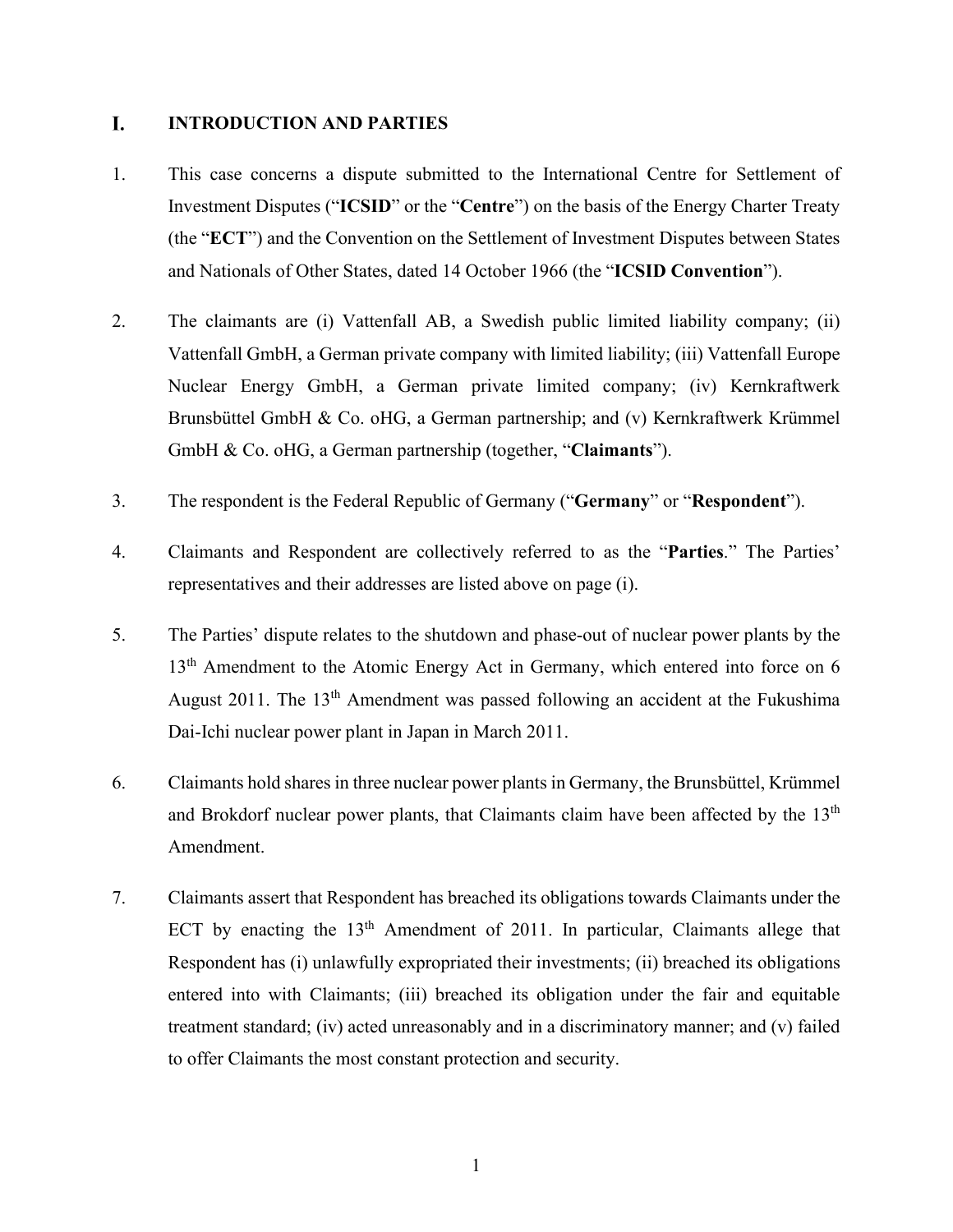- 8. Respondent contests the Tribunal's jurisdiction *ratione personae* and *ratione materiae* in several respects, and denies any breach of its obligations under the ECT.
- 9. In the course of these proceedings it has become evident that this is not a case about the question whether Germany should or should not have nuclear power plants. Rather, this case is about the question whether owners of nuclear power plants should receive compensation for shutting down plants prior to the end of their economic life once a democratic decision has been made to end nuclear power generation.
- 10. This is a case where the proceedings were of an extraordinary length, which is explained by its complexity and the procedural conduct of the Parties.

#### <span id="page-4-0"></span>**II. PROCEDURAL HISTORY**

#### <span id="page-4-1"></span> $\mathbf{A}$ . **REQUEST FOR ARBITRATION**

- 11. On 14 May 2012, ICSID received the request for arbitration of Vattenfall AB, Vattenfall Europe AG, Vattenfall Europe Nuclear Energy GmbH, Kernkraftwerk Krümmel GmbH & Co. OHG, Kernkraftwerk Brunsbüttel GmbH & Co. OHG, submitted against the Federal Republic of Germany, together with Exhibits C-001 through C-039 (the "**Request**"). [1](#page-4-3)
- 12. In accordance with Article 36 of the ICSID Convention, on 31 May 2012, the ICSID Secretary-General registered the Request for Arbitration and so notified the Parties. In the Notice of Registration, the Secretary-General invited the Parties to proceed to constitute an arbitral tribunal as soon as possible pursuant to Articles 37 to 40 of the ICSID Convention.

#### <span id="page-4-2"></span>**B. CONSTITUTION AND RECONSTITUTION OF THE TRIBUNAL**

13. In the Request, Claimants appointed Mr. Daniel M. Price, a national of the United States of America, as arbitrator. Upon the Parties' agreement on the method of constitution,

<span id="page-4-3"></span><sup>&</sup>lt;sup>1</sup> As of 17 September 2012, Vattenfall Europe AG ceased to exist and its rights and obligations were transferred by operation of law to Vattenfall (Deutschland) GmbH, which was substituted for Vattenfall Europe AG as a Claimant in this arbitration.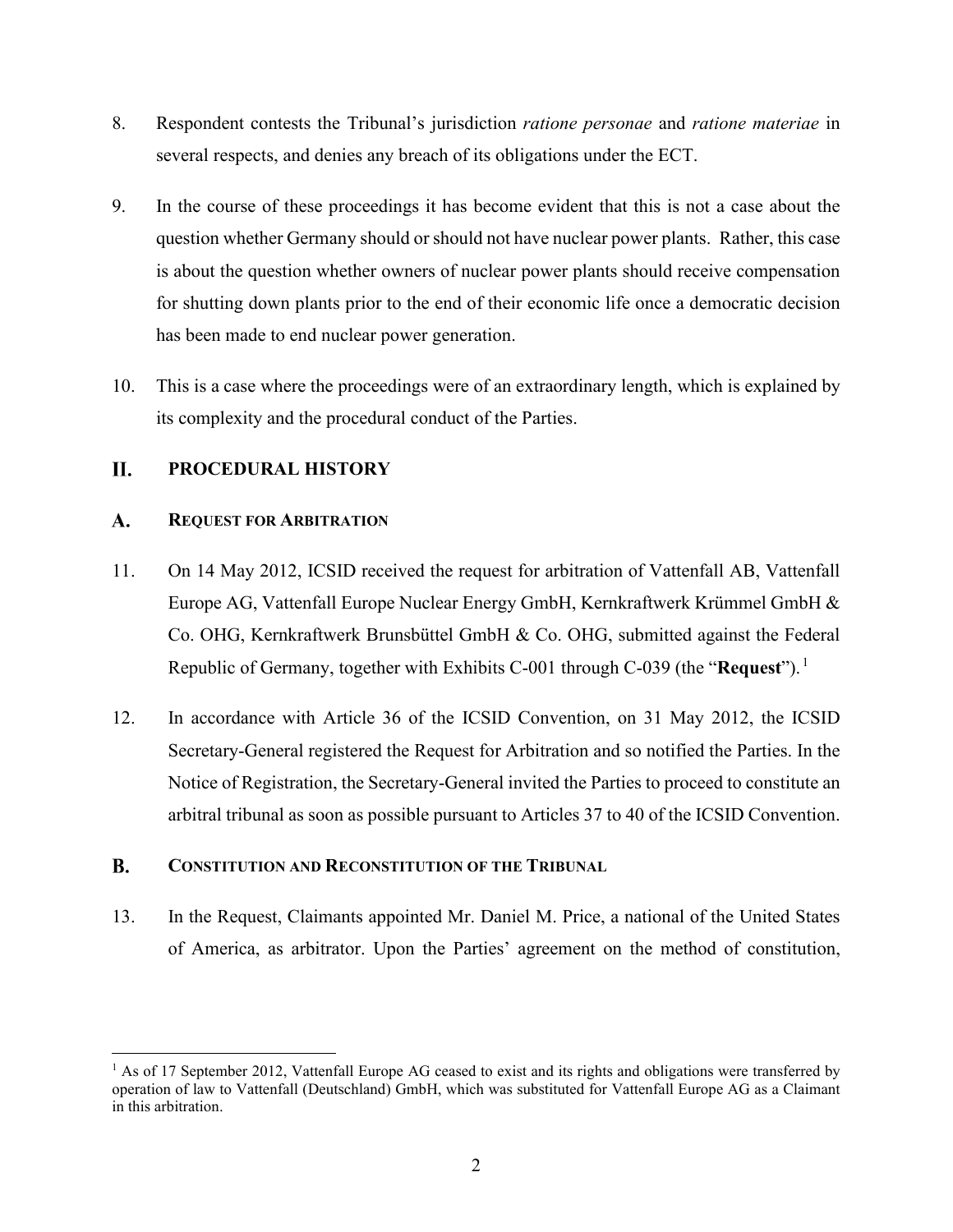ICSID sought Mr. Price's acceptance of his appointment by Claimants, and Mr. Price subsequently accepted his appointment.

- 14. On 13 July 2012, Respondent appointed Prof. Vaughan Lowe, a national of the United Kingdom, as arbitrator, and Prof. Lowe subsequently accepted his appointment.
- 15. By letter of 18 October 2012, Claimants requested that the President be appointed by the Chairman of the Administrative Counsel in accordance with Article 38 of the ICSID Convention and Rule 4(1) of the ICSID Rules of Procedure for Arbitration Proceedings (the "**ICSID Arbitration Rules**").
- 16. To assist the Parties in reaching agreement on the presiding arbitrator, from 29 October to 6 December 2012, the ICSID Secretariat conducted two ballot procedures with the Parties. As the ballot procedure did not result in the selection of a mutually-agreeable candidate, by letter of 6 December 2012 the Secretary-General informed the Parties that the Chairman of the ICSID Administrative Council would proceed to appoint the presiding arbitrator in accordance with Articles 38 and 40(1) of the ICSID Convention.
- 17. By email of 11 December 2012, the Parties informed ICSID that they were discussing the possibility of reaching an agreement on the President, and they requested that ICSID withhold any appointment until 12 December 2012. On the same day, the Secretariat confirmed that no candidate for presiding arbitrator would be proposed before the 12 December deadline.
- 18. By email of 12 December 2012, the Parties informed ICSID that they had agreed on the appointment of Prof. Albert Jan van den Berg, a national of the Kingdom of the Netherlands, to serve as President of the Tribunal. Prof. van den Berg subsequently accepted his appointment.
- 19. On 14 December 2012, the Secretary-General notified the Parties that all three arbitrators had accepted their appointments and that the Tribunal was therefore deemed to have been constituted on that date. Attached to the Secretary-General's notice were copies of the declarations required under ICSID Arbitration Rule 6(2) signed by Mr. Price, Prof. Lowe and Prof. van den Berg, as well as the statements of Mr. Price and Prof. Lowe. Ms. Eloïse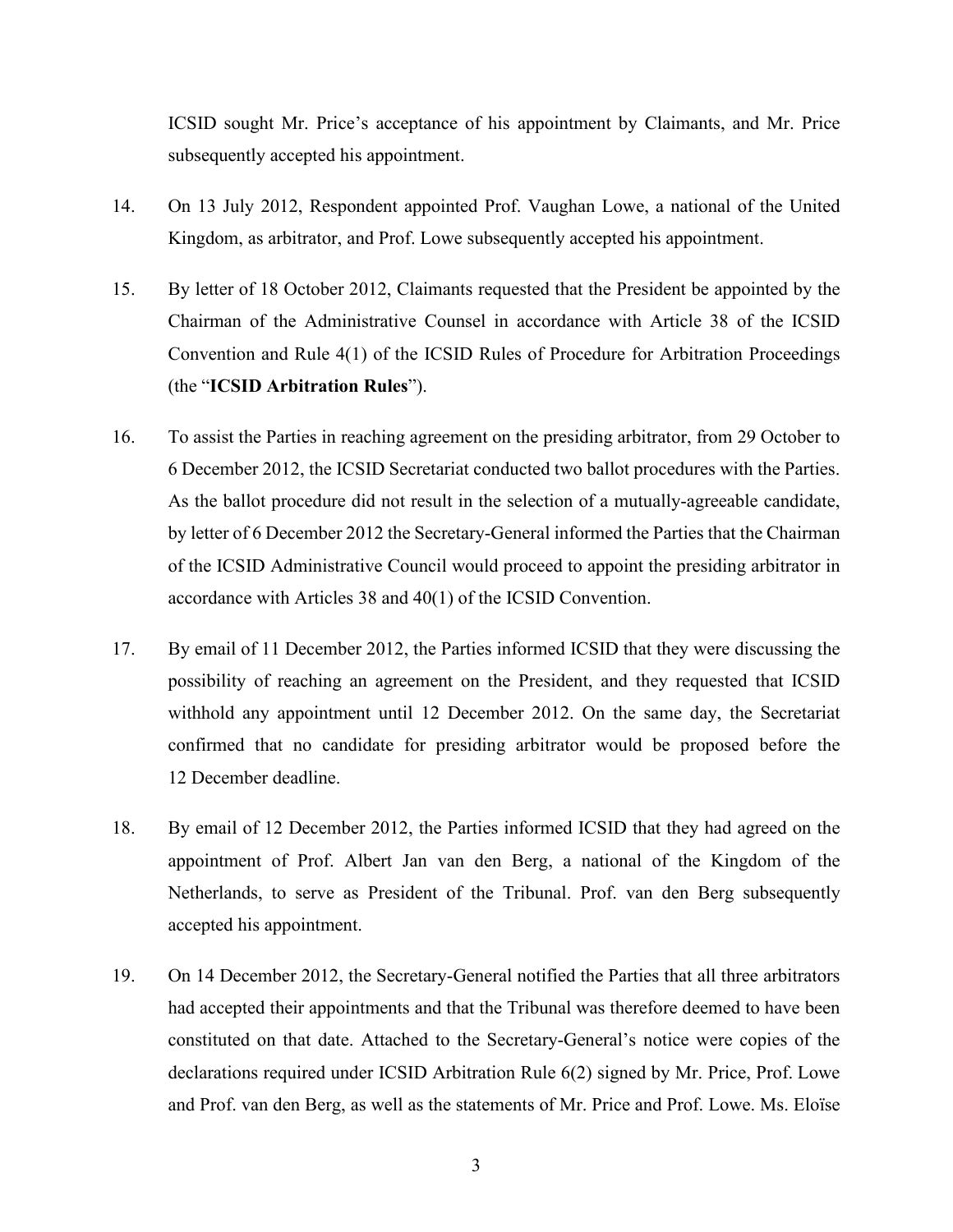Obadia, ICSID Legal Counsel, was designated to serve as Secretary of the Tribunal. Ms. Obadia was subsequently replaced as Secretary by Ms. Martina Polasek, ICSID Legal Counsel. Ms. Polasek was subsequently replaced as Secretary by Ms. Lindsay Gastrell, ICSID Legal Counsel. Ms. Gastrell was subsequently replaced as Secretary by Ms. Jara Mínguez Almeida, ICSID Legal Counsel.

- 20. On 21 September 2012, Mr. Price provided a supplemental disclosure to his original statement. Subsequently, on 17 December 2012, Respondent requested that Mr. Price answer a number of questions related to his disclosures. Mr. Price provided answers to Respondent's questions the next day.
- 21. By letter of 21 December 2012, Respondent submitted further observations on Mr. Price's disclosures and requested that he provide his reaction. Mr. Price responded to Respondent's letter the same day.
- 22. On 7 January 2013, Respondent requested further information from Mr. Price and asked that he submit an amended formal statement under ICSID Arbitration Rule 6(2). Mr. Price responded the next day. By letter of 11 January 2013, Respondent expressed dissatisfaction with Mr. Price's response.
- 23. On 11 January 2013, Mr. Price submitted his resignation to the other Members of the Tribunal, stating: "In order to avoid the possibility of any unnecessary delay in the arbitration proceedings, I hereby resign as a member of the Tribunal pursuant to Arbitration Rule 8(2)." On the same day, Prof. van den Berg and Prof. Lowe consented to Mr. Price's resignation pursuant to ICSID Convention Article 56(3) and Arbitration Rule 8(2).
- 24. Also on 11 January 2013, ICSID informed the Parties that Mr. Price had resigned and that as a result, in accordance with ICSID Arbitration Rule 10(2), the proceeding was suspended and would remain suspended until the vacancy was filled. Pursuant to ICSID Arbitration Rule 11(1), ICSID invited Claimants to promptly appoint an arbitrator to fill the vacancy.
- 25. On 21 February 2013, Claimants appointed the Honourable Charles N. Brower, a national of the United States of America, as arbitrator. On 25 February 2013, the Secretary-General informed the Parties that Judge Brower had accepted his appointment, filling the vacancy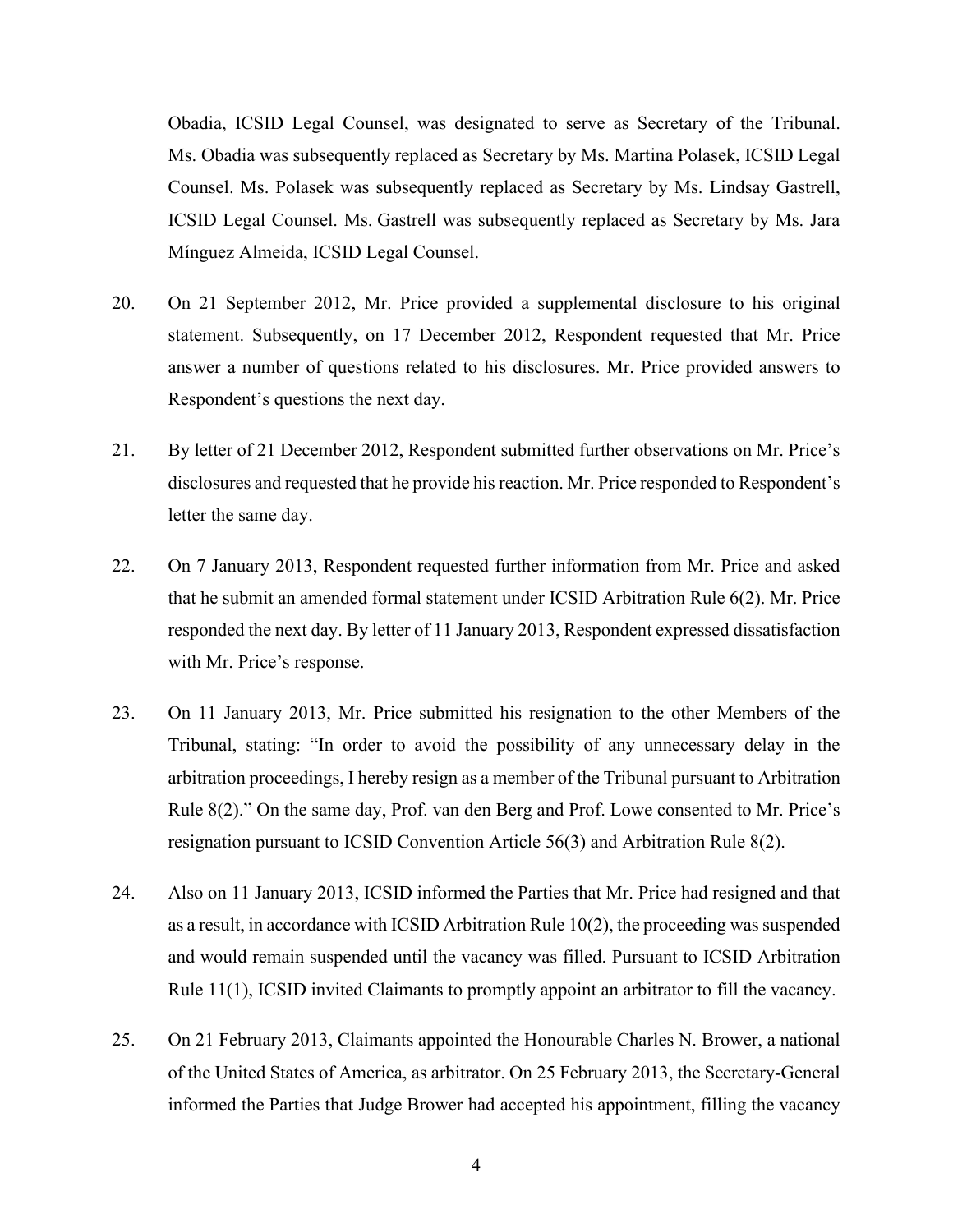on the Tribunal. Therefore, in accordance with ICSID Arbitration Rule 12, the Tribunal was deemed to be reconstituted as of that date, and the proceeding resumed.

#### <span id="page-7-0"></span> $\mathbf{C}$ . **RESPONDENT'S OBJECTION UNDER RULE 41(5) AND INITIAL PROCEDURAL MATTERS**

- 26. On 10 January 2013, Respondent filed an Objection under Rule 41(5) of the ICSID Arbitration Rules, together with Legal Authorities RL-001 through RL-005 ("**Rule 41(5) Objection**"). Respondent sought dismissal of two claims asserted by Claimants in connection with the Nuclear Fuel Tax ("**NFT**") on the basis that they were "manifestly without legal merit" under Rule 41(5).
- 27. On 5 March 2013, following the reconstitution of the Tribunal and resumption of the proceeding, the Tribunal held a conference call with the Parties to discuss the next procedural steps. By letter of 7 March 2013, the Tribunal confirmed the agreed next steps, including the Parties' agreement to extend the 60-day period for the first session as set forth in Rule 13(1) of the ICSID Arbitration Rules and to hold the first session in Washington, D.C., on 17 June 2013. In addition, the Tribunal decided to hear oral submissions on the Rule 41(5) Objection during the first session.
- 28. In accordance with the schedule determined during the 5 March 2013 conference call, the Parties filed the following submissions:
	- Claimants' Reply to Respondent's Rule 41(5) Objection, dated 15 March 2013, together with Legal Authorities CL-001 through CL-006;
	- Respondent's Response to Claimants' Reply to the Rule 41(5) Objection, dated 19 April 2013, together with Exhibits R-001 through R-005 and Legal Authorities RL-006 through RL-023; and
	- Claimants' Rejoinder to Respondent's Rule 41(5) Objection, dated 24 May 2013, together with Legal Authorities CL-007 through CL-017.
- 29. On 17 and 18 June 2013, the Tribunal held a first session and a hearing on the Rule 41(5) Objection at the World Bank Headquarters in Washington, D.C. In addition to the Members of the Tribunal and the Secretary of the Tribunal, the following individuals attended: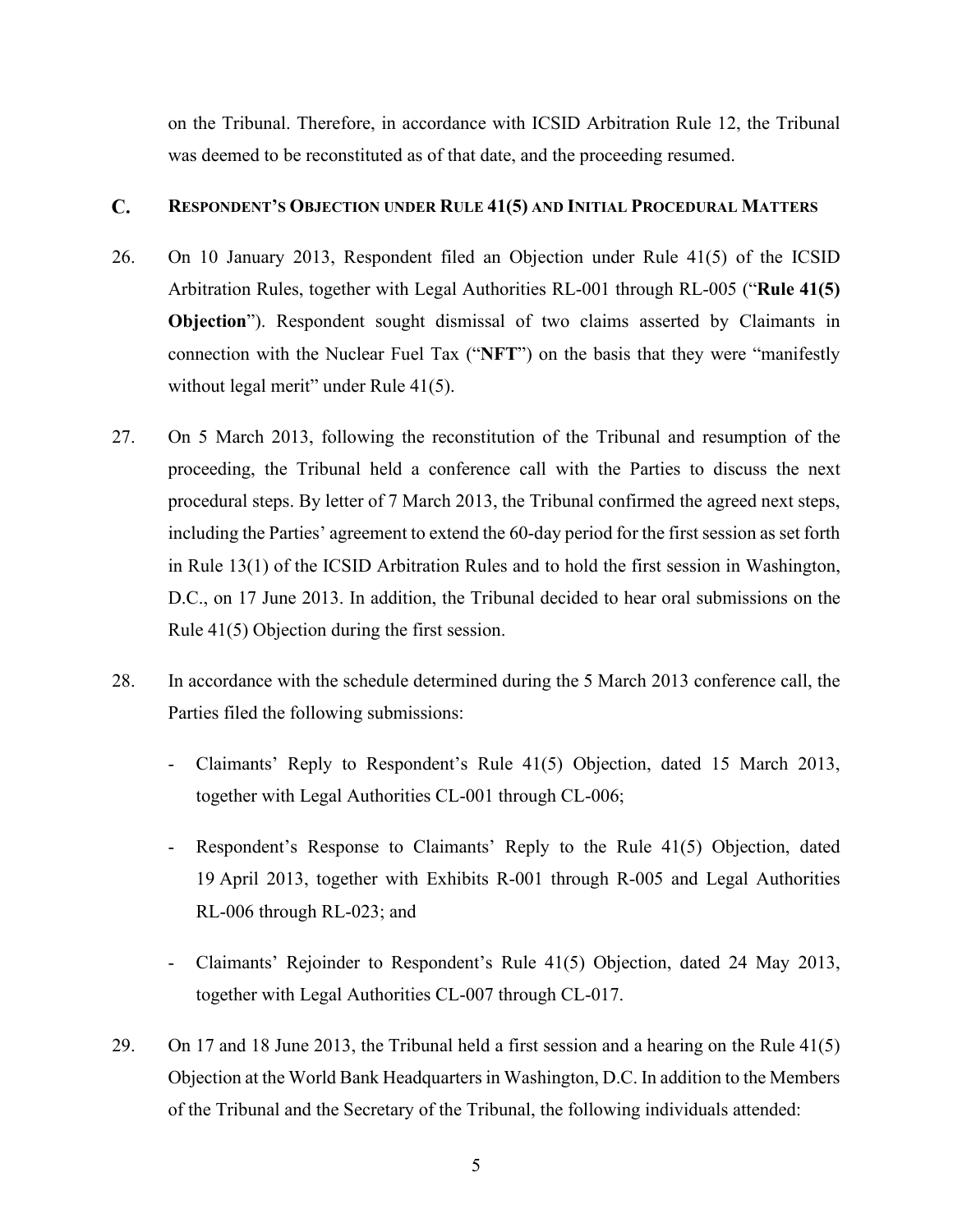### For Claimants

*Counsel*

- Prof. Dr. Kaj Hobér, 3 Verulam Buildings
- Mr. Jakob Ragnwaldh, Mannheimer Swartling Advokatbyrå AB
- Mr. Fredrik Andersson, Mannheimer Swartling Advokatbyrå AB
- Dr. Richard Happ, Luther Rechtsanwaltsgesellschaft

*Parties*

- Dr. Andreas Metzenthin, Vattenfall GmbH

For Respondent

- Dr. Sabine Konrad, McDermott Will & Emery
- Ms. Lisa Richman, McDermott Will & Emery
- Mr. Arne Fuchs, McDermott Will & Emery

*Parties*

- Dr. Hans-Joachim Henckel, Government of the Federal Republic of Germany
- Ms. Annette Tiemann, Government of the Federal Republic of Germany
- Dr. Siegbert Schneider, Government of the Federal Republic of Germany
- Mr. Lars Beyer, Government of the Federal Republic of Germany
- Mr. Ilja Schmidtke, Government of the Federal Republic of Germany
- 30. On 2 July 2013, the Tribunal issued its Decision on the Rule 41(5) Objection. The Tribunal found that Claimants' claims in connection with the NFT were not "manifestly without legal merit" and required further and more detailed submissions from both sides, thereby rejecting the Rule 41(5) Objection.
- 31. Following further submissions from the Parties on procedural matters after the first session, on 17 July 2013, the Tribunal issued Procedural Order No. 1 ("**PO 1**"). PO 1 reflects the Parties' agreements and the Tribunal's decisions on the procedure governing the arbitration. It provides, *inter alia*, that the applicable Arbitration Rules are the ICSID Arbitration Rules in force as of 10 April 2006, the procedural language is English, and the place of arbitration is Washington, D.C. Annex A of PO 1 sets forth the procedural calendar.

#### <span id="page-8-0"></span>D. **WRITTEN PHASE OF THE PROCEEDING**

32. In accordance with the procedural calendar, on 27 September 2013, Claimants filed a Memorial on the Merits ("**Memorial**"), together with the following supporting documents: Exhibits C-040 through C-181; Legal Authorities CL-001 through CL-046; Witness Statement of Mr. Guido Egbers; Witness Statement of Mr. Andreas Hüttmann; Witness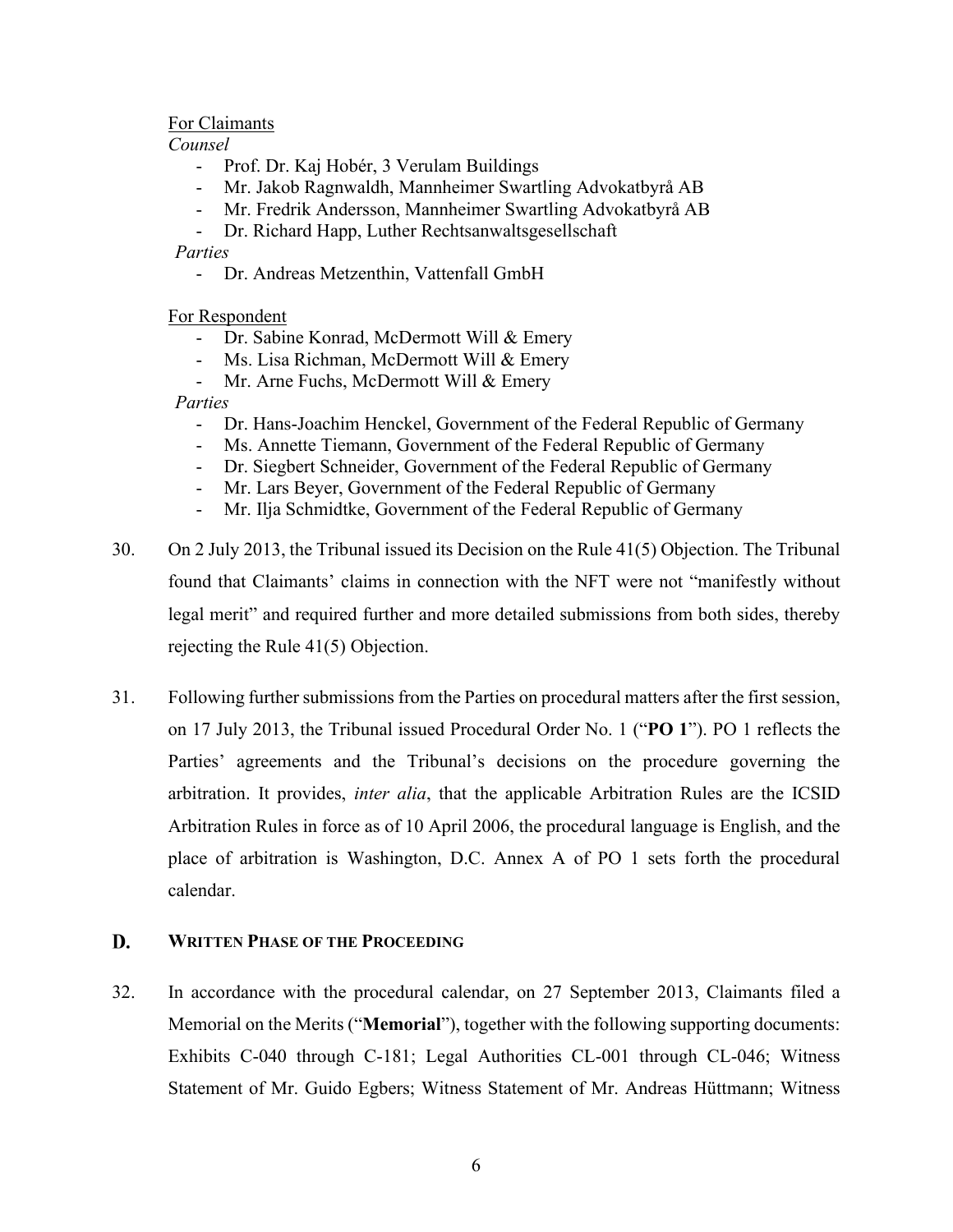Statement of Dr. Uwe Kleen; Witness Statement of Mr. Uwe Neugebauer; Witness Statement of Dr. Norbert Portugall; Witness Statement of Mr. Gunnar Post; Witness Statement of Prof. Bruno Thomauske; Witness Statement of Dr. Manfred Timm; Expert Report of Prof. Dr. Rudolf Dolzer with Exhibits D-001 through D-045; Expert Report of Mr. Brent Kaczmarek with Exhibits NAV-001 through NAV-195; Expert Report of Mr. William Bohlke with Exhibits WHB-001 through WHB-023; and Expert Report of Mr. Robert Charles with Exhibits SL-001 through SL-027.

- 33. Also in accordance with the procedural calendar, on 25 November 2013, Respondent served a request for documents on Claimants in the form of a Redfern Schedule. The completed Redfern Schedule, including Claimants' objections to production and Respondent's responses to the objections, was submitted to the Tribunal on 6 December 2013, together with Respondent's letter of the same date. Legal Authorities RL-024 to RL-026 were attached to Respondent's letter. On 20 December 2013, the Tribunal issued Procedural Order No. 2 ("**PO 2**"), containing its decisions on each of the contested document requests.
- 34. Between 27 January and 7 February 2014, the Parties made submissions to the Tribunal on the following contested issues: (i) a draft confidentiality order covering certain documents produced by Claimants; (ii) Claimants' request to extend the scope of the proposed confidentiality order; and (iii) Respondent's allegation that Claimants had failed to produce all documents in accordance with PO 2.
- 35. On 11 February 2014, the Tribunal issued Procedural Order No. 3 ("**PO 3**") to address the issues regarding confidentiality. In PO 3, the Tribunal issued a confidentiality order covering certain documents produced by Claimants and rejected Respondent's requests relating to Claimants' document production. The Tribunal noted that the confidentiality order did not extend to the additional documents as requested by Claimants, but that Claimants could make a separate application for it to be so extended.
- 36. Claimants made such an application on 13 February 2014, and Respondent submitted observations on the application on 21 February 2014.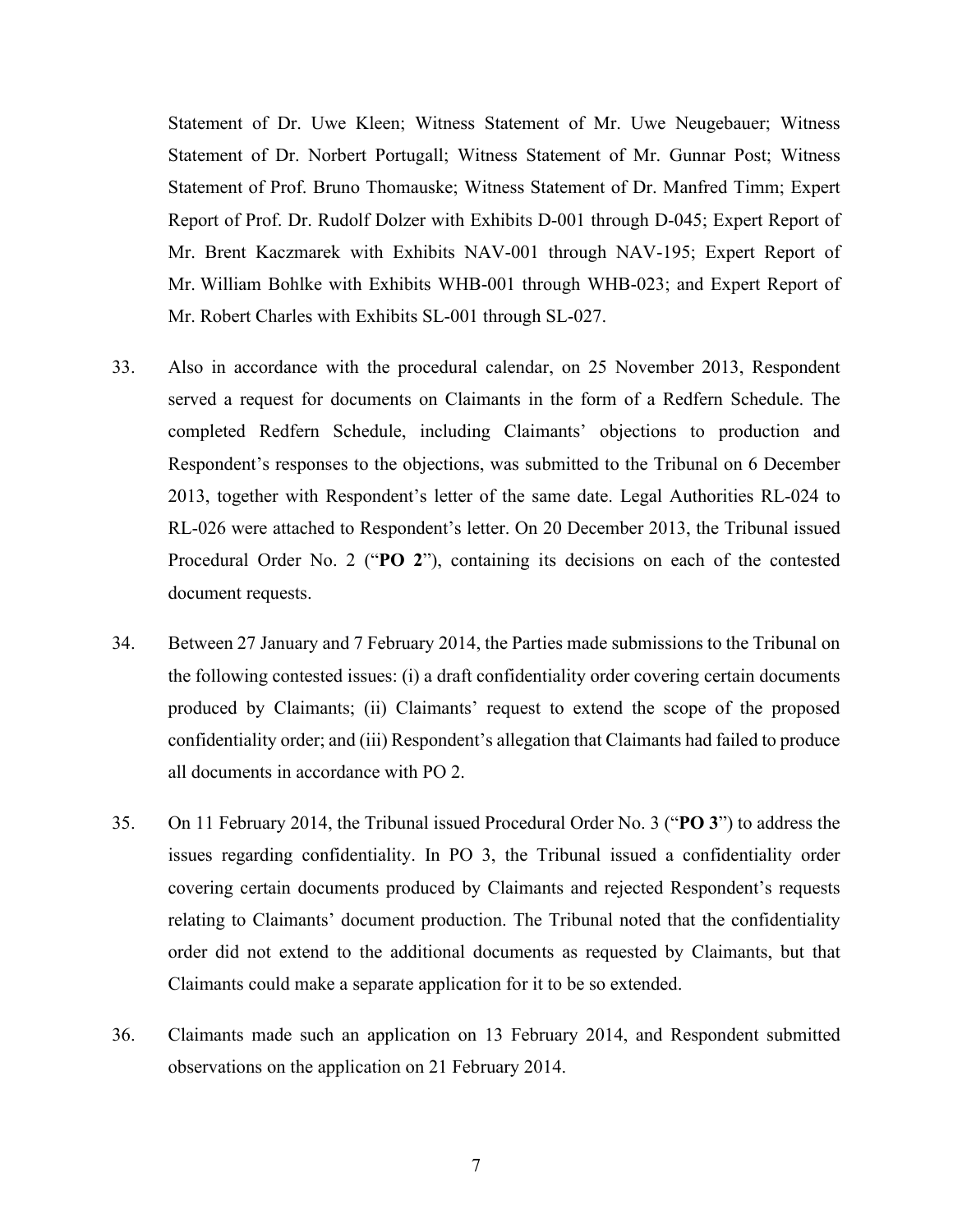- 37. On 27 February 2014, the Tribunal issued Procedural Order No. 4 ("**PO 4**"), finding that the relevant documents contained highly sensitive information and therefore granting Claimants' application to extend the confidentiality order to cover those documents.
- 38. By letter of 28 February 2014, Respondent requested that the Tribunal grant an exemption to the Ministry for Environment of Schleswig-Holstein and Respondent's legal counsel at McDermott Will & Emery from the obligation set forth in the confidentiality order that third parties certify in writing that all confidential documents have been destroyed, deleted or returned to Claimants within five months after the conclusion of the proceedings. Claimants submitted observations on this request by letter of 3 March 2014, and Respondent replied by letter of 7 March 2014.
- 39. On 18 March 2014, the Tribunal issued Procedural Order No. 5 ("**PO 5**"), denying Respondent's 28 February request on the basis that it failed to meet the second evidentiary requirement under paragraph 4 of PO 4, which requires that the relevant third party be restricted by law from complying with the confidentiality order.
- 40. By letter of 28 March 2014, Respondent objected to PO 5. In response, on 31 March 2014, the Tribunal informed the Parties that it did not find it necessary to amend PO 5 on the basis of submissions in the record at that time, but offered Respondent a further opportunity to submit evidence of a legal restriction under paragraph 4 of PO 4. In this regard, the Tribunal received Respondent's letters of 7 April and 5 May 2014 and Claimants' letters of 14 April and 9 May 2014.
- 41. After considering these submissions, on 19 May 2014, the Tribunal issued Procedural Order No. 6 ("**PO 6**"), granting certain specific exceptions to the confidentiality order in respect of the Ministry for Environment of Schleswig-Holstein and Respondent's legal counsel at McDermott Will & Emery.
- 42. On 17 June 2014, Respondent requested a two-month extension of time to file its Counter-Memorial. Claimants objected to this request by letter of 17 June 2014. Respondent submitted further comments on 23 June 2014, and Claimants replied on 25 June 2014.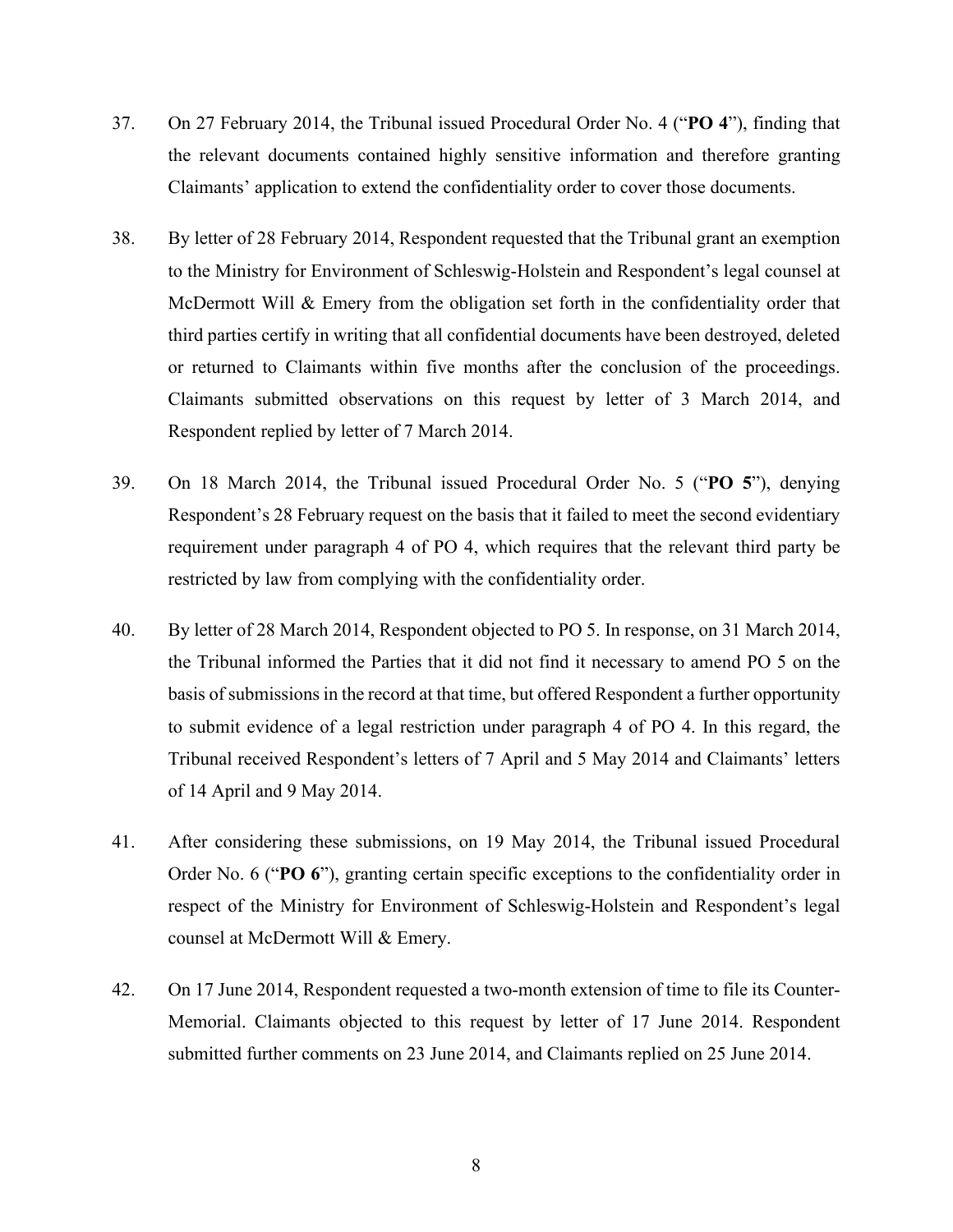- 43. On the basis of the Parties' submissions, the Tribunal issued Procedural Order No. 7 on 4 July 2014 ("**PO 7**"), granting Respondent a one-month extension to file its Counter-Memorial. The procedural calendar was amended accordingly.
- 44. On 22 August 2014, Respondent filed a Counter-Memorial on the Merits and Memorial on Jurisdiction ("**Counter-Memorial**"), together with the following supporting documents: Appendices 001 through 003; Exhibits R-006 through R-216; Legal Authorities RL-027 through RL-099; Witness Statement of Prof. Dr. Miranda Schreurs; Witness Statement of Dr. Wolfgang Cloosters with Exhibits CLOOSTERS-001 through CLOOSTERS-006; Witness Statement of Mr. Dirk Wendel with Exhibits WE-001 through WE-010; Expert Report of Ms. Laura Hardin with Exhibits LH-001 through LH-085; Expert Report of Dr. Robin Cohen with Exhibits RC-001 through RC-063; Expert Report of Dipl.-Ing. Michael Sailer with Exhibits SA-001 through SA-055; Expert Report of Dr. Eberhard Grauf with Exhibits GRAUF-001 through GRAUF-018; and Expert Report of Dipl.-Ing. Klaus-Dieter Bandholz with Exhibits BANDHOLZ-001 through BANDHOLZ-035.
- 45. Together with the Counter-Memorial, Respondent submitted a request to address the objections to jurisdiction as a preliminary question ("**Request for Bifurcation**").
- 46. On 5 September 2014, Claimants filed observations on the Request for Bifurcation, opposing Respondent's request for a separate jurisdictional phase of the proceeding.
- 47. On 7 September 2014, the Tribunal issued Procedural Order No. 8 concerning the Request for Bifurcation ("**PO 8**" or "**Decision on Bifurcation**"). In the Decision, the Tribunal rejected Respondent's Request for Bifurcation, noting that as a result, the proceeding would continue under Scenario 2 of the procedural calendar. The Tribunal offered the Parties the opportunity to request, or to agree to, the bifurcation of the proceedings into (i) a jurisdiction/admissibility and liability phase and (ii) a quantum phase. Neither Party made such a request.
- 48. In accordance with the procedural calendar, on 3 October 2014, Claimants served a request for documents on Respondent in the form of a Redfern Schedule. The completed Redfern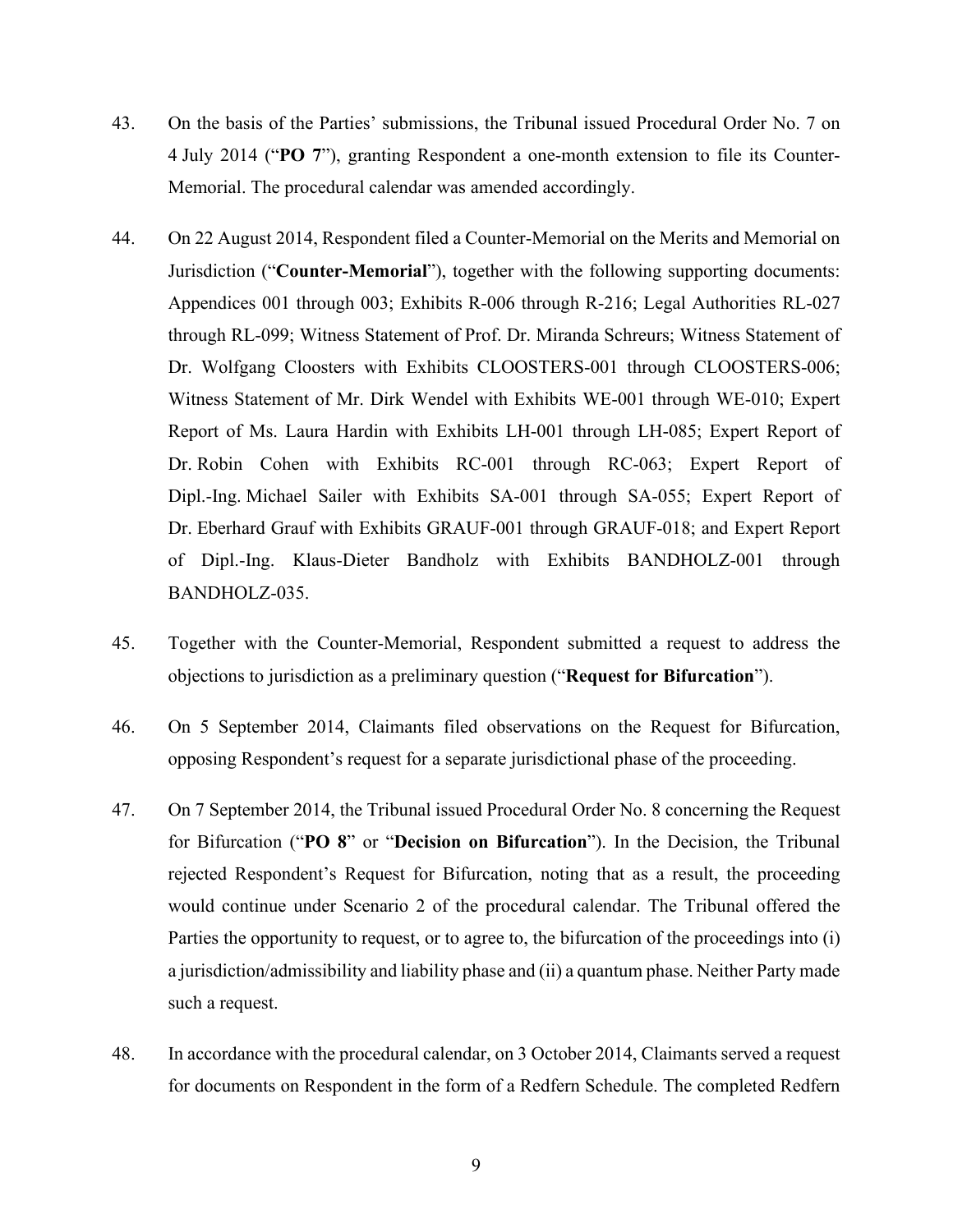Schedule, including Respondent's objections to production and Claimants' responses to the objections, together with a letter from Claimants, was submitted to the Tribunal on 24 November 2014. On 8 December 2014, the Tribunal issued Procedural Order No. 9 ("**PO 9**"), containing its decisions on each of the contested document requests. In PO 9, the Tribunal also rejected requests for the production of documents that Respondent had set forth in its objections to Claimants' Redfern Schedule, which the Tribunal determined were not permitted at that stage of the proceeding under PO 1.

- 49. By letter of 16 January 2015, Respondent: (i) asserted privilege with respect to certain documents identified on an attached privilege log, and (ii) stated that it could not produce certain documents responsive to Claimants' documents requests until a confidentiality order was in place. Claimants made observations on these issues on 21 January 2015. Respondent then made further submissions by email of 23 January 2015 and letter of 28 January 2015, to which Claimants replied on 3 February 2015.
- 50. On 11 February 2015, the Tribunal issued Procedural Order No. 10 ("**PO 10**"), containing its decision on each of the contested entries in Respondent's privilege log. With respect to confidentiality, the Tribunal instructed Respondent to provide a complete version of its proposed draft confidentiality order and instructed Claimants to submit any amendments they wished to make to their proposed draft confidentiality order.
- 51. On 16 February 2015, Respondent submitted its proposed draft confidentiality order, together with a document containing information that Respondent considered to be particularly sensitive ("attorneys' eyes-only information"). On the same day, Claimants requested the Tribunal to instruct Respondent to immediately produce all documents still being withheld and to hold that these documents would be subject to the terms of the confidentiality order proposed by Claimants.
- 52. On 26 February 2015, the Tribunal issued Procedural Order No. 11 ("**PO 11**"), containing a confidentiality order applicable to certain documents to be produced by Respondent. The Tribunal ordered Respondent to immediately produce the relevant responsive documents.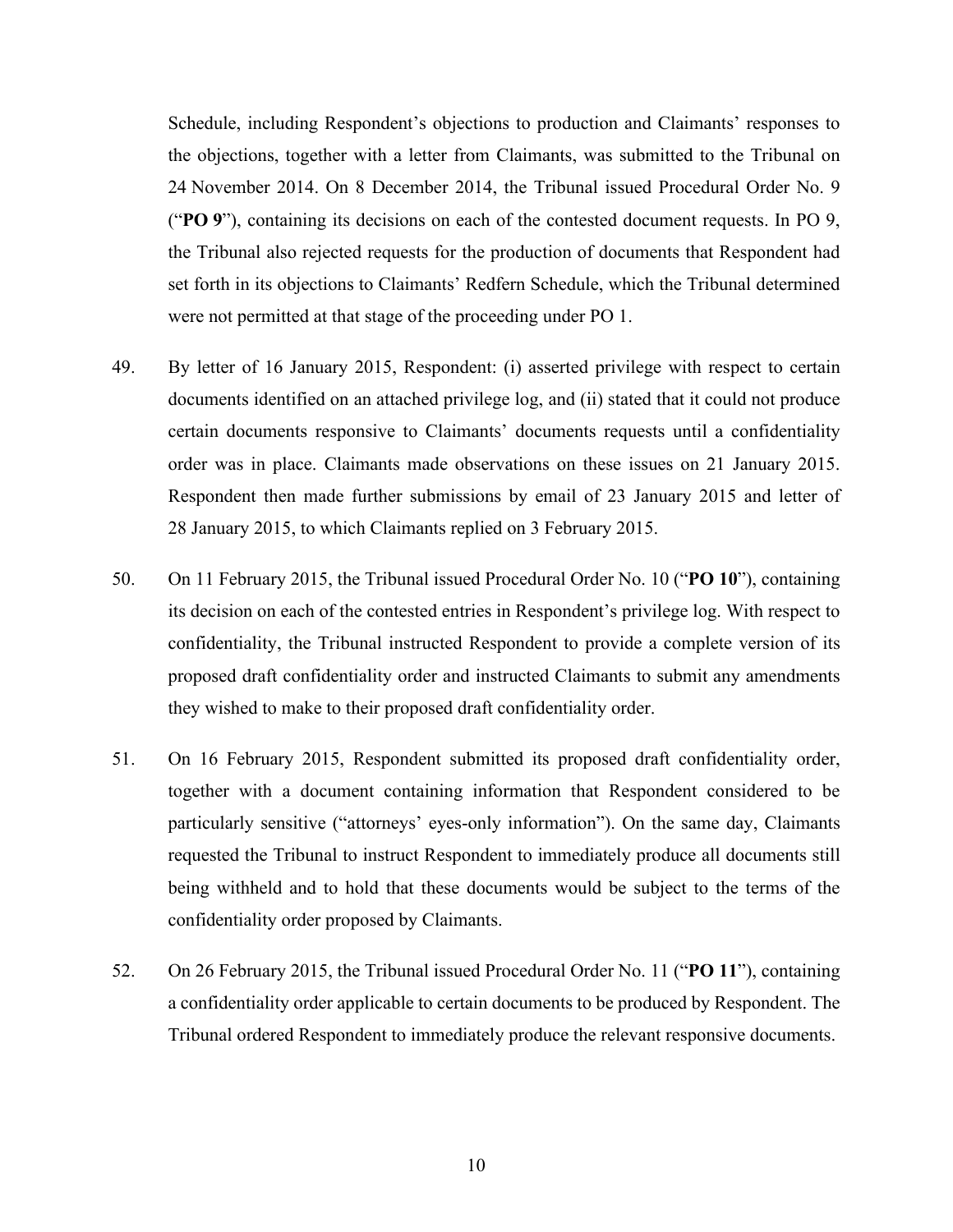- 53. On 5 March 2015, Respondent submitted a supplemental privilege log asserting privilege over three additional documents. Claimants responded by letter of 9 March 2015, in which they also asserted that Respondent was not complying with its document production obligations. Respondent replied to Claimants' letter on 19 March 2015. On 24 March 2015, the Tribunal issued Procedural Order No. 12 ("**PO 12**"), addressing these document production issues.
- 54. On 24 July 2015, the European Commission ("**EC**") filed an Application for Leave to Intervene as a Non-Disputing Party pursuant to ICSID Arbitration Rule 37(2) ("**EC Application**"). On that same date, the Tribunal invited the Parties to submit their observations on the EC Application; Respondent filed its observations on the EC Application on 30 July 2015, and Claimants filed their observations on 31 July 2015.
- 55. On 7 August 2015, the Tribunal issued Procedural Order No. 13 concerning the EC Application ("**PO 13**" or "**Decision on EC Application**"). In the Decision on EC Application, the Tribunal granted the EC's request to submit a written submission in the proceeding, to be filed no later than 30 September 2015. The Parties were invited to submit their comments on the EC's written submissions by 29 April 2016.
- 56. On 1 September 2015, Claimants filed a Reply on the Merits and a Counter-Memorial on Jurisdiction ("**Reply**"), together with the following supporting documents: Annexes A and B; Appendices 001 through 003; Exhibits C-182 through C-260; Legal Authorities CL-047 through CL-110; Witness Statement of Dr. Uwe Kleen and Mr.Dirk Schümann with Exhibits 001 and 002; Supplemental Witness Statement of Dr. Uwe Kleen with Exhibits 001 through 005; Witness Statement of Mr. Tim Gansczyk; Supplemental Witness Statement of Mr. Gunnar Post; Supplemental Witness Statement of Mr. Andreas Hüttmann; Supplemental Witness Statement of Mr. Guido Egbers with Exhibit 001; Expert Report of Dr. Helmut Bläsig and Mr. William Bohlke with Exhibits BB-001 through BB-018; Expert Report of Dr. Armin Roth and Dr. Renate Kilian with Exhibits RK-001 through RK-033; Expert Report of Dr. Jens Neumann on Technical Status; Expert Report of Dr. Jens Neumann on Categorization; Expert Report of Dr. Jens Neumann on Costs; Expert Report of Dr. Uwe Kischel with Exhibits K-001 through K-006; Expert Report of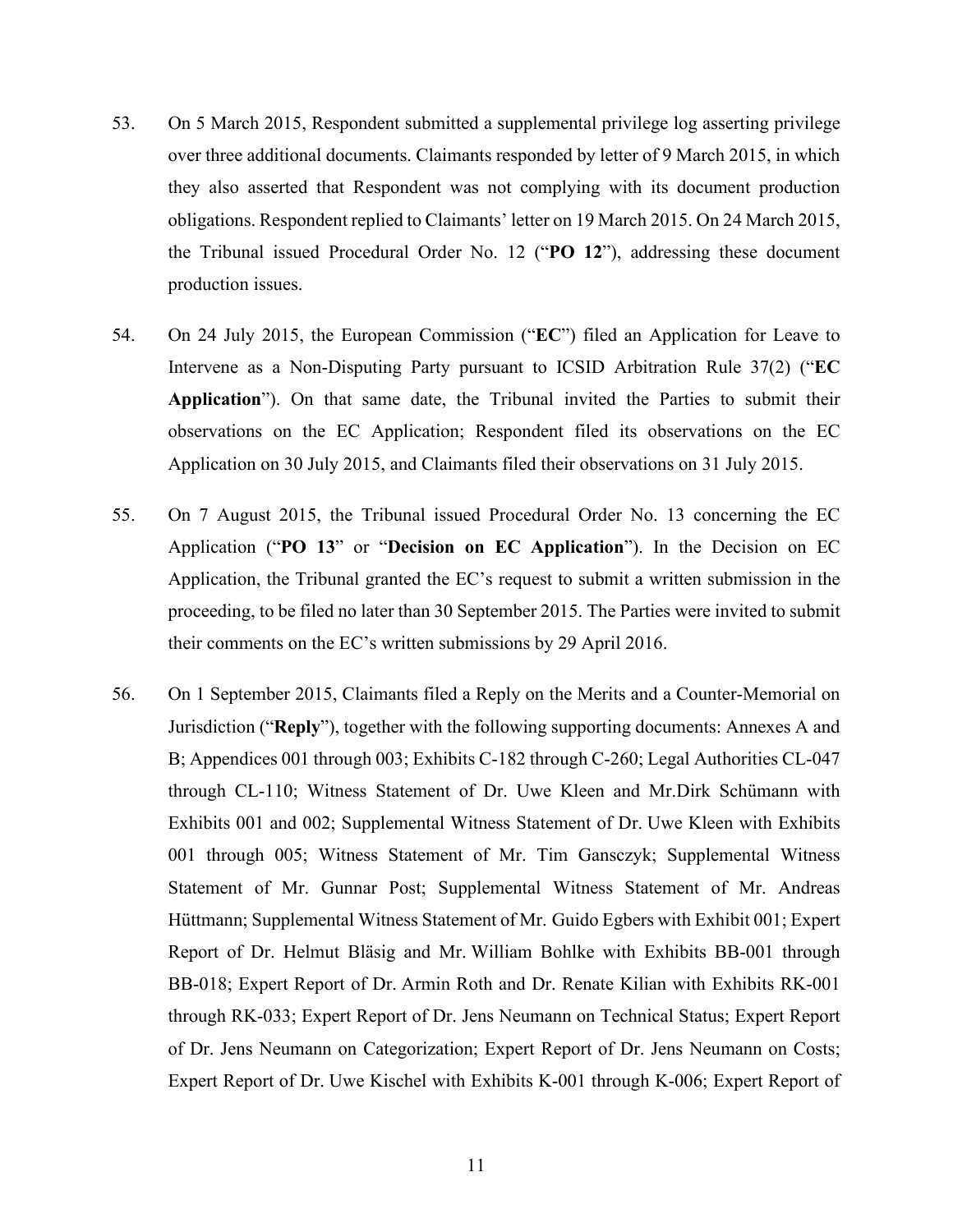Prof. Dr. Hans-Wolfgang Arndt on NEVP with Exhibits AI-001, AI-002, AI-015 and AI-024; Expert Report of Prof. Dr. Hans-Wolfgang Arndt on Reliability with Exhibits AII-001 through AII-008 and AII-017; Expert Report of Prof. Dr. Bruno Thomauske with Exhibits T-001 through T-038; Expert Report of Mr. Walter Hackel; Second Expert Report of Mr. Brent Kaczmarek with Exhibits NAV-196 through NAV-202, NAV-204, NAV-205 and NAV-208 through NAV-260; Second Expert Report of Mr. Robert Charles; Expert Repot of Prof. Christoph Schreuer with Exhibits S-001 through S-079; and Second Expert Report of Prof. Dr. Rudolf Dolzer with Exhibits D-046 through D-048.

- 57. On 30 September 2015, as contemplated in the Decision on the EC Application, the EC submitted its written submission pursuant to ICSID Arbitration Rule 37(2) ("**EC Submission**").
- 58. By letter of 3 November 2015, Respondent sought information regarding any relationship between the President of the Tribunal and Claimants' expert Prof. Rudolf Dolzer. Exhibits R-217 and R-218 were attached to Respondent's letter. The President of the Tribunal responded the next day, confirming that he had no professional or social relationship with Prof. Dolzer.
- 59. On 20 November 2015, Prof. Lowe provided the Parties with a disclosure. In relation to this disclosure, as well as to the President's letter of 4 November 2015, Respondent submitted a list of questions for Prof. Lowe and Prof. van den Berg on 9 December 2015. They both provided their responses on 21 December 2015.
- 60. Meanwhile, from 5 to 26 November 2015, the Parties made a number of submissions to the Tribunal in connection with Respondent's arguments that Claimants had failed to submit a complete Reply and to fulfil their document production obligations. Along with its submissions on these issues, Respondent filed Exhibits R-219 through R-222. On 7 December 2015, the Tribunal issued Procedural Order No. 14 ("**PO 14**"), in which it (i) took note of Claimants' undertaking to produce one of the sets of documents requested by Respondent and ordered Claimants to do so; (ii) did not order Claimants to produce the other documents requested by Respondent; and (iii) noted that the deadline for Respondent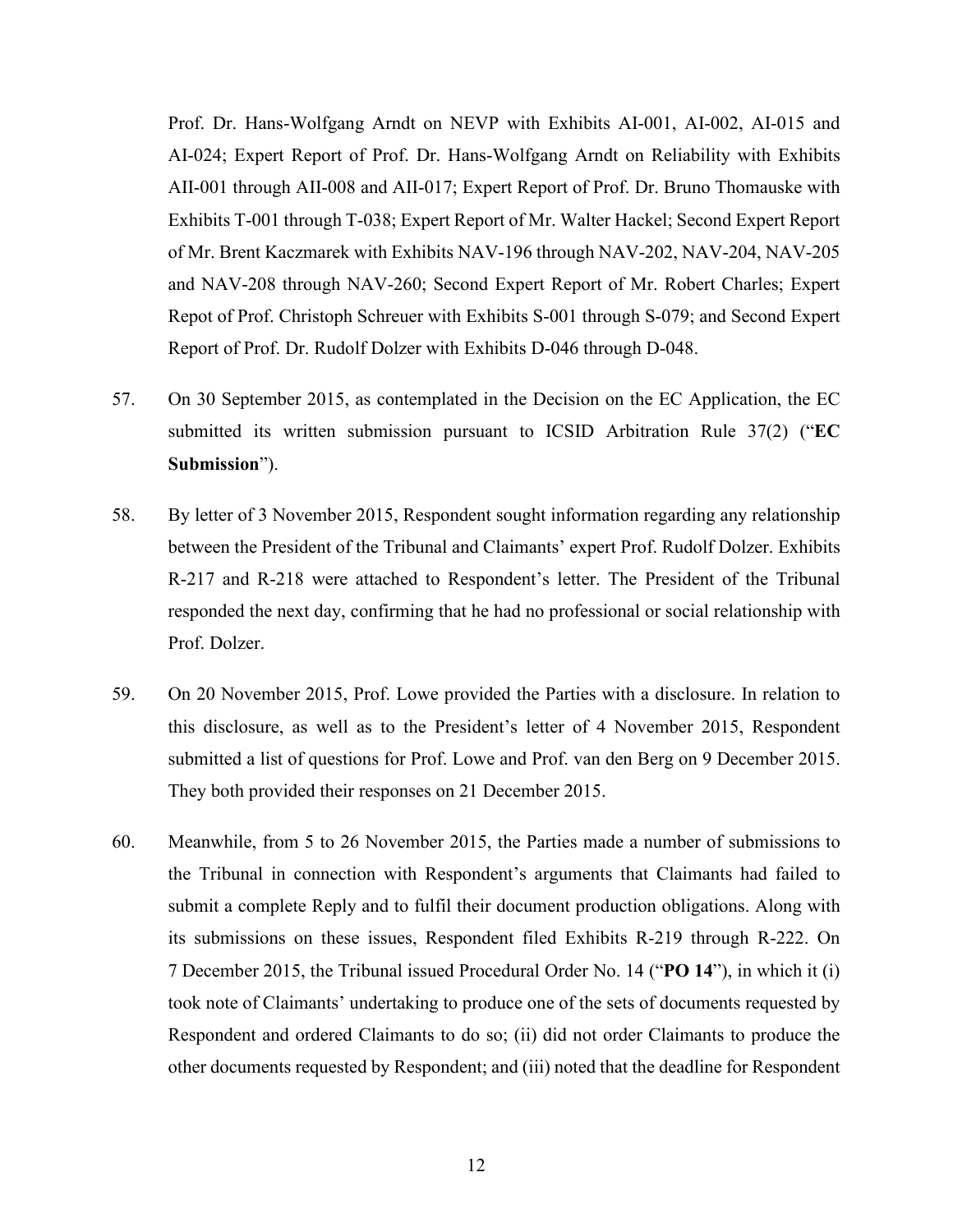to seek leave to request the production of additional documents under Section 12.3 of PO 1 had expired.

- 61. On 11 January 2016, Respondent submitted two letters: the first requested that the Tribunal order Claimants to comply with their existing document production obligations set forth in PO 2; and the second requested that the Tribunal order Claimants to produce documents contained in a document titled "Respondent's Supplemental Document Requests." On 15 January 2016, Claimants responded to both of Respondent's letters, asking the Tribunal to deny all of Respondent's requests. Respondent made further observations on these issues by letter of 22 January 2016, to which Claimants replied on 28 January 2016.
- 62. On 18 February 2016, the Tribunal issued Procedural Order No. 15 ("**PO 15**"), containing its decision on each of Respondent's requests related to PO 2, and on each of Respondent's supplemental document requests.
- 63. By letter of 28 March 2016, Claimants sought leave from the Tribunal under paragraph 12.3 of PO 1 to serve on Respondent a new request for production of documents relating to an interview with Chancellor Angela Merkel held on 6 November 2015, and to submit into the record any documents produced. Respondent submitted its observations on this request on 1 April 2016, asking the Tribunal to deny it. Claimants submitted further comments on 6 April 2016, to which Respondent replied by email of 11 April 2016.
- 64. On 13 April 2016, the Tribunal issued Procedural Order No. 16 ("**PO 16**"), granting Claimants' 28 March request for leave to request the documents from Respondent.
- 65. On 27 April 2016, Respondent filed a Rejoinder on the Merits and Reply on Jurisdiction ("**Rejoinder**"), together with the following supporting documents: Exhibits R-223 through R-284; Legal Authorities RL-100 through RL-132; Supplementary Witness Statement of Mr. Dirk Wendel with Exhibits WE-011 through WE-014; Second Expert Report of Ms. Laura Hardin with Exhibits LH-086 through LH-202; Second Expert Report of Dr. Robin Cohen with Exhibits RC-064 through RC-123; Second Expert Report of Dipl.-Ing. Michael Sailer with Exhibits SA-056 through SA-067; Second Expert Report of Dr. Eberhard Grauf with Exhibits GRAUF-019 through GRAUF-068; Second Expert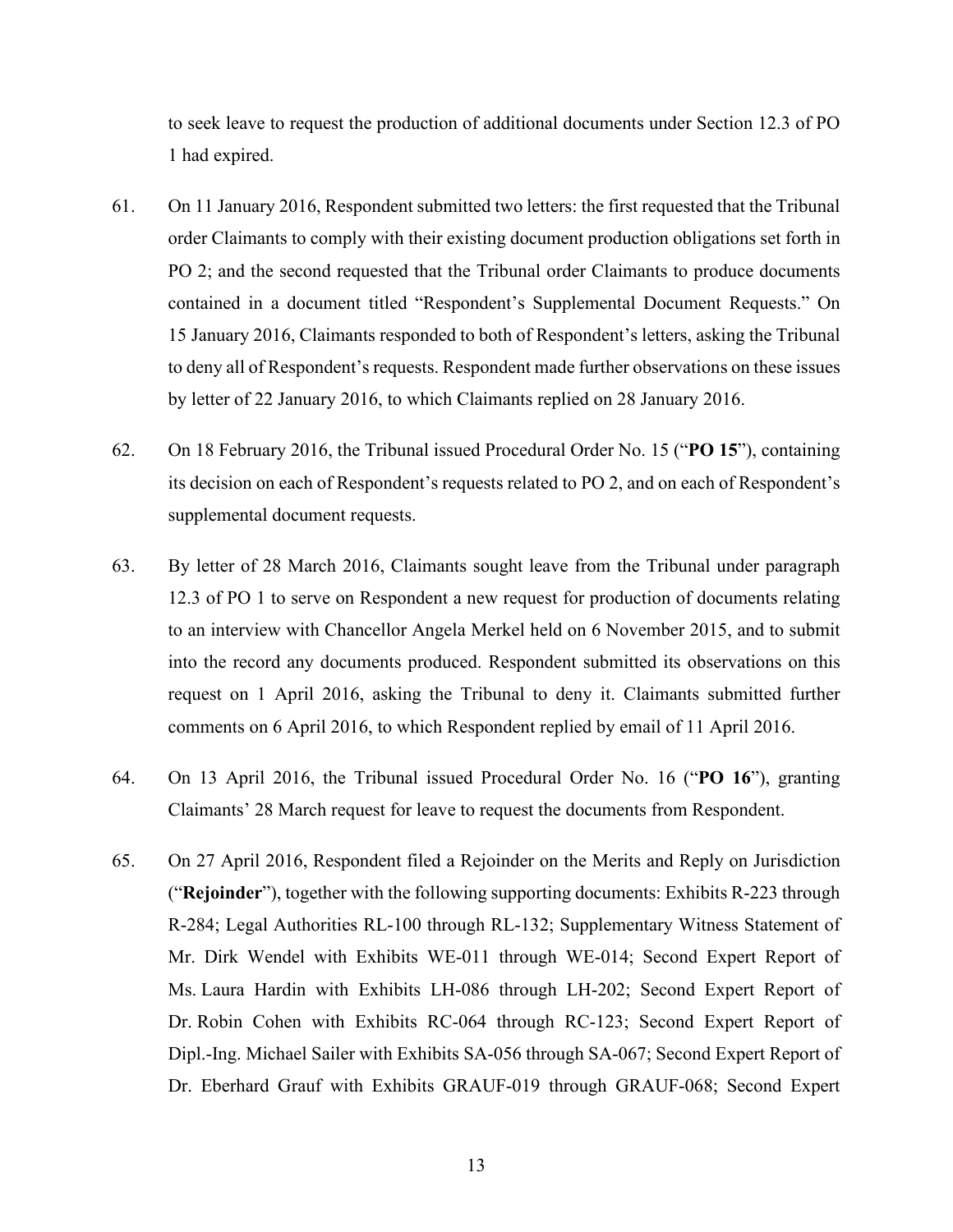Report of Dipl.-Ing. Klaus-Dieter Bandholz with Exhibits BANDHOLZ-036 through BANDHOLZ-045; Expert Report of Mr. Henry Cordes with Exhibit CO-002; Expert Report of Dr. Oskar Grözinger with Exhibits GRO-001 through GRO-062; Expert Report of Prof. Dr. Dres. h.c. Hans-Jürgen Papier on Atomkonsens with Exhibits PAPIER-I-001 through PAPIER-I-033; Expert Report of Prof. Dr. Dres. h.c. Hans-Jürgen Papier on Constitutional Law with Exhibits PAPIER-II-001 through PAPIER-II-052; and Legal Opinion of Prof. Dr. Wolfgang Ewer with Exhibits EW-001 through EW-022.

- 66. On 29 April 2016, the Parties filed their observations on the EC Submission.
- 67. By letter of 25 May 2016, Claimants sought leave under paragraph 12.3 of PO 1 to serve on Respondent a new request for production of documents relating to what Claimants considered to be new, contentious matters arising out of the Rejoinder. In its response of 10 June 2016, Respondent objected to Claimants' request. On 14 June 2016, the Tribunal issued Procedural Order No. 17 ("**PO 17**"), denying Claimants' request for lack of specificity.
- 68. By email of 30 May 2016, Claimants informed the Tribunal that they had served a request on Respondent pursuant to PO 16 and that Respondent had produced transcripts of the 6 November 2015 interview with Chancellor Merkel (the "**Merkel transcript**"). Claimants stated that they would submit the Merkel transcript into the record once it had been translated. By email of the same date, Respondent objected to Claimants' statement that they would submit the Merkel transcript into the record. In response to this exchange, on 7 June 2016, the Tribunal invited Claimants to make a proper application to introduce the document into the record.
- 69. By letter of 21 June 2016, Claimants sought to introduce the Merkel transcript into the record. Respondent provided its observations on 24 June 2016. On 27 June 2016, the Tribunal issued Procedural Order No. 18 ("**PO 18**"), in which it granted Claimants' request to introduce the Merkel transcript into the record, and granted Respondent the right to submit observations on the transcript within two weeks after the date of its filing. On 30 June 2016, Claimants filed the Merkel transcript as Exhibit C-261. Respondent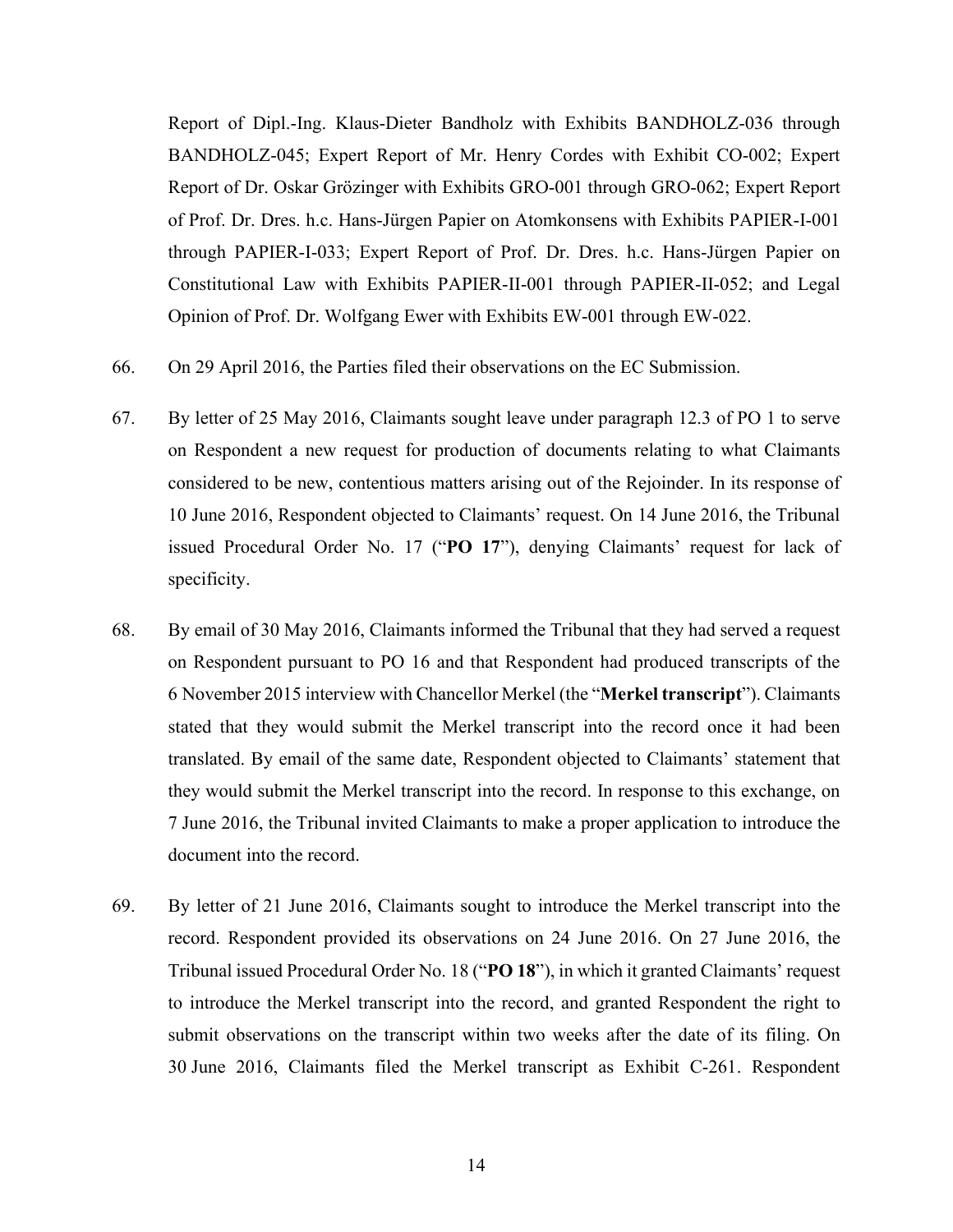submitted its observations on 14 July 2016, reattaching the Merkel transcript as Exhibit R-285.

- 70. On 18 July 2016, Claimants filed a Rejoinder on Jurisdiction ("**Rejoinder on Jurisdiction**"), together with the following supporting documents: Legal Authorities CL-111 through CL-131; and Supplementary Expert Report of Prof. Christoph Schreuer.
- 71. In preparation for the hearing, on 21 July 2016, the Tribunal provided the Parties with a list of questions ("**Certain Tribunal Questions**") and requested that the Parties submit answers to these questions by 31 August 2016. The Parties were offered the opportunity to then respond to the other Party's responses by 21 September 2016.
- 72. On 8 August 2016, the Tribunal wrote to the Parties regarding transparency of the hearing. The Tribunal requested the Parties to consult and agree to managed transparency of the hearing, for example, by way of a delayed video streaming via an internet link. The Parties eventually agreed to livestream the hearing (except for confidential portions), but Claimants initially insisted that the video not be made publicly available following the hearing (see further paragraph [92](#page-23-1) below).
- 73. In the meantime, by letter of 2 August 2016, Claimants sought leave from the Tribunal under paragraph 13.3 of PO 1 to submit seven sets of documents into the record, asserting that exceptional circumstances exist because the documents were published after Claimants' Reply, or relate to new matters arising out of Respondent's Rejoinder; included in these documents was a transcript of the 15 to 16 March 2016 hearing of the proceeding before the German Constitutional Court (the "**Constitutional Court Transcript**"). By letter of 8 August 2016, Respondent objected to Claimants' request. On 9 August 2016, the Tribunal granted (i) Claimants the opportunity to respond, by 12 August 2016, to Respondent's letter of 8 August; and (ii) Respondent to make any further comments on Claimants' response by 17 August 2016. Responses were subsequently received from both Parties.
- 74. On 19 August 2016, the Tribunal issued Procedural Order No. 19 ("**PO 19**") deciding on Claimants' request of 2 August 2016. The Tribunal dismissed Claimants' request for leave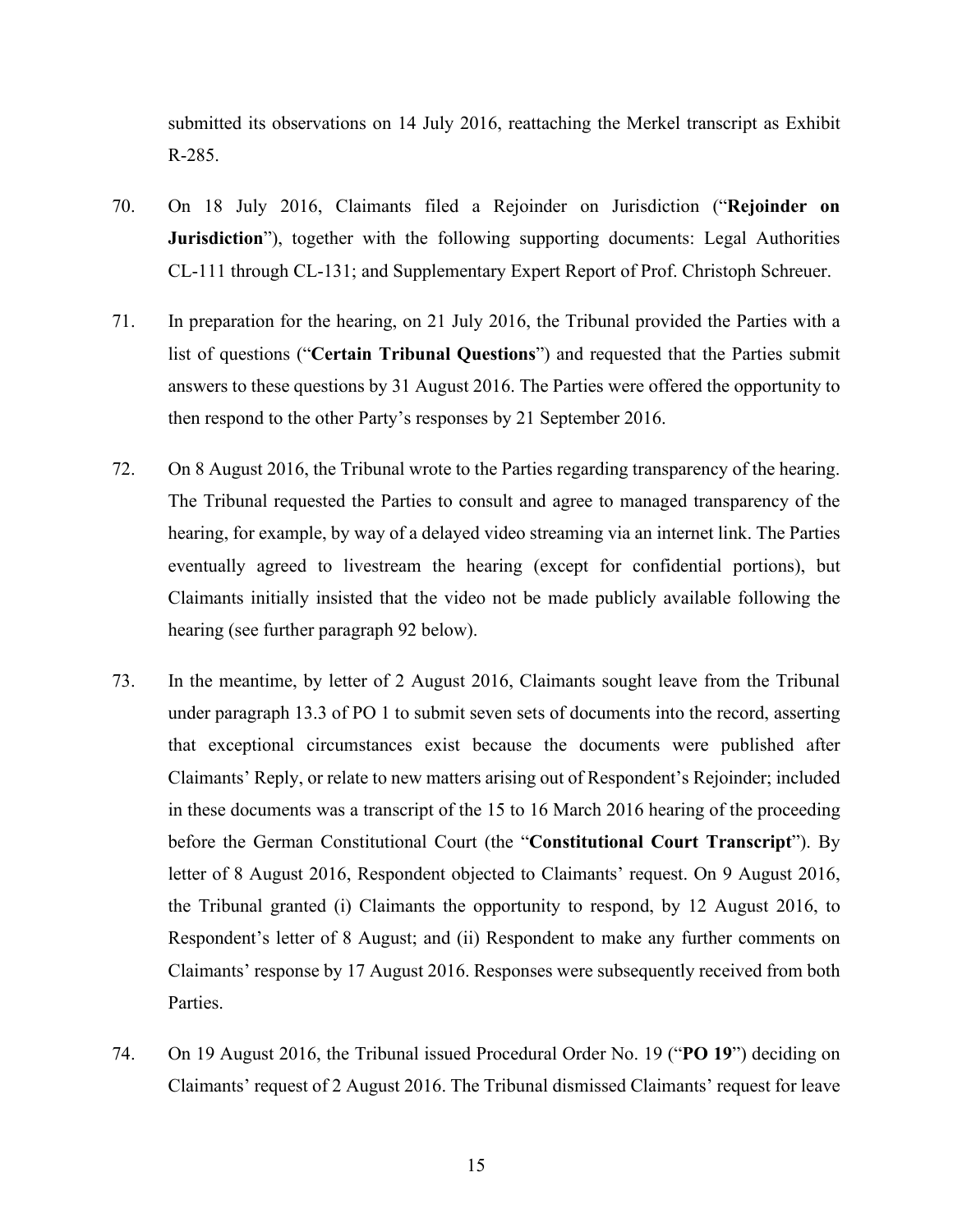to submit additional documents into the record with respect to each of the seven categories of documents identified by Claimants.

- 75. On 31 August 2016, each Party filed its answers to the 21 July 2016 list of Certain Tribunal Questions. Together with its answers, Respondent submitted Exhibit R-211a and Legal Authority RL-133; Claimants submitted with their answers Exhibits C-261 and C-262 and Legal Authorities CL-132 through CL-204.
- 76. By letter of 3 September 2016, the Tribunal proposed the appointment of Ms. Emily Hay as Assistant to the Tribunal. Both Parties subsequently confirmed that they had no objection to Ms. Hay's appointment.
- 77. On 9 September 2016, the Tribunal held a pre-hearing organizational meeting with the Parties by teleconference.
- 78. By letter of 15 September 2016, Claimants requested from the Tribunal that certain of its experts be given leave to address at the upcoming hearing what they alleged to be "new issues and arguments raised by Respondent's experts in reports filed with the Rejoinder." Claimants also made several other requests concerning the time allotted for, and scope of, certain expert testimony. By letter of 23 September 2016, Respondent objected to Claimants' requests.
- 79. On 17 September 2016, the Tribunal issued Procedural Order No. 20 ("**PO 20**") concerning the organization of the upcoming hearing.
- 80. On 21 September 2016, the Parties exchanged their reply answers to the 21 July 2016 list of Certain Tribunal Questions ("**Reply Answers**"). Before these submissions were transmitted to the Tribunal, by email of later that date, Respondent asserted that Claimants had filed with their Reply Answers a copy of the Constitutional Court transcript as Exhibit C-263. Respondent further stated that Claimants had breached PO 19 and therefore requested that the Tribunal order Claimants to file amended Reply Answers, deleting any reference to Exhibit C-263 as well as the Exhibit itself. By email of 22 September 2016, Claimants provided a response to Respondent's request that Exhibit C-263 be stricken from the record, wherein they objected to the request.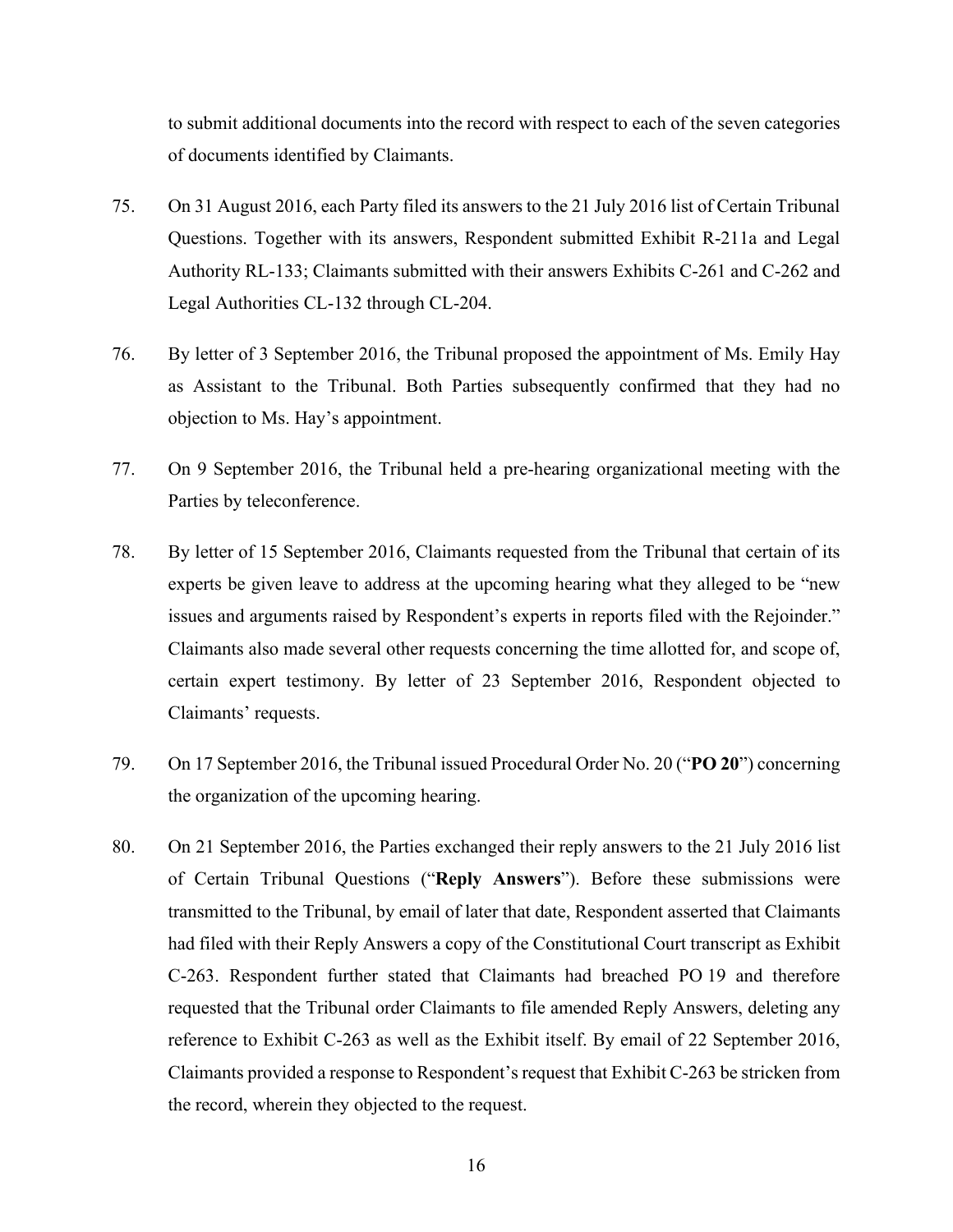- 81. Following an additional email from Respondent on 22 September 2016 and an additional email from Claimants on 23 September 2016, on 26 September 2016, the Tribunal issued Procedural Order No. 21 ("**PO 21**") concerning Respondent's 21 September request. By this Order, the Tribunal: (i) granted Respondent's request that Exhibit C-263 be stricken from the record; and (ii) ordered Claimants to file amended Reply Answers without any reference to Exhibit C-263. Respondent's Reply Answers and Claimants' amended Reply Answers were subsequently transmitted to the Tribunal. Together with their amended Reply Answers, Claimants submitted Legal Authorities CL-205 through CL-207. In its Reply Answers, Respondent requested that Claimants' Exhibits C-261 and C-262 (submitted with Claimants' 31 August 2016 answers to Certain Tribunal Questions) be struck from the record, on the grounds that Claimants violated PO 1 by submitting these exhibits without prior leave from the Tribunal.
- 82. On 28 September 2016, the Tribunal issued Procedural Order No. 22 ("**PO 22**") concerning Claimants' 15 September requests. By this Order, the Tribunal directed that the examination of certain experts be limited to issues addressed in the experts' presentations. By letter of later that date, Respondent objected to PO 22. By letter of 30 September 2016, Claimants provided their observations on Respondent's objection.
- 83. On 30 September 2016, the Tribunal issued Procedural Order No. 23 ("**PO 23**"), wherein it stated that it considered Respondent's letter of 28 September to be an application for reconsideration of PO 22. By its PO 23, the Tribunal amended the wording of one sentence in PO 22, but otherwise denied Respondent's application.
- 84. Following exchanges between the Parties, on 1 October 2016, the Tribunal issued Procedural Order No. 24 ("**PO 24**") concerning the modalities of witness and expert testimony at the upcoming hearing.
- 85. By letter of 2 October 2016, Respondent requested leave from the Tribunal to conduct direct examination of three of its experts on what it alleged to be "new arguments raised by Claimants' experts at the oral hearing regarding the subject matters identified in [certain paragraphs of PO 22] and [certain paragraphs of PO 23]." By letter of 5 October 2016, Claimants objected to Respondent's request.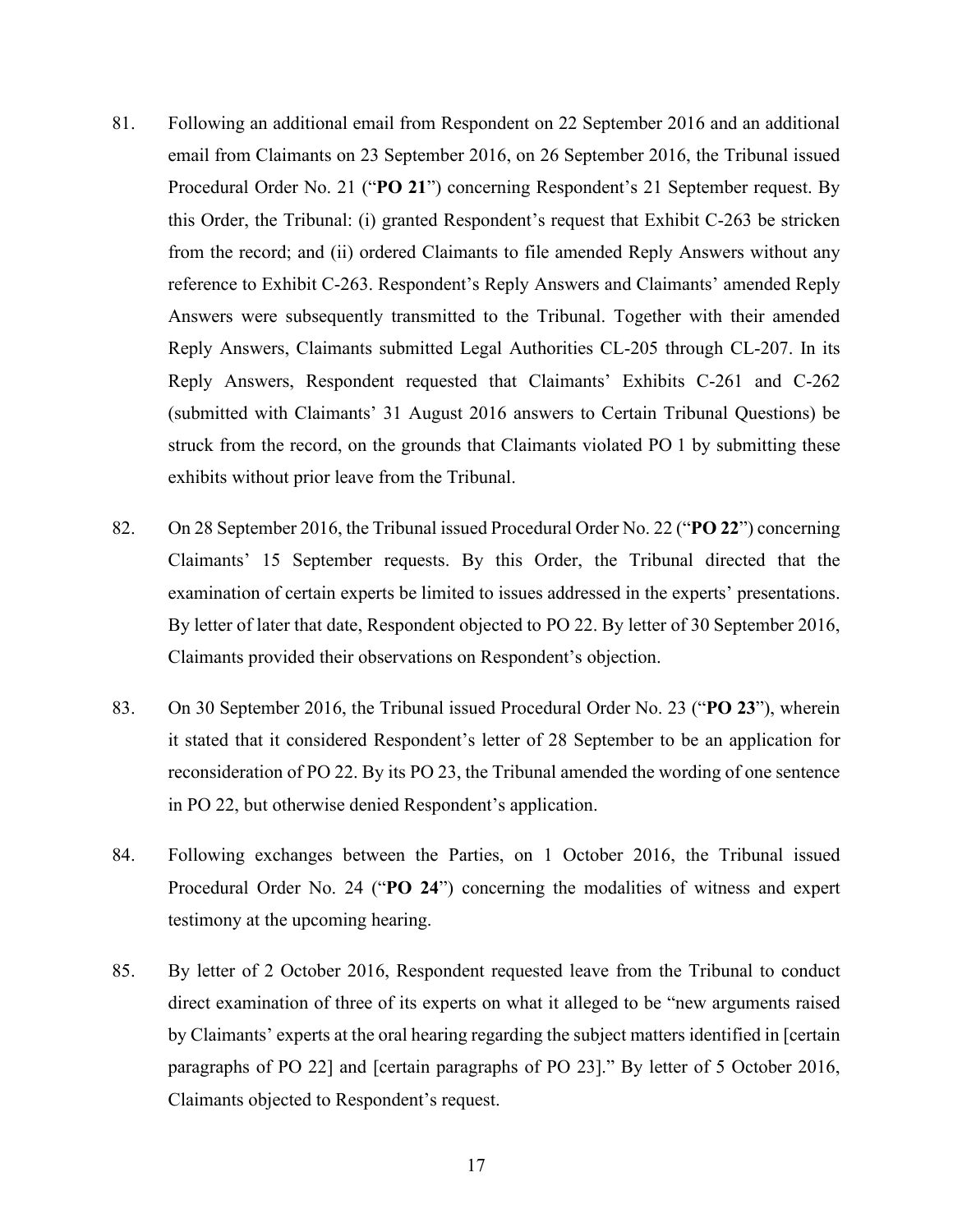- 86. On 6 October 2016, the Tribunal issued Procedural Order No. 25 ("**PO 25**") wherein it confirmed the scope of the direct examination of the three experts identified in Respondent's 2 October request.
- 87. Also on 6 October 2016, the Secretary of the Tribunal sent a letter to the Parties on behalf of the Tribunal: (i) inviting them, as a matter of efficiency, to raise any procedural matters or questions with the Tribunal in advance of the hearing; (ii) transmitting a Joint Chronological List of Exhibits; and (iii) transmitting a timetable regarding the order of witnesses. By email of later that date, Respondent, *inter alia*, (a) requested that the Tribunal clarify its position on Respondent's request regarding Exhibits C-261 and C-262; and (b) stated that "the present dispute has in part become moot due to a settlement in national courts" (the "**Settlement Agreement**").
- 88. On 7 October 2016, Claimants provided their response to Respondent's email of 6 October. In their response, Claimants objected to Respondent's request to strike Exhibits C-261 and C-262 from the record. Claimants also contested Respondent's statement regarding the Settlement Agreement. By email of later that day, Respondent requested leave from the Tribunal to submit the Settlement Agreement into the record for discussion at the hearing. The Tribunal invited Claimants to comment on Respondent's request by 8 October 2016; Claimants subsequently did so, stating that they had no objection to the introduction of the Settlement Agreement into the record.
- 89. On 8 October 2016, the Tribunal issued Procedural Order No. 26 ("**PO 26**") addressing procedural matters at the upcoming hearing, as well as Respondent's request that Exhibits C-261 and C-262 be struck from the record. The Tribunal granted Respondent's request and instructed Claimants to file a redacted version of their 31 August 2016 answers to Certain Tribunal Questions, without reference to Exhibits C-261 and C-262, by 10 October 2016.
- 90. On 9 October 2016, the Tribunal granted Respondent's 6 October 2016 request to introduce the Settlement Agreement into the record. Respondent subsequently filed the Settlement Agreement as Exhibit R-286.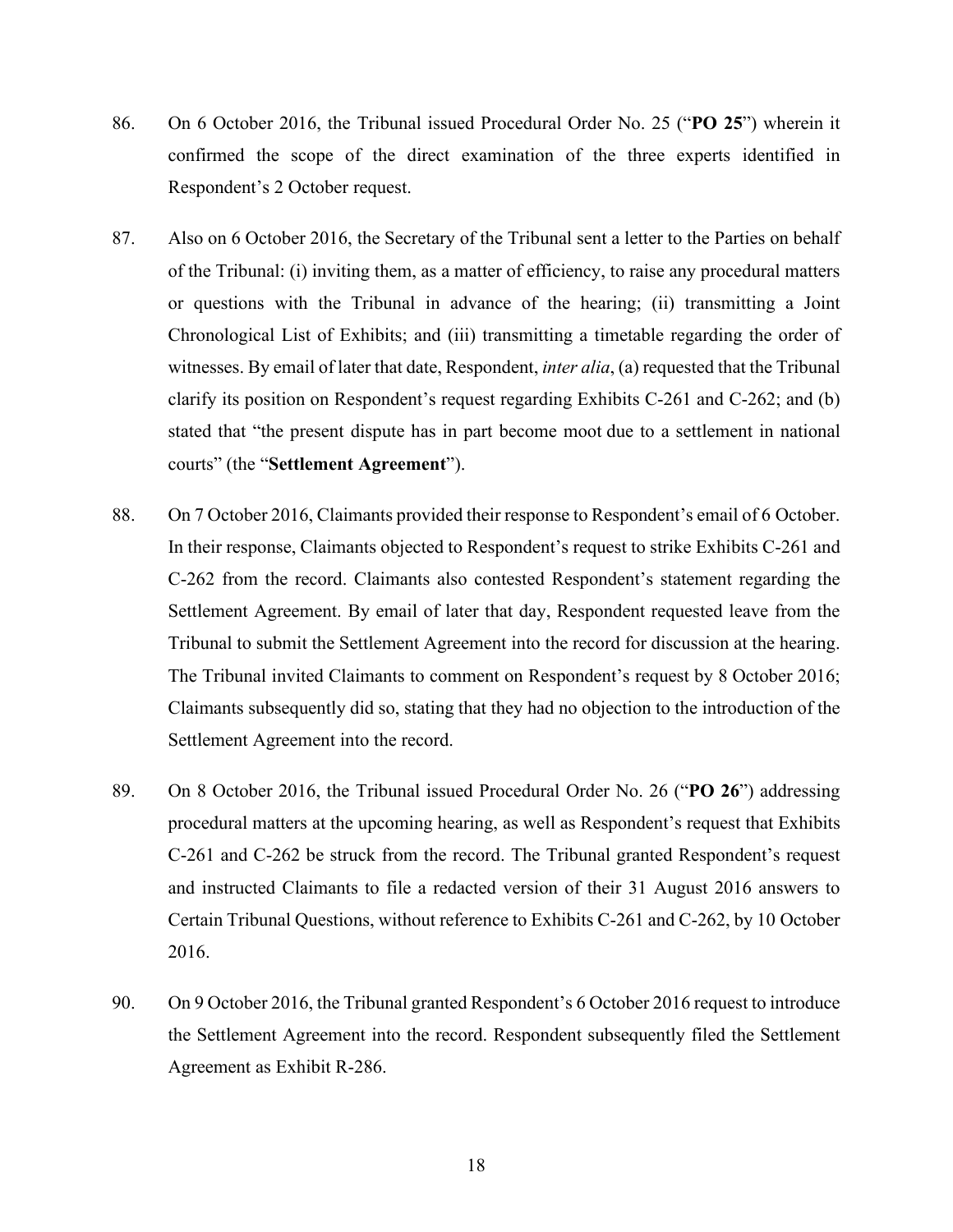#### <span id="page-21-0"></span> $\mathbf{F}$ . **THE HEARING**

91. A hearing on jurisdiction, merits and quantum was held at the World Bank Headquarters in Washington, D.C. from 10 to 21 October 2016 (the "**Hearing**"). The following individuals attended the Hearing:

Members of the Tribunal Prof. Albert Jan van den Berg The Hon. Charles N. Brower Prof. Vaughan Lowe

Assistant to the Tribunal Ms. Emily Hay

Secretary of the Tribunal Ms. Lindsay Gastrell

### For Claimants

*Counsel*

- Prof. Dr. Kaj Hobér, 3 Verulam Buildings
- Mr. Jakob Ragnwaldh, Mannheimer Swartling Advokatbyrå AB
- Mr. Fredrik Andersson, Mannheimer Swartling Advokatbyrå AB
- Mr. Alexander Foerster, Mannheimer Swartling Advokatbyrå AB
- Mr. Robin Rylander, Mannheimer Swartling Advokatbyrå AB
- Dr. Friederike Strack, Mannheimer Swartling Advokatbyrå AB
- Mr. Brian Kotick, Mannheimer Swartling Advokatbyrå AB
- Dr. Richard Happ, Luther Rechtsanwaltsgesellschaft mbH
- Dr. Katrin Liebner, Luther Rechtsanwaltsgesellschaft mbH
- Mr. Sebastian Wuschka, Luther Rechtsanwaltsgesellschaft mbH
- Ms. Emily Sipiorski, Luther Rechtsanwaltsgesellschaft mbH
- Mr. Nikita Kondrashov, Luther Rechtsanwaltsgesellschaft mbH
- Dr. Ulrich Karpenstein, Redeker Sellner Dahs

### *Parties*

- Dr. Andreas Metzenthin, Vattenfall GmbH
- Mr. Tim Gansczyk, Vattenfall GmbH
- Mr. Manfred Milde-Büttcher, Vattenfall GmbH
- Ms. Anne Gynnerstedt

*Witnesses*

- Mr. Guido Egbers, Vattenfall GmbH
- Dr. Uwe Kleen, (formerly) Vattenfall Europe Nuclear Energy GmbH
- Prof. Bruno Thomauske, Nuclear Safety Engineering GmbH / (formerly) RWTH Aachen University

*Experts*

- Dr. Helmut Bläsig, (formerly) Kernkraftwerk Gundremmingen GmbH
- Mr. William Bohlke, Bruce Power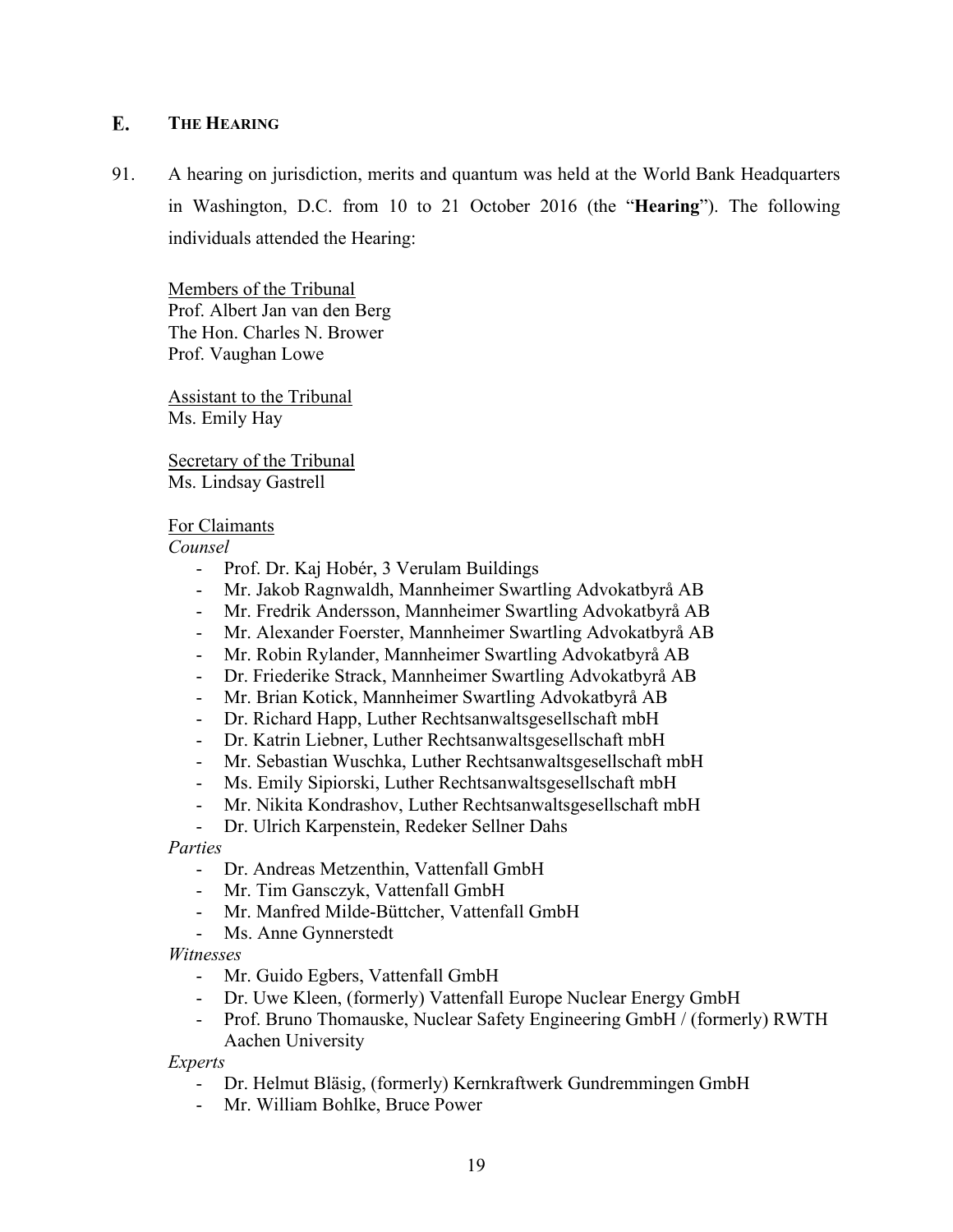- Dr. Jens Neumann, Areva GmbH
- Prof. Bruno Thomauske, Nuclear Safety Engineering GmbH / (formerly) RWTH Aachen University
- Mr. Robert Charles, Sargent & Lundy, LLC
- Prof. Dr. Uwe Kischel, Ernst-Moritz-Arndt-Universität Greifswald
- Prof. Dr. Hans-Wolfgang Arndt, (formerly) University of Mannheim
- Prof. Dr. Dr. Rudolf Dolzer, University of Bonn
- Prof. Dr. Christoph Schreuer, Zeiler.Partners / (formerly) University of Vienna
- Mr. Brent Kaczmarek (with Mr. Stuart Dekker, Mr. Kiran Sequeira and Ms. Martina Kljenak), Navigant Consulting Inc.
- Mr. Walter Hackel, (formerly) RWE Power AG

### For Respondent

*Counsel*

- Dr. Sabine Konrad, McDermott Will & Emery
- Mr. Arne Fuchs, McDermott Will & Emery
- Ms. Lisa Richman, McDermott Will & Emery
- Mr. Bajar Scharaw, McDermott Will & Emery
- Ms. Katrine Ritto Tvede, McDermott Will & Emery

*Parties*

- Mr. Moritz Lumma, Federal Ministry for Economic Affairs and Energy
- Ms. Annette Tiemann, Federal Ministry for Economic Affairs and Energy
- Dr. Anne Kleinschrodt, Federal Ministry for Economic Affairs and Energy
- Dr. Katharina Diel-Gligor, Federal Ministry for Economic Affairs and Energy
- Ms. Juliane Spangenberg, Federal Ministry for Economic Affairs and Energy
- Dr. Siegbert Schneider, Federal Ministry for the Environment, Nature
- Conservation, Building and Nuclear Safety - Mr. Lars Beyer, Federal Ministry for the Environment, Nature Conservation,
	- Building and Nuclear Safety
- Mr. Thomas Helling-Junghans, Federal Ministry for the Environment, Nature Conservation, Building and Nuclear Safety
- Mr. Thomas Klippstein, Federal Ministry of Justice
- Mr. Josef Brink, Federal Ministry of Justice
- Mr. Wilhelm Rissmann, Federal Ministry of Finance
- Mr. Cornelius Link, Federal Ministry of Finance
- Mr. Anton Hufnagl, Federal Foreign Office
- Ms. Yvonne Schreiber, Federal Chancellery
- Mr. Benjamin George, Federal Chancellery
- Mr. Achim Zerres, German Federal Network Agency

*Witnesses*

- Dr. Wolfgang Cloosters, Federal Ministry for the Environment, Nature Conservation, Building and Nuclear Safety
- Mr. Dirk Wendel (not testifying), Federal Central Tax Office

*Experts*

- Ms. Laura Hardin (with Mr. Almir Smajlovic, Mr. Christian Gruschwitz and Mr. Nathan Aguiar), Alvarez & Marsal
- Dr. Robin Cohen, Charles River Associates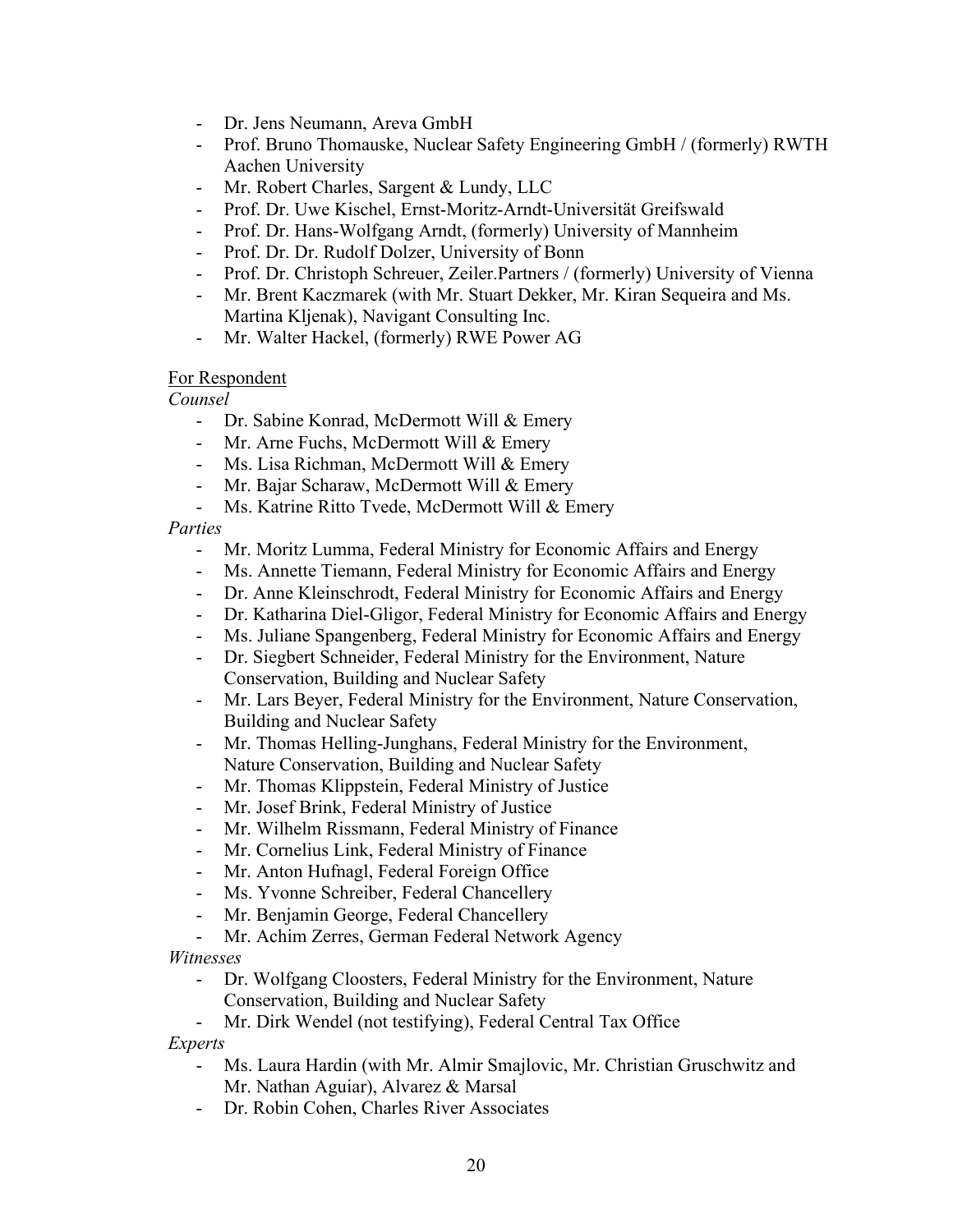- Dr. Eberhard Grauf, SE-Engineering
- Dipl.-Ing. Michael Sailer (with Mr. Gerhard Schmidt), Ökoinstitut
- Mr. Henry Cordes, EWN
- Prof. Wolfgang Ewer, Weißleder & Ewer
- Dr. Oskar Grözinger
- Prof. Hans-Jürgen Papier (with Mr. Leonhard Hollander)
- Dipl.-Ing. Klaus-Dieter Bandholz (*not testifying*), ESN Sicherheit und Zertifizierung GmbH

### **Interpreters**

- Mr. Stefan Brechtel, M.A., Independent Interpreter
- Ms. Anna Koch, MATI, Independent Interpreter
- Ms. Stephanie Rosenberg, Syntax Sprachen GmbH

### Court Reporters

- Mr. David Kasdan, B&B Reporters
- <span id="page-23-1"></span>92. In accordance with the Parties' agreement, video of the Hearing was made publicly available over the internet via delayed livestream; in addition, the Parties subsequently agreed that the videos of the first day and the final day of the Hearing would remain available on the ICSID website following the Hearing.

#### <span id="page-23-0"></span>F. **POST-HEARING PROCEDURAL MATTERS**

- 93. By letter of 23 November 2016, Respondent sought leave from the Tribunal under paragraph 13.3 of PO 1 to submit into the record a document containing a report of Claimants' expert Mr. Brent Kaczmarek dated 27 May 2016. Respondent argued that the report had only recently been made publicly available and was relevant to assessing Mr. Kaczmarek's cross-examination at the Hearing.
- 94. By email of 30 November 2016, Claimants responded to Respondent's 23 November letter, objecting to Respondent's request.
- 95. On 5 December 2016, the Tribunal issued Procedural Order No. 27 ("**PO 27**") denying Respondent's 23 November request. The Tribunal found that Respondent had neither asserted nor shown the existence of exceptional circumstances as required under paragraph 13.3 of PO 1.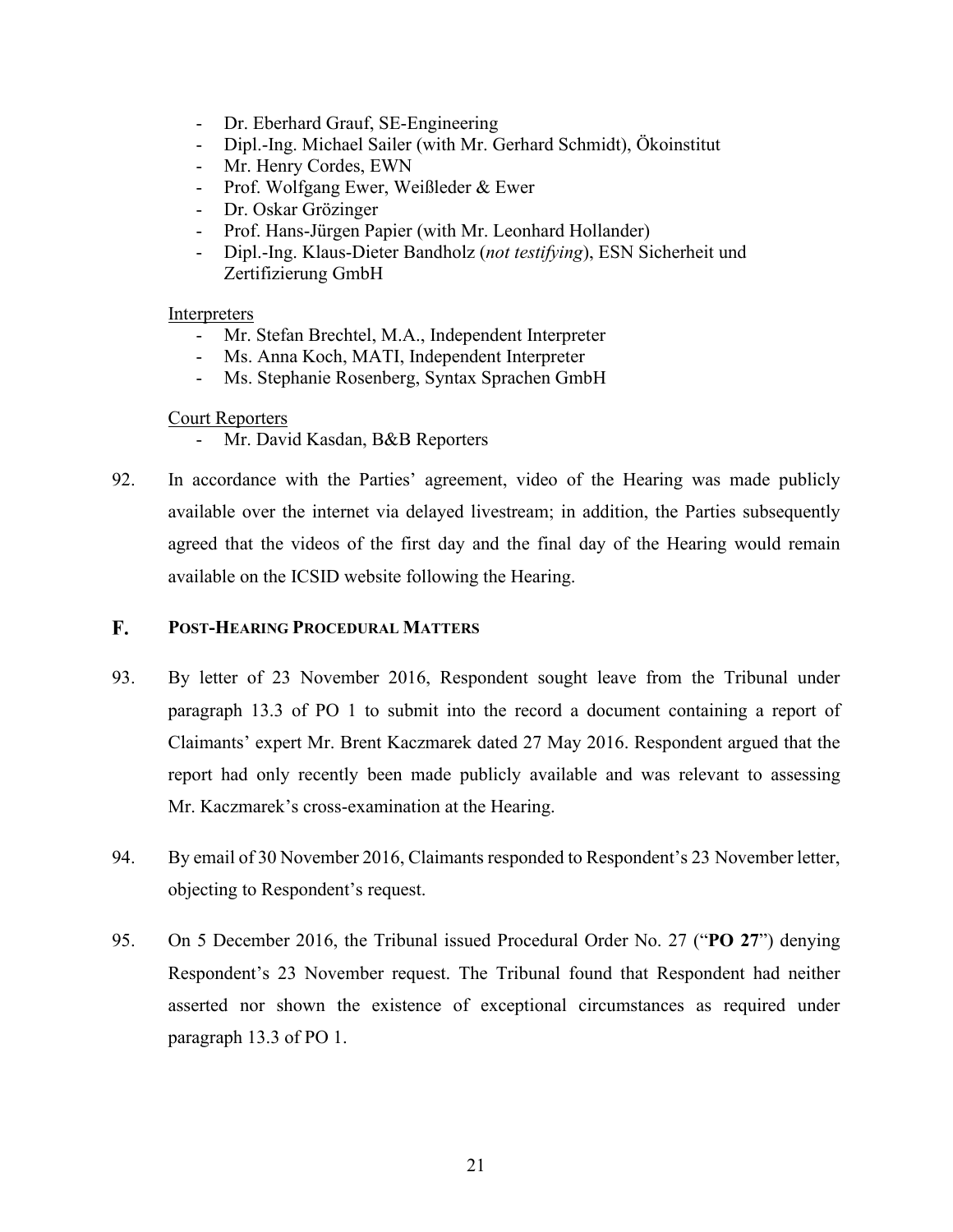- 96. By emails of 13 and 14 December 2016, the Parties submitted their proposed corrections to the Hearing transcripts, together with joint and separate comments. A dispute as to the purpose of the transcript corrections had arisen between the Parties. Claimants' position was that the transcript should reflect what the interpreter said, in English, while Respondent argued that the corrections should include corrections to interpretation errors.
- 97. The Tribunal provided directions to the Parties on this issue by letters of 19 and 27 December 2016. The Tribunal decided that the English transcript should record what was said at the Hearing, in English, via certified interpreters. Therefore, any dispute as to what was said in English would be verified according to the English audio to create the "Final English Transcript." Once the Final English Transcript was finalised, the Parties would then prepare an "Annotated Transcript" with corrections to interpretation errors, since paragraph 19.5 of PO 1 provided that the sound recording in the language used by the relevant speaker shall prevail as the authentic version in the event of a conflict.
- 98. On 6 and 7 January 2017, the Parties submitted their joint corrections to the transcripts for days 1 to 9 of the Hearing, identifying a limited number of disagreements concerning certain portions of the transcripts. On 9 January 2017, the Tribunal issued Procedural Order No. 28 ("**PO 28**") concerning the Parties' disputed corrections. The final corrections were entered into the transcripts by the court reporter, and the Final English Transcript was provided to the Parties on 11 January 2017.
- 99. From 18 to 31 January 2017, the Parties submitted their proposed corrections to interpretation errors, together with schedules of numerous disputed corrections. Upon the Tribunal's proposal, the Parties agreed that a native German speaker, Ms. Niuscha Bassiri of the President's firm Hanotiau & van den Berg, would assist the Tribunal in finalising the corrections to interpretation errors. Ms. Bassiri was appointed as an Assistant for this purpose and provided a declaration of confidentiality and independence to the Parties on 10 February 2017.
- 100. By letter of 10 February 2017, Respondent sought leave from the Tribunal under paragraph 13.3 of PO 1 to submit into the record three letters dated 27 January 2017 concerning recent transfers of original electricity production volumes ("**OEPVs**"). By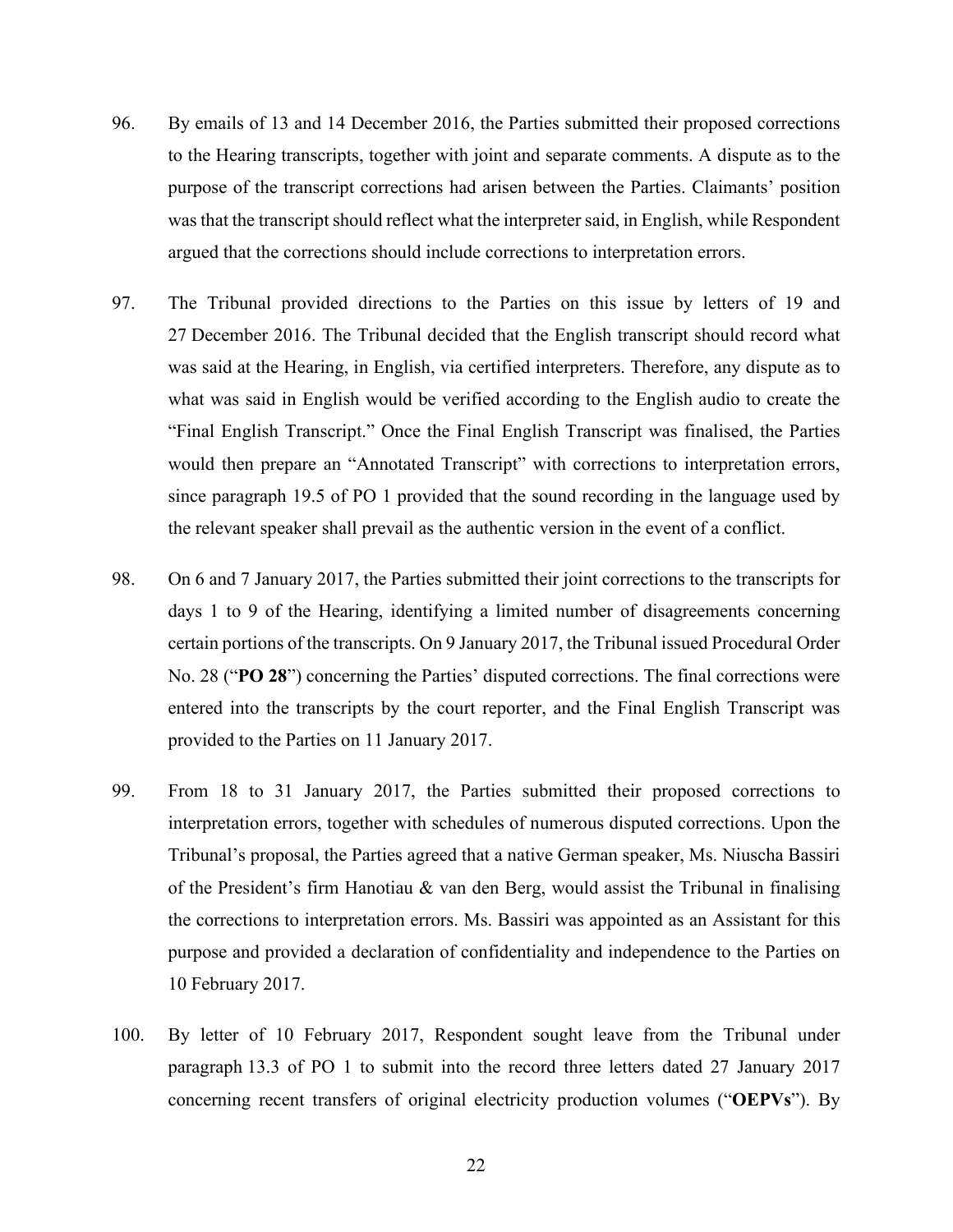letter of 16 February 2017, Claimants stated that they did not object to Respondent's request, but sought to comment on the new documents, including by submitting an additional two documents into the record.

- 101. On 2 March 2017, the Tribunal issued Procedural Order No. 29 ("**PO 29**") wherein it: (i) granted Respondent's 10 February request for leave to submit three letters into the record; (iii) granted Claimants' 16 February request for leave to submit the two additional documents into the record; and (iii) set a revised briefing schedule for the Parties' post-hearing submissions. The Parties were invited to file the additional documents by 6 March 2017.
- 102. Pursuant to PO 29, on 6 March 2017, Respondent filed the three letters into the record as Exhibits R-287 through R-289. On 7 March 2017, Claimants filed their two additional documents as Exhibits C-264 and C-265.
- 103. On 13 April 2017, Respondent wrote to the Tribunal regarding Claimants' expert Mr. Brent Kaczmarek. According to Respondent, Mr. Kaczmarek had apparently been excluded from another investment arbitration; Respondent requested that the Tribunal order Mr. Kaczmarek to provide a statement in this regard. The Tribunal invited Claimants to comment on Respondent's request. Claimants provided their response by email of 18 April 2017, together with a letter from Mr. Kaczmarek of the same date. Upon the invitation of the Tribunal, Respondent commented on Mr. Kaczmarek's statement by email of 24 April 2017 but did not request further relief.
- 104. On 18 April 2017, the Tribunal issued Procedural Order No. 30 ("**PO 30**") in which it confirmed the Parties' agreed corrections to interpretation errors in the Hearing transcripts and provided its decisions on the disputed corrections. The Tribunal also revised the procedural timetable governing the Parties' post-hearing submissions previously determined in PO 29. The Annotated Transcript was finalised on 26 April 2017.
- 105. The Parties filed their post-hearing submissions on 2 May 2017 ("**C-PHS**" and "**R-PHS**," respectively).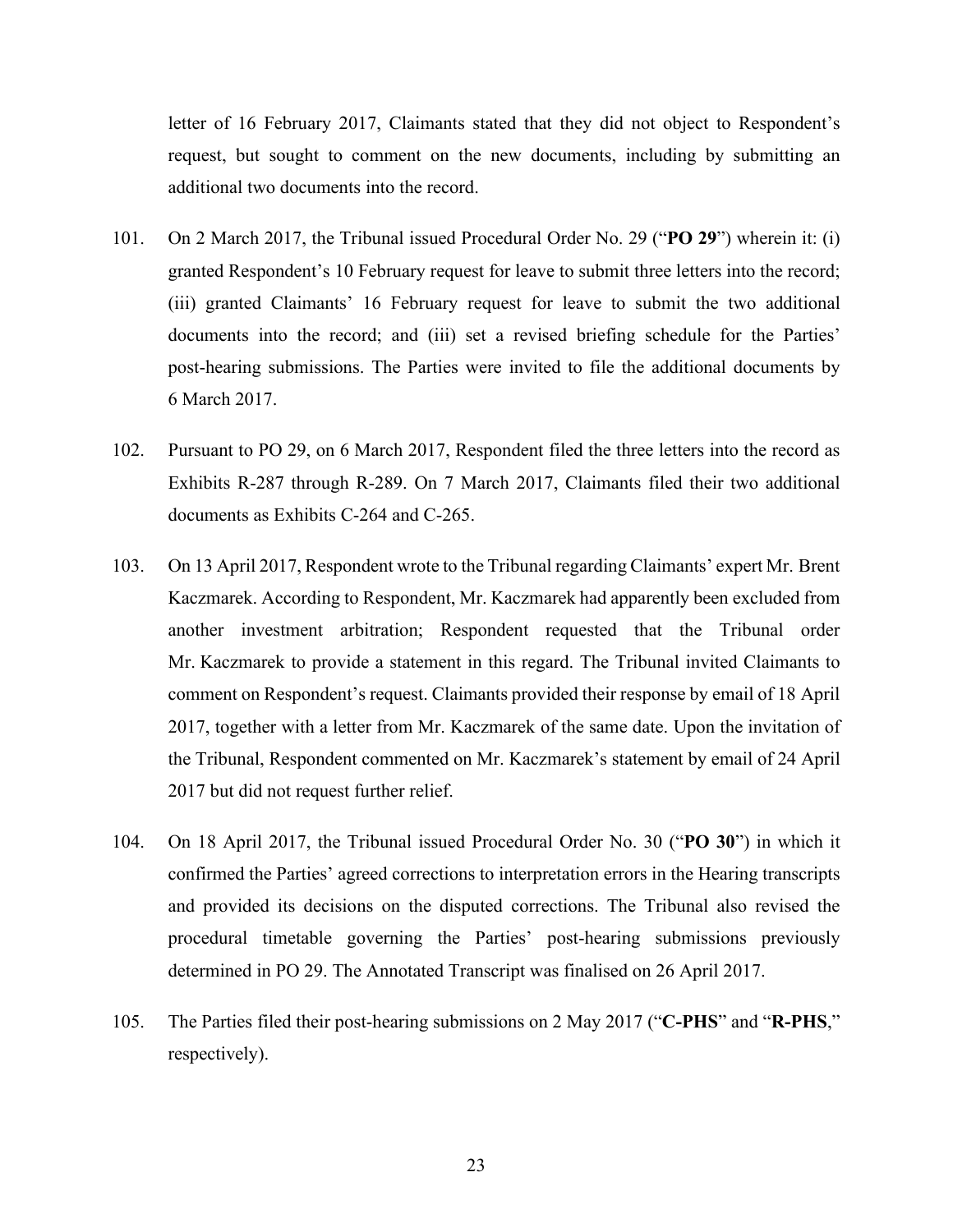- 106. By email of 23 May 2017, Respondent sought leave from the Tribunal under paragraph 13.3 of PO 1 to introduce a new document into the record. By email of 30 May 2017, Claimants objected to Respondent's request, stating that the new document was irrelevant. Additional comments were received from Respondent by email of 2 June 2017 and from Claimants by email of 6 June 2017.
- 107. By letter of 10 June 2017, the Tribunal granted Respondent's 23 May 2017 request to introduce a new document into the record and offered Claimants the opportunity to comment on the document's content. Respondent subsequently submitted the new document into the record as Exhibit R-291, and Claimants provided their comments on 20 June 2017.
- 108. The Parties filed their reply post-hearing submissions on 14 September 2017 ("**C-RPHS**" and "**R-RPHS**," respectively).

### <span id="page-26-0"></span>G. **PROCEDURE RELATING TO THE GERMAN FEDERAL CONSTITUTIONAL COURT'S JUDGMENTS**

- 109. In the meantime, the German Federal Constitutional Court, the *Bundesverfassungsgericht* (the "**Constitutional Court**" or "**BVerfG**"), had been considering whether the 13th Amendment was compatible with the German constitution, the Basic Law, in the proceedings 1 BvR 321/12, 1 BvR 1456/12 and 1 BvR 2821/11. On 6 December 2016, the Constitutional Court issued its judgment on the matter (the "**Constitutional Court Judgment**"). By letter of 12 December 2016, the Tribunal invited the Parties to: (i) submit a jointly agreed English translation of the Constitutional Court Judgment by 16 January 2017; and (ii) include in their forthcoming post-hearing memorials comments on the relevance, if any, of the Constitutional Court Judgment for the present case. Following exchanges between the Parties, the Parties subsequently agreed that they would await the Court's official translation of the Judgment around the end of January 2017 and then submit it into the record once available.
- 110. On 31 January 2017, the Constitutional Court released a partial translation of the Judgment. Upon direction of the Tribunal, the Parties exchanged subsequent letters concerning their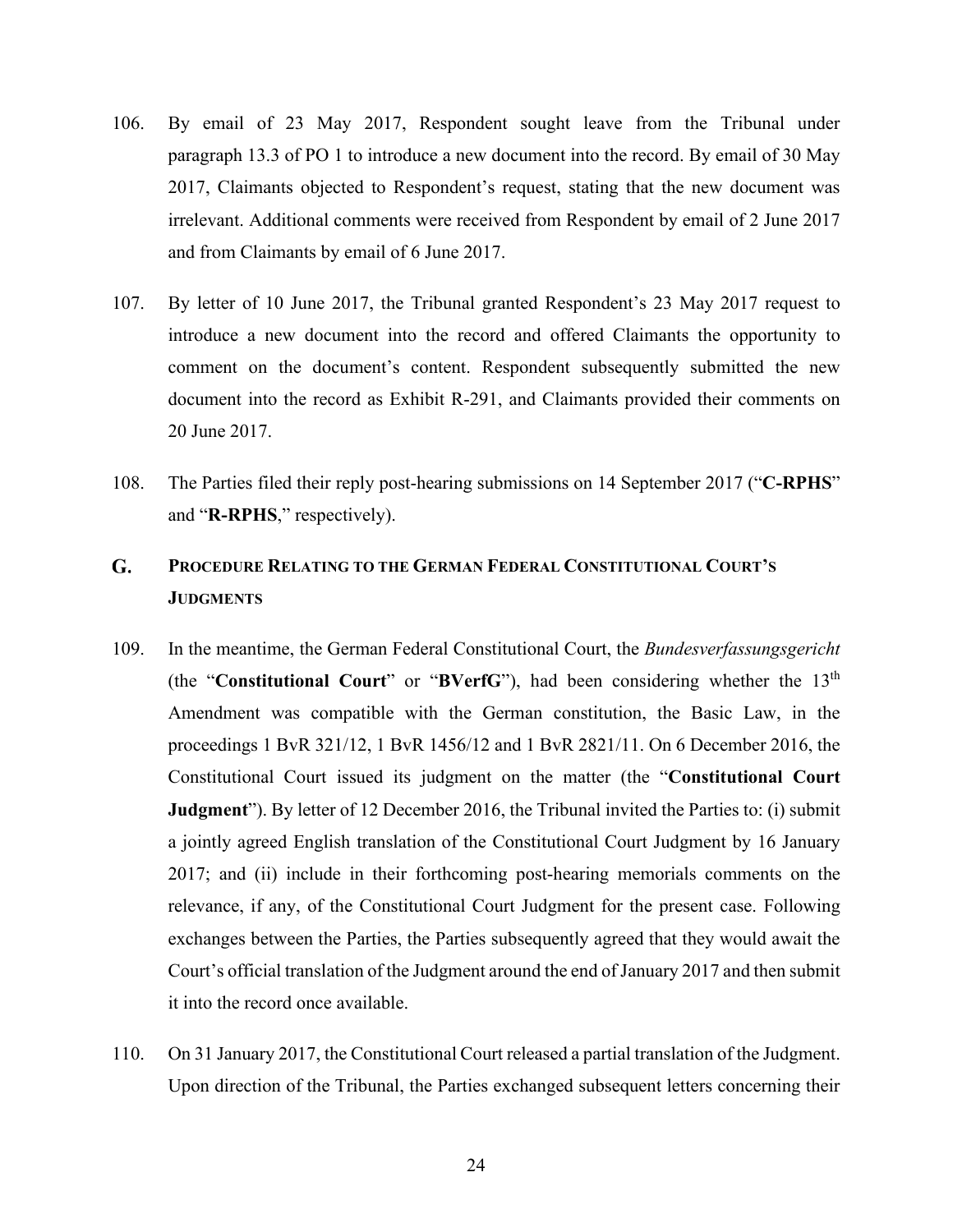attempts to agree on a complete translation. Ultimately, however, no agreement was reached.

- 111. In the absence of an agreed complete translation by the Parties, on 21 March 2017, the Tribunal invited each Party to submit its own proposed translation of the Constitutional Court Judgment, attested to by a duly certified official translator.
- 112. On 21 March 2017, Claimants submitted the official partial translation of the Constitutional Court Judgment as Exhibit C-266a and on 24 March 2017, Claimants provided their certified translation of the Judgment as Exhibit C-266b. On 28 March 2017, Respondent provided its certified translation of the Constitutional Court Judgment as Exhibit R-290.
- 113. By email of 3 April 2017, Claimants objected to Respondent's Exhibit R-290, stating that the individual providing the translation was "not a duly certified official translator." Claimants requested that the Tribunal strike Exhibit R-290 from the record. By email of 7 April 2017, Respondent provided its observations on Claimants' request. The Tribunal subsequently decided not to strike Respondent's translation from the record.
- 114. On 11 May 2017, the Tribunal provided the Parties with a list of Tribunal Questions Concerning the Constitutional Court Judgment of 6 December 2016 and requested that the Parties submit answers to these questions by 1 June 2017; this deadline was subsequently extended to 15 June 2017. The Parties were offered the opportunity to then respond to the other Party's responses in their reply post-hearing submissions.
- 115. On 23 May 2017, Respondent requested leave from the Tribunal to submit into the record a document concerning the decommissioning of the Brunsbüttel nuclear power plant. Upon invitation from the Tribunal, Claimants responded by email of 30 May 2017, objecting to the request. Following an additional round of comments from the Parties, the Tribunal on 10 June 2017 granted Respondent leave to file the document, on the condition that Claimants be allowed to comment. On 13 June 2017, Respondent filed the document as Exhibit R-291. Claimants provided their comments by letter of 20 June 2017.
- 116. On 7 June 2017, the Constitutional Court issued its decision in a separate proceeding concerning the Nuclear Fuel Tax Act (the "**NFT Decision**"). By email of 9 June 2017,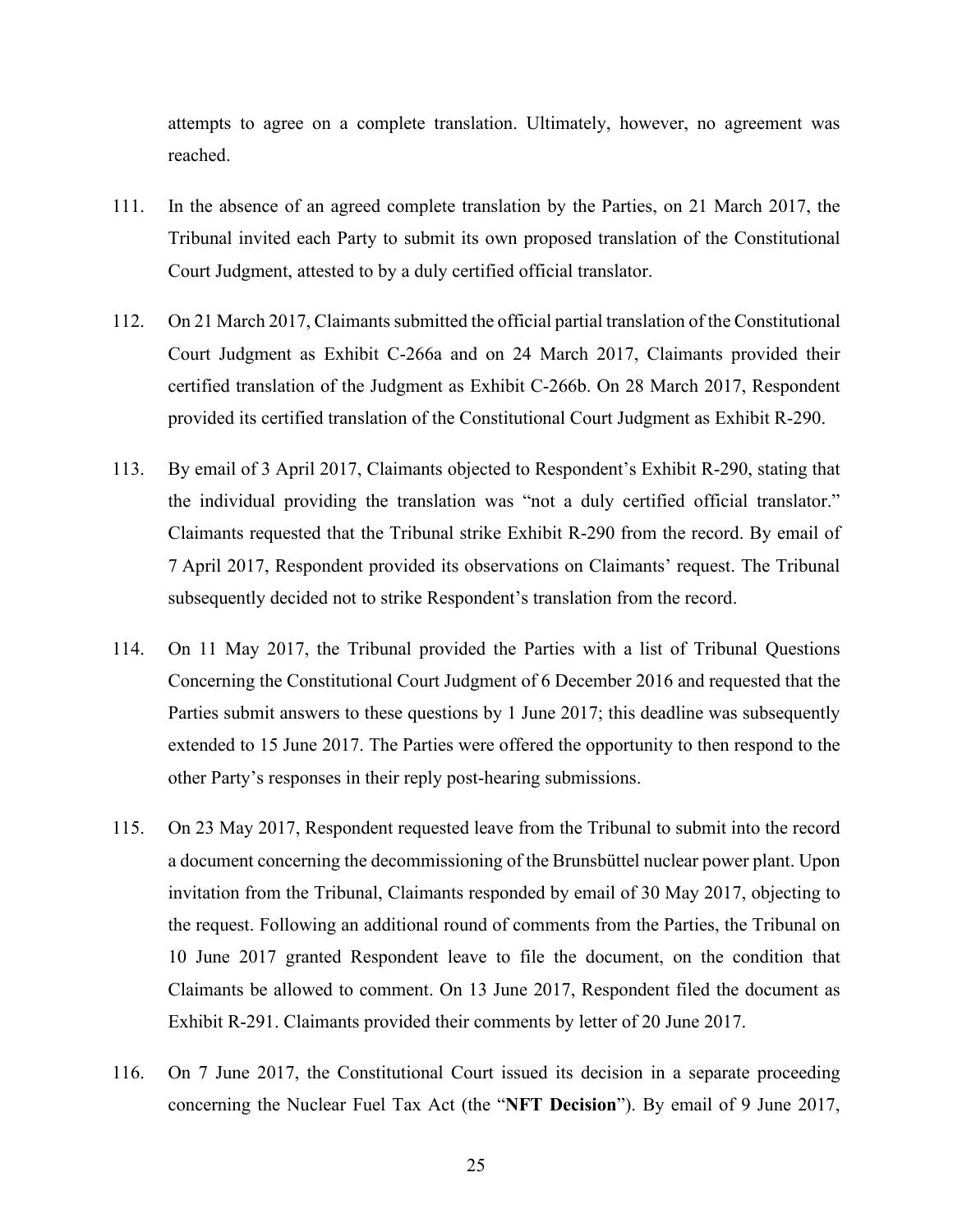Claimants informed the Tribunal of the NFT Decision and requested leave to introduce the NFT Decision into the record and to provide observations. Claimants also informed the Tribunal that they had ordered a certified translation of the NFT Decision.

- 117. Upon the Tribunal's invitation, on 14 June 2017 Respondent provided its observations on Claimants' request concerning the NFT Decision. Respondent consented to the introduction of the NFT Decision into the record on the conditions that: (i) Respondent have access to tax data concerning the Brokdorf plant; and (ii) the Parties provide amended expert reports accounting for the NFT Decision. Claimants objected to these conditions by letter of 20 June 2017, and Respondent provided further comments on 28 June 2017.
- 118. On 15 June 2017, the Parties submitted their Answers to the Tribunal Questions Concerning the Constitutional Court Judgment of 6 December 2016. Claimants submitted Legal Authorities CL-208 through CL-216 with their Answers, and Respondent submitted Legal Authorities RL-134 through RL-136 with its Answers.
- 119. On 16 June 2017, Claimants filed an application requesting that the Tribunal (i) strike from the record the German court rulings that Respondent had submitted as Legal Authorities RL-134 through RL-136, and (ii) order Respondent to file an amended version of its 15 June 2017 Answers without any reference to those Legal Authorities. Claimants argued that the court rulings constituted factual evidence, which was not permitted to be filed with the Answers. By letter of 21 June 2017, Respondent objected to Claimants' application, and then additional comments were received from the Parties on 20 and 28 June 2017.
- 120. On 30 June 2017, the Tribunal issued Procedural Order No. 31 ("**PO 31**") addressing: (i) the procedure governing the Parties' observations on the NFT Decision; and (ii) Claimants' application to strike from the record Legal Authorities RL-134 through RL-136 and certain portions of Respondent's 15 June 2017 Answers.
- 121. With respect to the NFT Decision, the Tribunal: (i) invited Claimants to submit into the record the German original of the NFT Decision; (ii) set a briefing schedule for each Party to submit its own English translation of the NFT Decision and provide observations on the NFT Decision in the form of a written submission and/or an updated report from its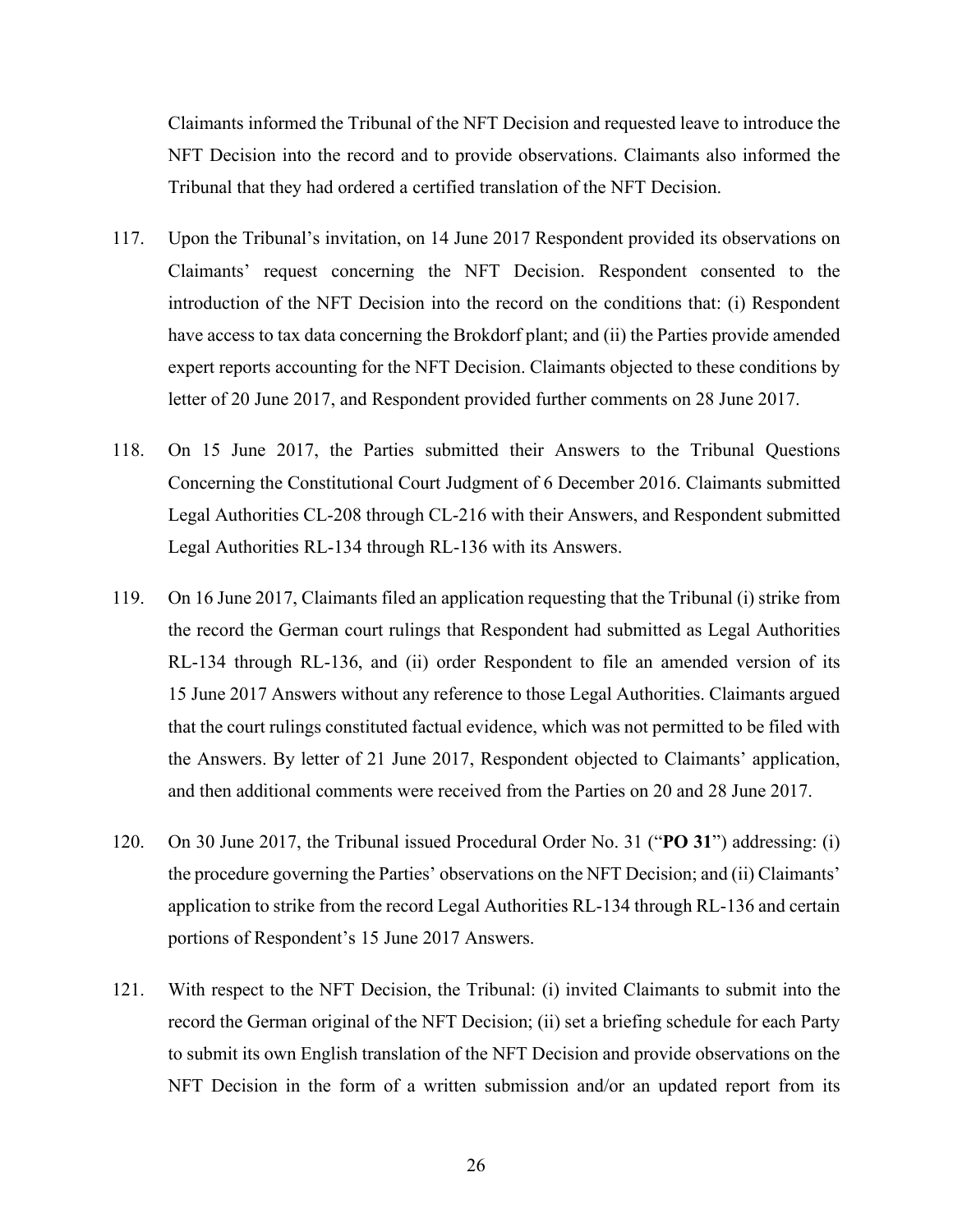quantum expert; (iii) invited the Parties to respond to the other's observations in their reply post-hearing submissions; and (iv) amended the deadline for the Parties' reply post-hearing submissions.

- 122. Regarding Claimants' 16 June application, the Tribunal (i) granted Claimants' request that Legal Authorities RL-134 through RL-136 be struck from the record; and (ii) ordered Respondent to file an amended version of its 15 June 2017 Answers, deleting any reference to those Legal Authorities.
- 123. In accordance with PO 31, on 5 July 2017, Claimants submitted the German original of the NFT Decision as Exhibit C-267a, and Respondent filed the amended version of its 15 June 2017 Answers.
- 124. Also on 5 July 2017, Respondent objected to the Tribunal's PO 31. First, Respondent argued that the Tribunal's decision to strike Respondent's Legal Authorities was "a serious violation of fundamental rules of procedure within the meaning of Article 52 of the Convention," although Respondent did not request any specific relief in this regard. Second, Respondent objected to the Tribunal's determination that it was not necessary to issue directions regarding Respondent's access to tax information about the Brokdorf plant. Respondent "formally repeat[ed]" its request for an order that Claimants procure consent for Respondent to access information about the Brokdorf plant's NFT payments and repayments.
- 125. In accordance with PO 31, on 12 July 2017 Claimants submitted their translation of the NFT Decision as Exhibit C-267b, and Respondent submitted its translation as Exhibit R-292.
- 126. On 14 July 2017, the Tribunal issued Procedural Order No. 32 ("**PO 32**"), directing Claimants to provide certain information regarding repayments made to Brokdorf oHG. In accordance with PO 32, on 21 July 2017, Claimants submitted (i) written confirmation from Brokdorf oHG of the amounts of NFT repayments; and (ii) a letter clarifying Claimants' position on Brokdorf's entitlement to interest payments.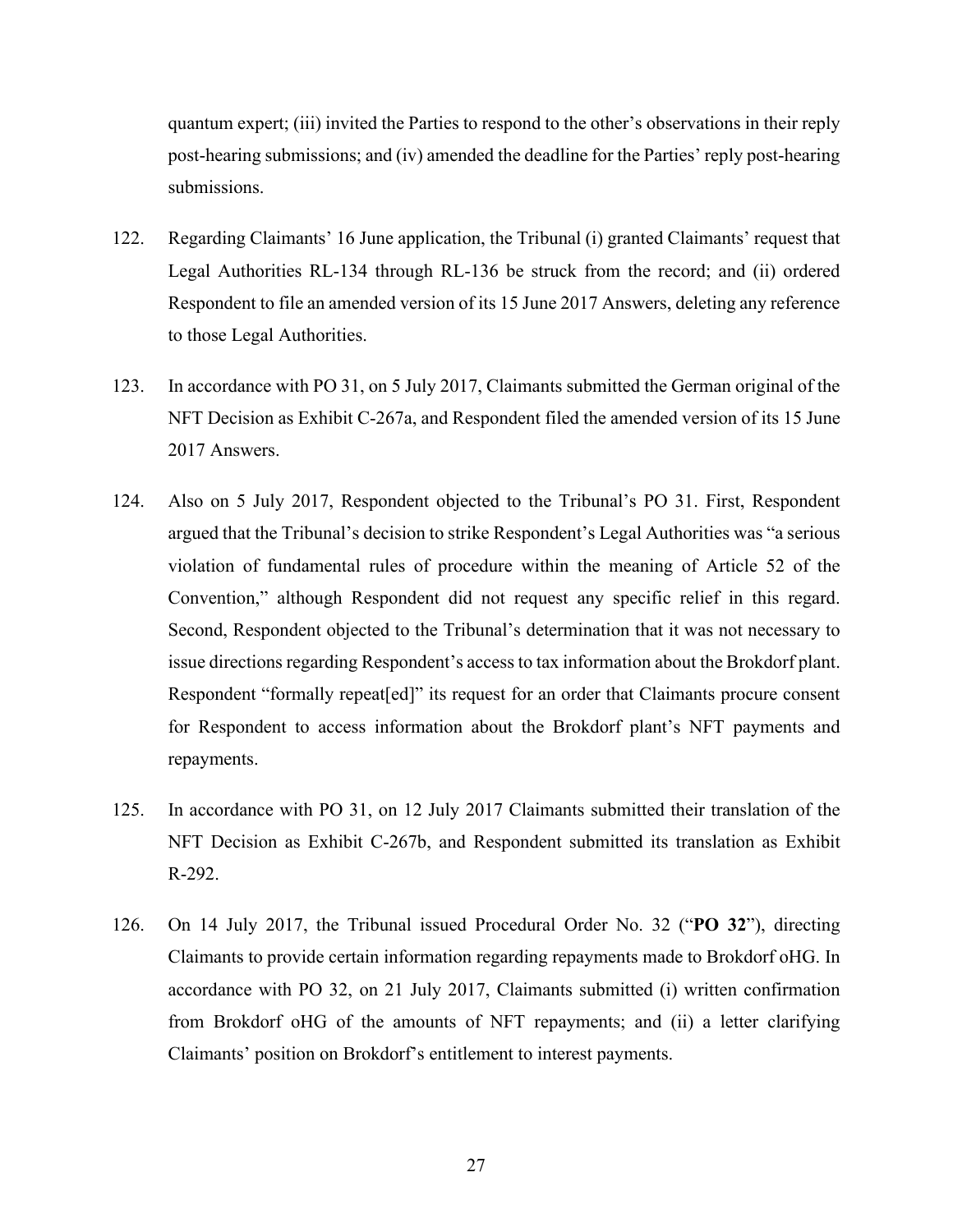- 127. By letter of 28 July 2017, Respondent asserted that Claimants' submission of 21 July concerning NFT repayments made to Brokdorf oHG did not comply with PO 32 and requested that the Tribunal order Claimants to provide the amount of interest paid. The Tribunal invited Claimants to provide this information, and Claimants responded on 1 August 2017. However, by email of 4 August 2017, Respondent again requested that the Tribunal compel Claimants to comply with its PO 32.
- 128. On 7 August 2017, in accordance with PO 31, the Parties filed their Observations on the NFT Decision. Together with their Observations, Claimants filed an Expert Report of Mr. Brent Kaczmarek, and together with its observations, Respondent filed an Expert Report of Ms. Laura Hardin.
- 129. On 21 August 2017, the Tribunal addressed Respondent's letter of 4 August 2017, ruling Respondent's request moot in light of Claimants' Observations on the NFT Decision. Respondent objected to this ruling on 8 September 2017. In response, the Tribunal asked Respondent to elaborate on certain points so that the Tribunal could better understand the objection. Respondent provided its response to the Tribunal's inquiry on 14 September 2017 but did not make any specific application to the Tribunal.

#### <span id="page-30-0"></span>H. **FURTHER PROCEDURE**

- 130. On 29 September 2017, Respondent filed an application requesting that: (i) certain parts of C-RPHS be struck from the record; and (ii) PO 31 be reversed to reinstate the redacted parts of Respondent's amended Answers to Tribunal Questions Concerning the Constitutional Court Judgment of 6 December 2016 and Legal Authorities RL-134 through RL-136. Upon the Tribunal's invitation, Claimants provided a response to Respondent's application on 6 October 2017. Claimants objected to Respondent's request as it related to C-RPHS but agreed to the reinsertion of the redacted parts of Respondent's amended Answers and the corresponding Legal Authorities, provided that Respondent submit full translations of the Legal Authorities.
- 131. On 16 October 2017, the Tribunal issued Procedural Order No. 33 ("**PO 33**"), ruling on Respondent's 29 September application. In its Order, the Tribunal: (i) granted in part and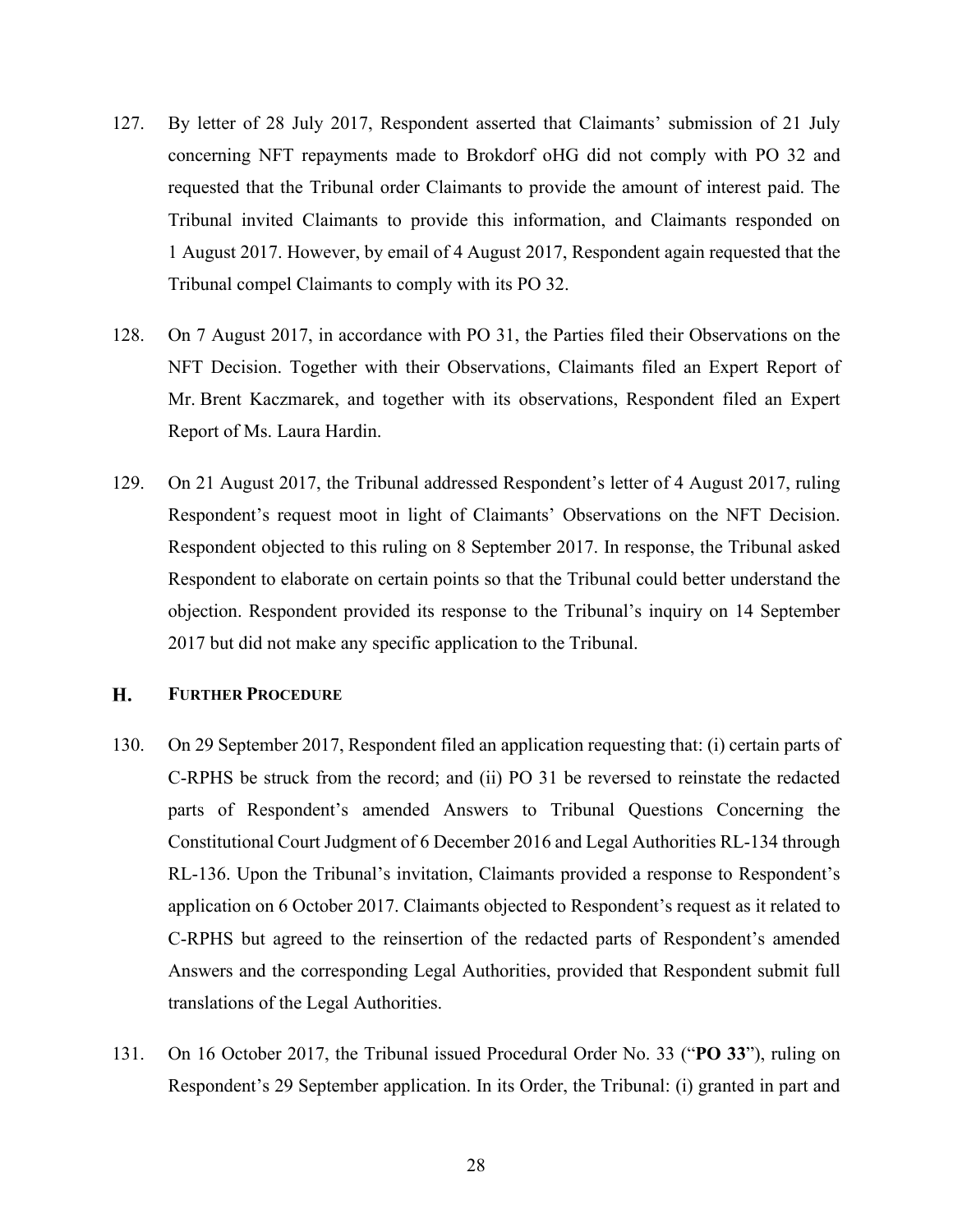denied in part Respondent's request that certain parts of C-RPHS be struck from the record; (ii) denied Respondent's request for reconsideration of PO 31; and (iii) pursuant to the Parties' agreement, invited Respondent to file a version of its Answers to Tribunal Questions Concerning the Constitutional Court Judgment of 6 December 2016 reinstating specific paragraphs, together with Legal Authorities RL-134 through RL-136. The Tribunal also offered Claimants the opportunity to provide more fulsome translations of Legal Authorities RL-134 through RL-136 if they so wished. On 19 October 2017, Respondent submitted the unredacted version of its Answers and the Legal Authorities, and on 27 October 2017, Claimants confirmed that they did not wish to submit more fulsome translations of the Legal Authorities.

- 132. The Parties filed their submissions on costs on 27 October 2017 ("**C-CS**" and "**R-CS**," respectively). Together with its submission, Respondent filed Legal Authorities RL-137 through RL-141.
- 133. By letter of 19 December 2017, Respondent sought leave from the Tribunal under paragraph 13.3 of PO 1 to introduce into the record three new documents relating to the timing of the decommissioning and dismantling of the Brokdorf plant. By letter of 22 December 2017, Claimants objected to Respondent's request as belated and unsupported by exceptional circumstances. On 29 December 2017, the Tribunal issued Procedural Order No. 34 ("**PO 34**") denying Respondent's request.
- 134. By letter of 15 February 2018, Respondent sought leave from the Tribunal under paragraph 13.3 of PO 1 to introduce into the record a 6 February 2018 communication from the Supervisory Authority concerning the Brunsbüttel plant. By letter of 21 February 2018, Claimants objected to Respondent's request on the basis that Respondent had failed to show the existence of any exceptional circumstances to warrant admitting the new document at such a late stage in the proceeding. On 23 February 2018, the Tribunal issued Procedural Order No. 35 ("**PO 35**") denying Respondent's request.
- 135. On 10 March 2018, Prof. van den Berg provided the Parties with a disclosure. Subsequently, Respondent requested that Claimants provide certain information relating to the disclosure, and Claimants responded to Respondent's request on 19 March 2018. Based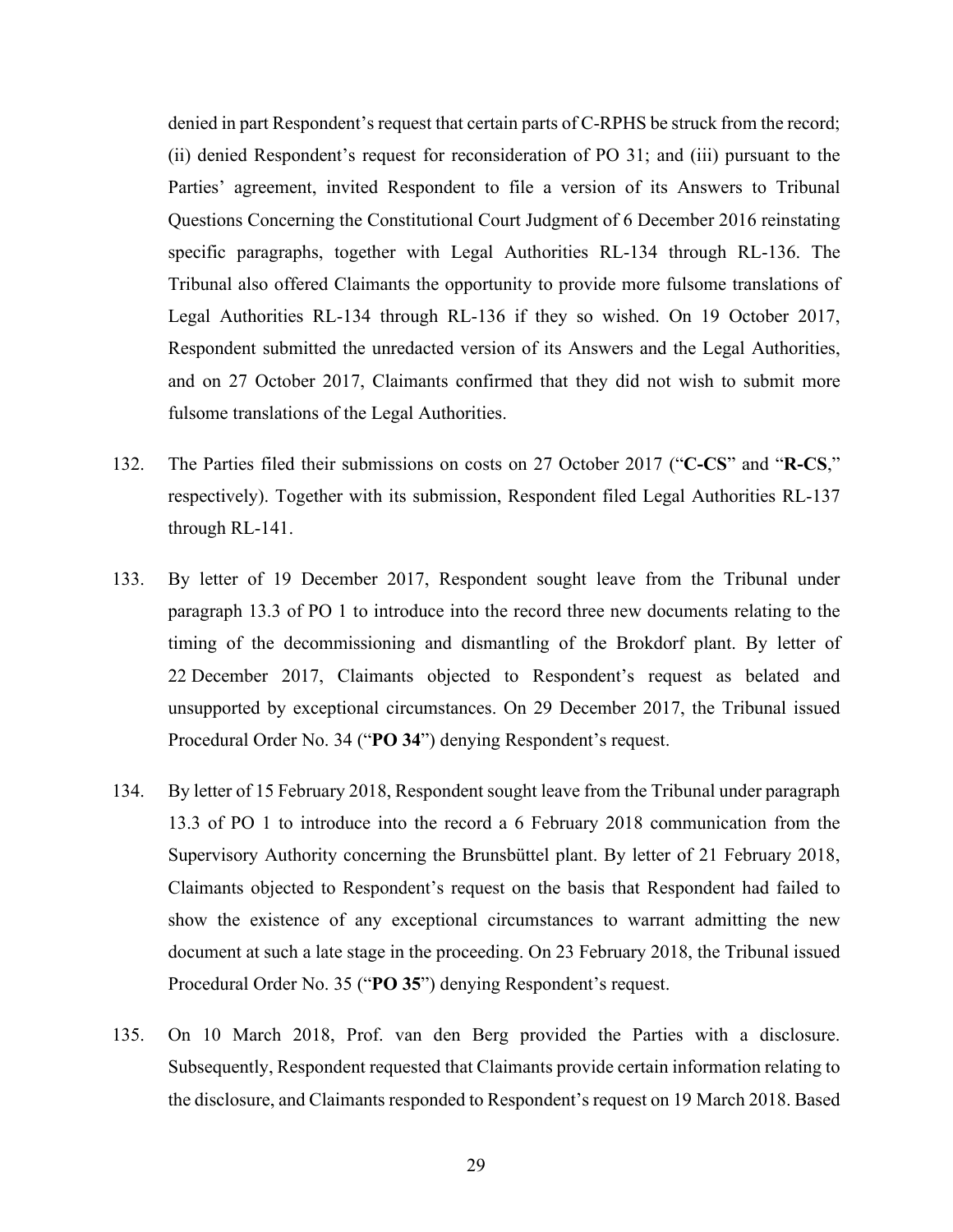on this information, Respondent requested additional disclosures from Claimants, and Claimants responded on 30 March 2018.

#### <span id="page-32-0"></span>I. **PROCEDURE RELATING TO THE ACHMEA JUDGMENT**

- 136. On 6 March 2018, the Court of Justice of the European Union ("**ECJ**") rendered its judgment in Case C-284/16 *Slowakische Republik v. Achmea BV* (the "*Achmea* **Judgment**"). By letter of 7 March 2018, the Tribunal invited the Parties to file two rounds of comments on (i) the implications of the *Achmea* Judgment on the current proceeding; and (ii) whether the Tribunal should invite comments from the EC in respect of the *Achmea* Judgment.
- 137. On 4 April 2018, pursuant to the Tribunal's invitation, the Parties submitted a first round of comments on the *Achmea* Judgment ("**Claimants' First Submission re the ECJ Judgment**" and "**Respondent's First Submission re the ECJ Judgment**," respectively). Together with their Submission, Claimants submitted Legal Authorities CL-217 and CL-218. In its First Submission, Respondent maintained that the Tribunal had no jurisdiction in the light of the *Achmea* Judgment and requested that all claims pending before this Tribunal be dismissed.
- 138. In their comments, the Parties disagreed on, *inter alia*, whether the EC should be invited to comment on the *Achmea* Judgment. Claimants objected to the proposal, while Respondent was in favour. Before the Tribunal made any decision on the issue, on 19 April 2018, the EC informed the Tribunal that it would be available to update its Submission of 30 September 2015 in light of the *Achmea* Judgment. The EC proposed to set out its view on the consequences of that Judgment for pending arbitration cases based on the ECT.
- 139. On 23 April 2018, the Parties submitted their reply comments on the *Achmea* Judgment ("**Claimants' Second Submission re the ECJ Judgment**" and "**Respondent's Second Submission re the ECJ Judgment**," respectively). Claimants submitted Legal Authorities CL-219 through CL-226 with their Second Submission, and Respondent submitted Legal Authority RL-142 with its Second Submission.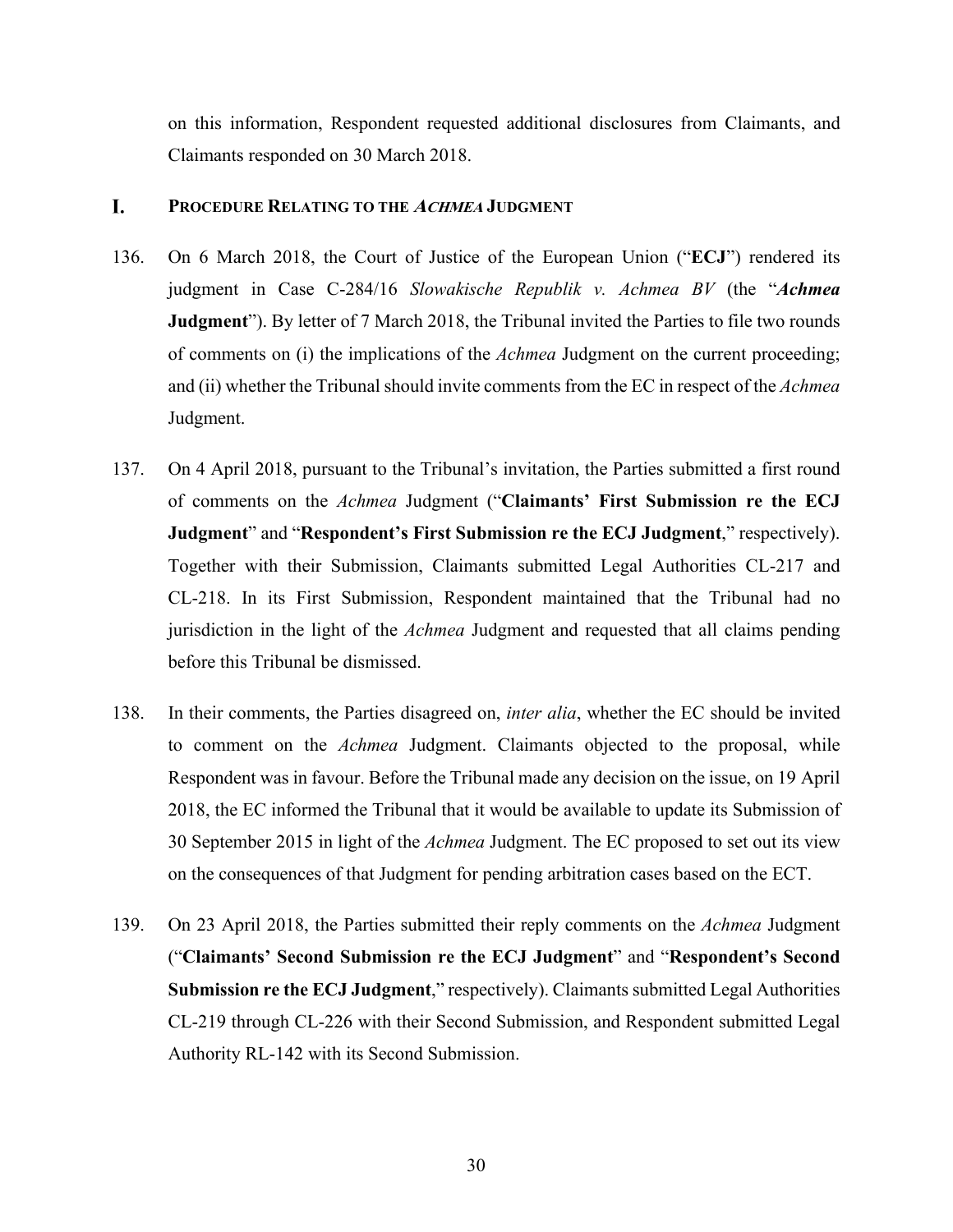- 140. On 25 April 2018, the Tribunal issued Procedural Order No. 36 ("**PO 36**"), permitting the EC to update its 30 September 2015 Submission, with the scope of the update to be limited to the EC's view on the consequences of the *Achmea* Judgment for pending arbitration cases based on the ECT. The Tribunal instructed the EC to file its update by 9 May 2018 and invited the Parties to file any observations on the EC's update within two weeks after its receipt.
- 141. On 8 May 2018, the EC filed an update to its 30 September 2015 Submission, together with nine supporting documents (the "**EC Update**"). Following a request from Claimants, on 17 May 2018, the Tribunal subsequently extended the deadline for the Parties to file their observations on the EC Update.
- 142. By letter of 11 May 2018, Respondent sought leave from the Tribunal under paragraph 13.3 of PO 1 to introduce into the record three letters from E.ON (now PreussenElektra) dated 3 May 2018. Upon the Tribunal's invitation, Claimants provided comments on Respondent's request by letter of 17 May 2018. On 21 May 2018, the Tribunal issued Procedural Order No. 37 ("**PO 37**") denying Respondent's request.
- 143. By letter of 28 May 2018, Respondent recorded its objection to PO 37, alleging, *inter alia*, that PO 37 constituted a violation of its right to be heard. On 1 June 2018, the Tribunal took note of Respondent's objection while maintaining that it did "not consider Respondent to have accurately characterised the Tribunal's decision" and did "not accept Respondent's contention that [the Tribunal] has pre-judged any issue in this arbitration, or that it has denied Respondent its procedural rights."
- 144. On 30 May 2018, pursuant to PO 36 and the Tribunal's extension of 17 May, the Parties filed their observations on the EC Update. Claimants submitted Legal Authorities CL-227 through CL-240 with their observations, and Respondent submitted Legal Authorities RL-143 and RL-144 with its observations.
- 145. On 18 July 2018, Respondent sought leave from the Tribunal under paragraph 13.3 of PO 1 to introduce into the record the 16<sup>th</sup> Amendment to the Atomic Energy Act (the "16<sup>th</sup> **Amendment**"), which Respondent alleged implemented the Constitutional Court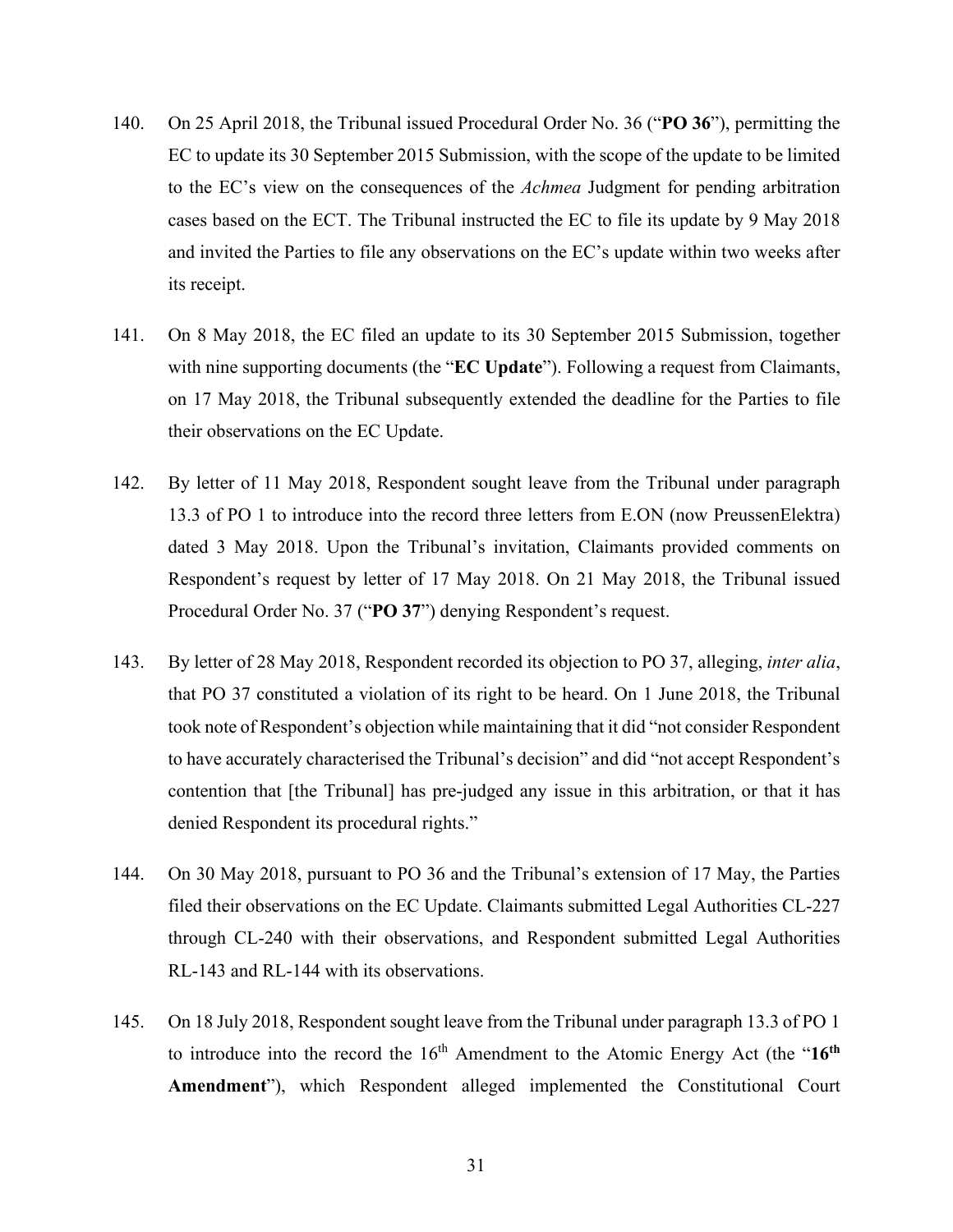Judgment of 6 December 2016. Upon the Tribunal's invitation, Claimants provided comments on Respondent's request by email of 23 July 2018, wherein they agreed to the request provided they be granted the opportunity to comment thereon.

- 146. By letter of 24 July 2018 transmitted by the Secretary of the Tribunal, the Tribunal (i) invited Respondent to file the  $16<sup>th</sup>$  Amendment, together with an English translation, and any comments it may have on the document by 7 August 2018; and (ii) invited Claimants to file subsequent comments on 21 August 2018. Following exchanges between the Parties, the Tribunal amended the deadline for Respondent's comments to 21 August 2018 and the deadline for Claimants' comments to 18 September 2018.
- 147. By email of 31 July 2018, Respondent filed a request with the Tribunal seeking the Tribunal's order "to oblige Claimants to request document production in the arbitration and subject to the applicable procedural rules applicable and, as a consequence, to cease attempts to obtain documents through extraneous means." Claimants responded by email of 2 August 2018, requesting that Respondent's request be dismissed.
- 148. By letter of 8 August 2018 transmitted by the Secretary of the Tribunal, the Tribunal rejected Respondent's request of 31 July, stating that it had not been established that the document request referred to by Respondent had been made in the context and for the purposes of the present arbitration.
- 149. On 21 August 2018, further to the Tribunal's instructions of 24 July, Respondent filed its comments on the  $16<sup>th</sup>$  Amendment, together with Exhibits R-293 (the  $16<sup>th</sup>$  Amendment with an English translation) and R-294 (an explanatory report).
- 150. On 31 August 2018, the Tribunal issued its Decision on the *Achmea* Issue (the "*Achmea* **Decision**"). In the *Achmea* Decision, the Tribunal: (i) declared that Respondent's jurisdictional objection of 4 April 2018 contained in its First Submission re the ECJ Judgment had been raised in a timely manner; (ii) rejected Respondent's request that all pending claims be dismissed; (iii) reserved all other issues relating to the jurisdiction, admissibility and merits of these arbitral proceedings for subsequent determination by the Tribunal; and (iv) reserved its decision on costs.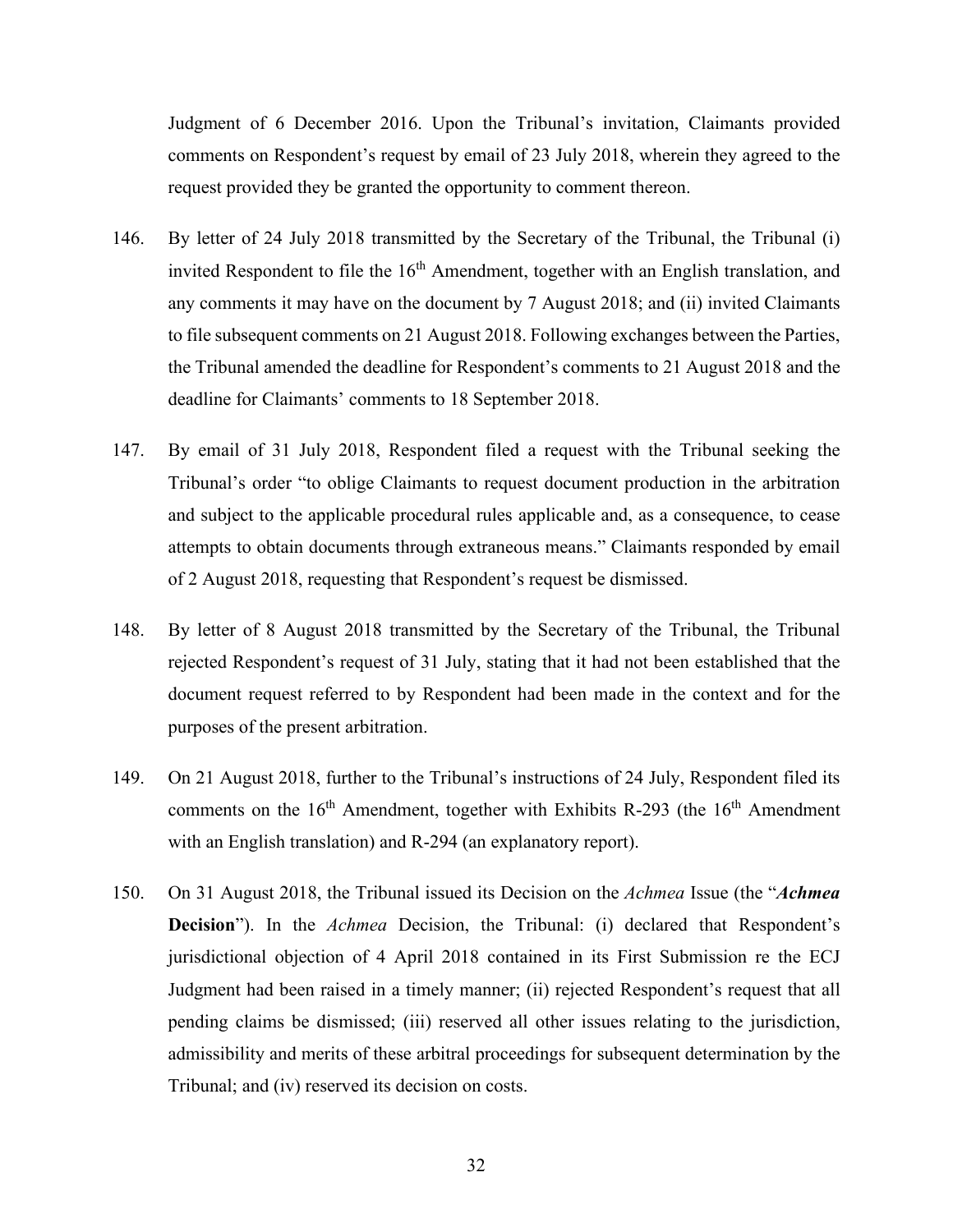#### <span id="page-35-0"></span> $\mathbf{J}$ . **PROCEDURE FOLLOWING THE ACHMEA DECISION**

- 151. On 6 September 2018, further to the Tribunal's instructions of 24 July, Claimants filed their comments on the  $16<sup>th</sup>$  Amendment. By email of 12 September 2018, Respondent requested leave to respond to Claimants' comments. By email of that same day, the Tribunal invited Respondent to respond by 19 September 2019; Respondent subsequently did so.
- 152. By letter of 26 October 2018 transmitted by the Secretary of the Tribunal, the Tribunal posed eight questions to the Parties regarding certain issues which may be relevant to the Tribunal's jurisdiction over the Third, Fourth and Fifth Claimants, as well as with respect to damages (the "**Tribunal Questions**"). The Tribunal invited the Parties to file their answers to the Tribunal Questions by 23 November 2018, and to file reply answers by 21 December 2018.
- 153. By email of 2 November 2018, Claimants requested clarification as to the scope of new evidence that may be submitted in response to Tribunal Question 8. Following exchanges between the Parties, on 6 November 2018, the Tribunal invited Respondent to submit its comments on Claimants' email by 12 November 2018.

#### <span id="page-35-1"></span>K. **THE DISQUALIFICATION PROPOSAL**

- 154. By letter dated 12 November 2018 addressed to the ICSID Secretary-General, Respondent filed a request for the disqualification of the entire Tribunal pursuant to Article 57 of the ICSID Convention and ICSID Arbitration Rule 9, together with supporting documentation ("**Disqualification Proposal**").
- 155. By letter of 13 November 2018, the ICSID Secretariat informed the Parties that pursuant to ICSID Arbitration Rule 9(6), the proceeding was suspended pending the Chairman of the ICSID Administrative Council's decision on the Disqualification Proposal. The letter also set forth a procedural calendar for the Parties' submissions on the Proposal and the Tribunal Members' explanations.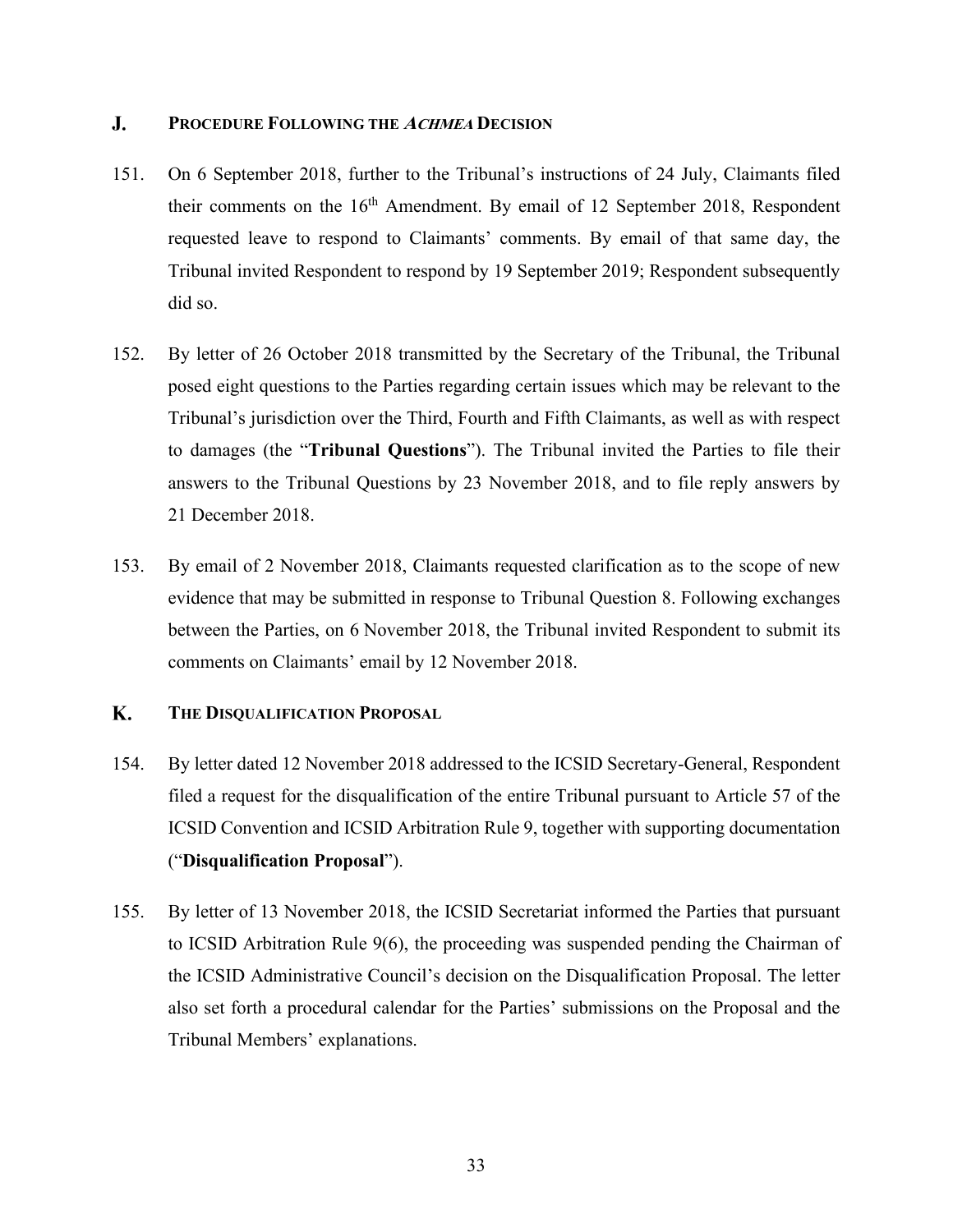- 156. In accordance with that schedule, on 20 November 2018, Claimants submitted a letter containing their response to the Disqualification Proposal, together with supporting documentation.
- 157. On 26 November 2018, the ICSID Secretariat transmitted the Tribunal Members' explanations to the Parties.
- 158. On 28 November 2018, Respondent requested an extension of time to submit its further observations on the Disqualification Proposal. The request was approved, and as a result, the deadline for both Parties' further observations was extended from 4 December to 11 December 2018.
- 159. By email of 11 December 2018, Claimants stated that they agreed with and adopted the observations of the explanations provided by the Members of the Tribunal and had no further comments on the Disqualification Proposal.
- 160. Also on 11 December 2018, Respondent submitted a letter containing its further observations on the Disqualification Proposal, together with supporting documentation.
- 161. By emails of 17 and 21 January 2019, Respondent (i) objected "to the Secretary General or another member of the ICSID Secretariat being involved in the process of deciding the [Disqualification Proposal];" and (ii) maintained that the decision on the Disqualification Proposal should be referred to the Permanent Court of Arbitration (the "**PCA**"). Following comments from Claimants received by emails of 20 and 23 January 2019, on 23 January 2019, the ICSID Secretariat informed the Parties that it would request a recommendation on the Disqualification Proposal from the Secretary-General of the PCA.
- 162. By letter of 24 January 2019, the ICSID Secretariat wrote to the PCA Secretary-General inquiring whether he would be willing and available to make a recommendation on the Disqualification Proposal to the Chairman of the ICSID Administrative Council. Confirmation from the PCA Secretary-General was received by letter of 28 January 2019.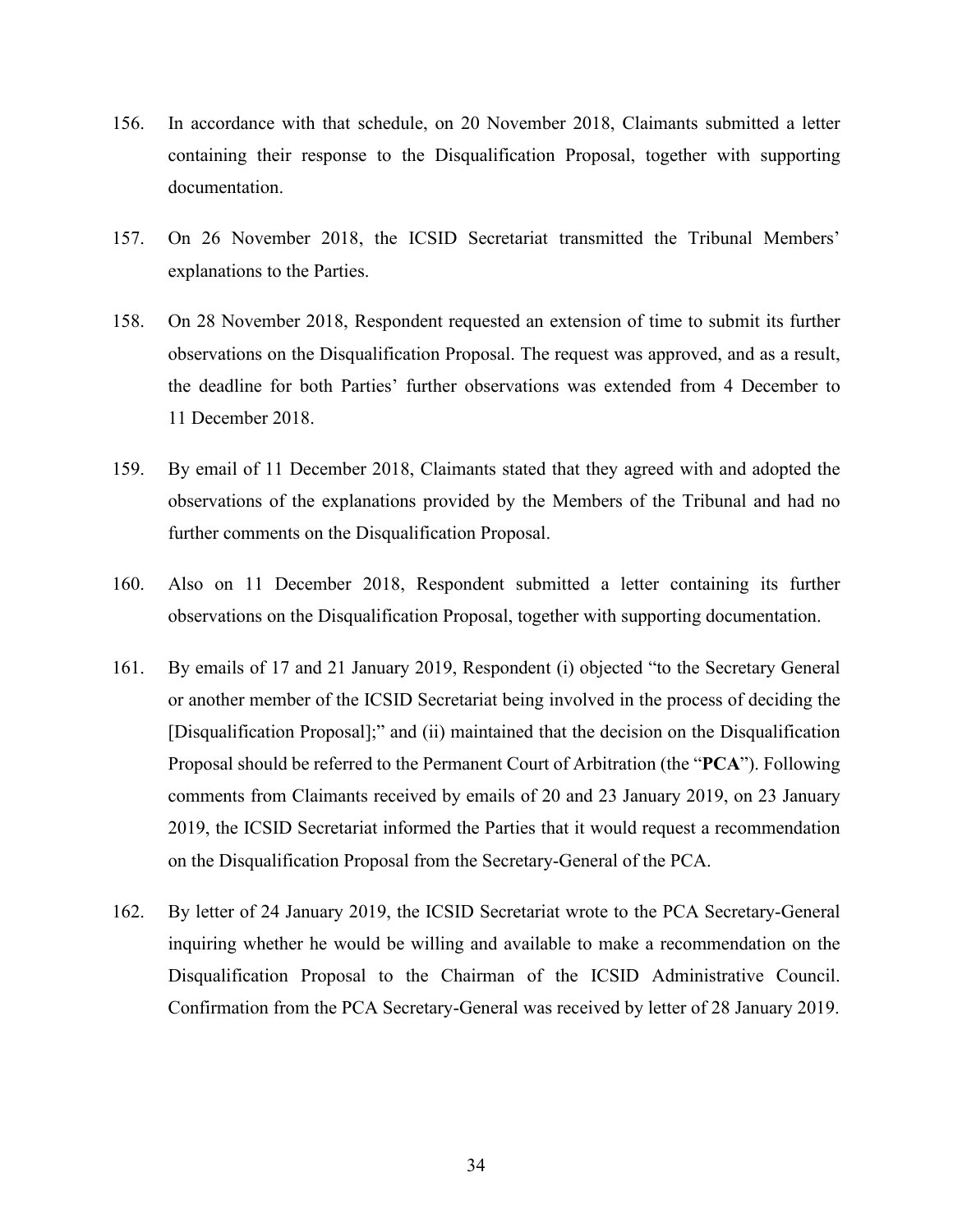- 163. On 28 January 2019, the ICSID Secretariat transmitted to the PCA Secretary-General the Parties' submissions and Tribunal Members' explanations concerning the Disqualification Proposal.
- 164. By email of 30 January 2019, Respondent requested that certain of the Parties' pleadings be provided to the PCA Secretary-General; these documents were transmitted by the ICSID Secretariat to the PCA Secretary-General that same day.
- 165. On 4 March 2019, the PCA Secretary-General transmitted to ICSID his Recommendation Pursuant to the Request by ICSID dated 24 January 2019 on Respondent's Proposal to Disqualify all Members of the Arbitral Tribunal dated 12 November 2018 (the "**PCA Recommendation**").
- 166. On 6 March 2019, the Acting Chairman of the ICSID Administrative Council issued her Decision on the Proposal to Disqualify the Members of the Tribunal ("**Disqualification Decision**"), which was transmitted to the Parties together with the PCA Recommendation. The Disqualification Decision rejected Respondent's Disqualification Proposal.
- 167. By letter of 6 March 2019, the Secretary of the Tribunal informed the Parties that the proceeding had resumed as of that date, in accordance with ICSID Arbitration Rule 9(6).

#### <span id="page-37-0"></span>L. **PROCEDURE RELATING TO DAMAGES**

- 168. On 7 March 2019, the Tribunal invited Respondent to comment, by 14 March 2019, on Claimants' inquiry of 2 November 2018 concerning the scope of new evidence that may be submitted in response to Tribunal Question 8.
- 169. By letter of 14 March 2019, Respondent submitted its response in relation to Claimants' inquiry on the type of evidence to be submitted in response to Tribunal Question 8. Respondent asserted, *inter alia*, that the Tribunal's request would require a complete update of its quantum evidence that would take at least six months; Respondent also reserved its right to request a hearing on quantum.
- 170. By letter of 15 March 2019 transmitted by the Secretary of the Tribunal, the Tribunal requested the Parties to provide their respective positions regarding damages and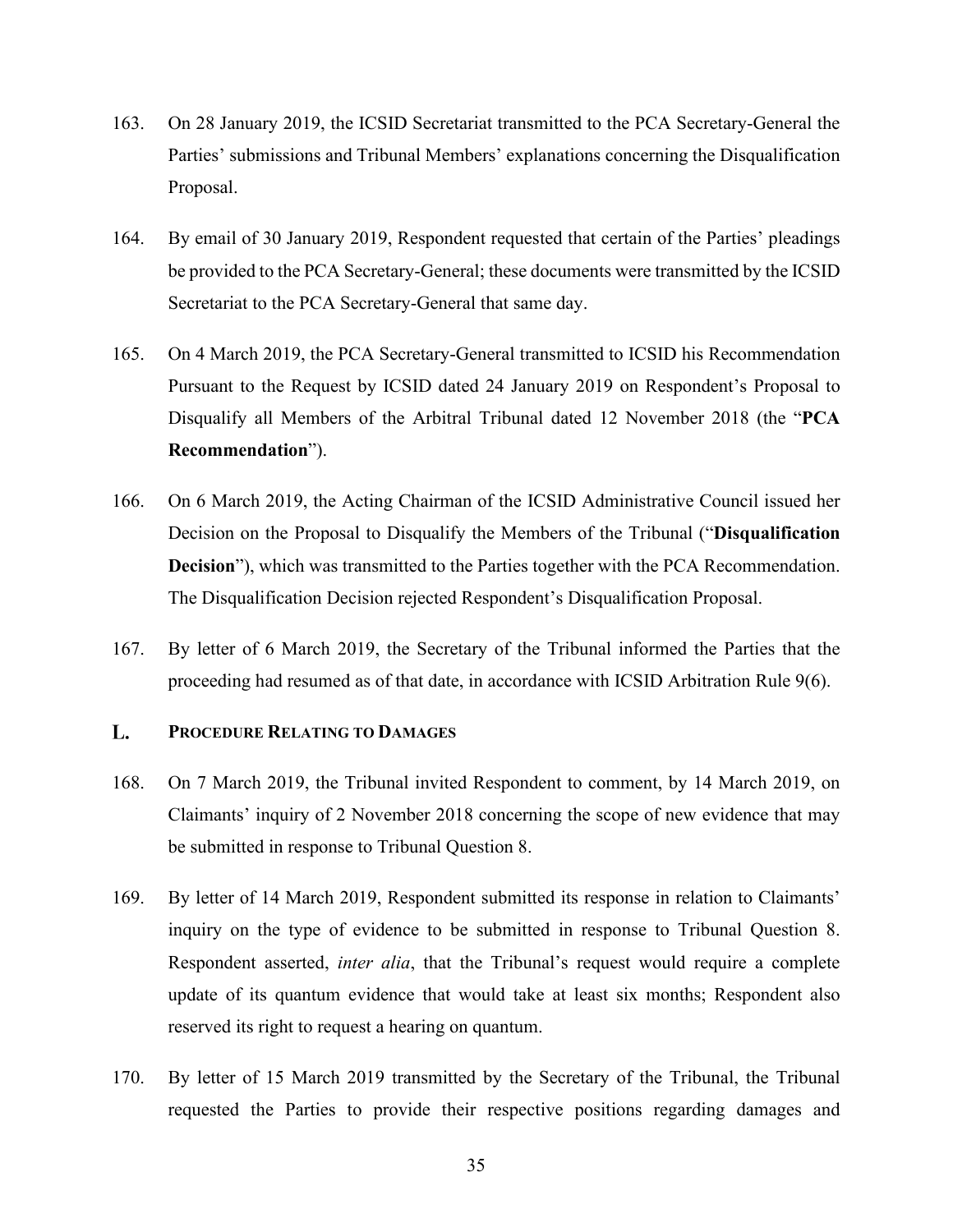confirmed that the Parties should include any documentary and expert evidence they consider necessary for their responses. The Tribunal also set forth a procedural calendar for the Parties' submissions, proposing to split the submissions between Tribunal Questions 1-7 and Tribunal Question 8.

- 171. By letter of 18 March 2019, Claimants, *inter alia*, proposed an alternative procedural calendar in which they would file their answers to both Tribunal Questions 1-7 and Tribunal Question 8 by 22 March 2019. Upon invitation from the Tribunal, Respondent provided its comments on Claimants' letter on 21 March 2019.
- 172. On 22 March 2019, the Tribunal invited Claimants to file their answers to the Tribunal Questions that day; it also directed that Respondent should review Claimants' submissions and inform the Tribunal as soon as possible how much it would require to respond to (i) Tribunal Questions 1-7 and (ii) Tribunal Question 8.
- 173. Further to the Tribunal's instructions, later on 22 March 2019, Claimants filed Responses to the Arbitral Tribunal's Question for the Parties on Jurisdiction and Quantum ("**Claimants' Answers to Tribunal Questions**"), with the following supporting documents: Legal Authorities CL-241 through CL-252; and Expert Report of Mr. Brent Kaczmarek with Exhibits IAV-001 through IAV-005.
- 174. By letter of 27 March 2019, Respondent informed the Tribunal of its position regarding the procedural calendar and asked the Tribunal to provisionally reserve hearing dates in case a hearing be necessary. On that same date, Claimants requested leave to comment on Respondent's letter, which was subsequently granted by the Tribunal; Claimants responded by email of 29 March 2019.
- 175. Later on 29 March 2019, the Tribunal invited Respondent to comment on Claimants' email of earlier that date concerning the procedural calendar. Respondent's comments were received by email on 1 April 2019.
- 176. By letter of 11 April 2019 transmitted by the Secretary of the Tribunal, the Tribunal issued an amended procedural calendar concerning the Parties' answers to the Tribunal Questions, providing for: (i) Respondent's submission on Tribunal Questions 1-7; (ii) the Parties'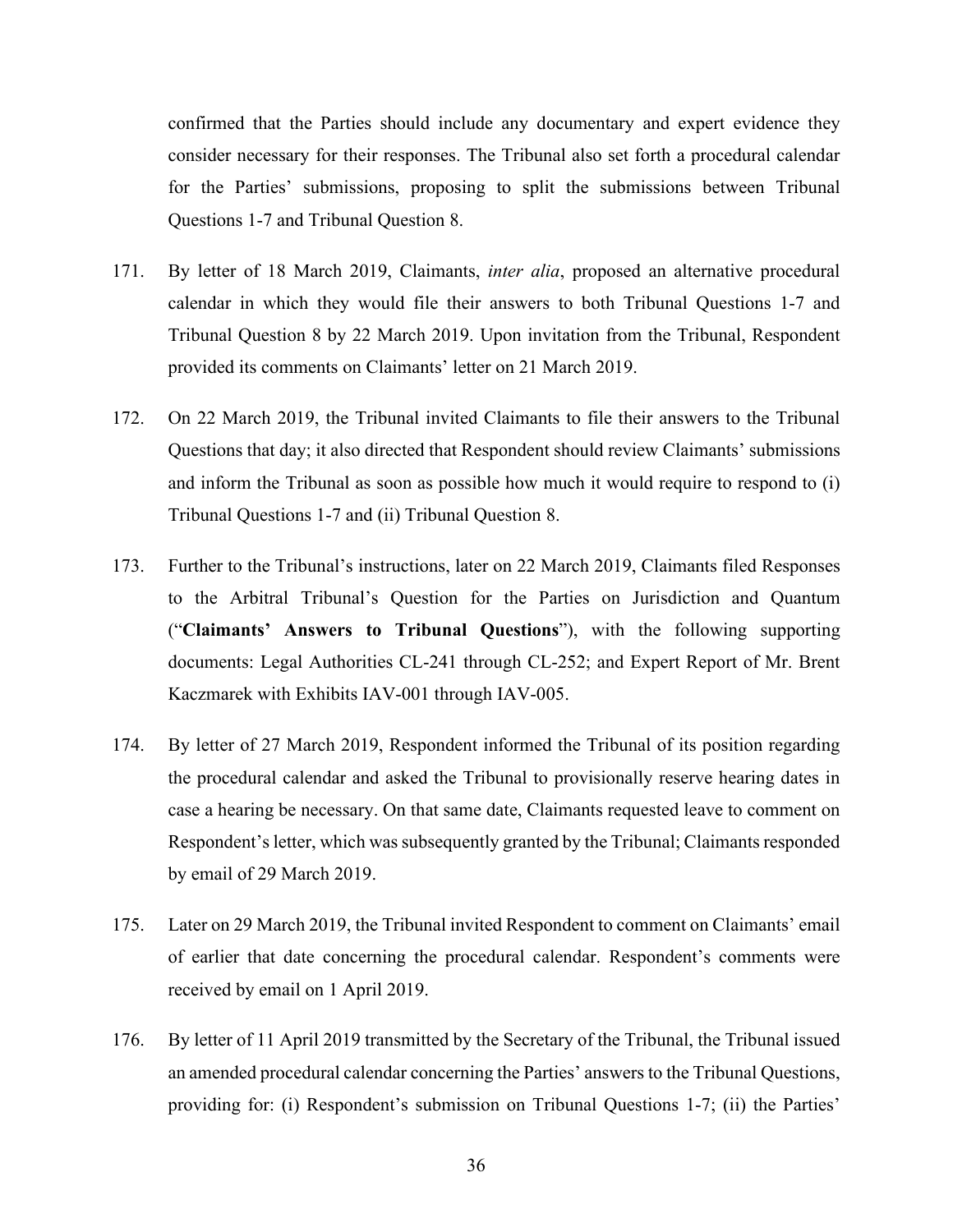simultaneous reply submissions on Tribunal Questions 1-7; (iii) Respondent's submission on Tribunal Question 8; (iv) Claimants' reply on Tribunal Question 8; and (v) Respondent's rejoinder on Tribunal Question 8. The Tribunal also inquired as to the Parties' availability to hold a hearing in February–March 2020.

- 177. On 18 April 2019, each Party responded regarding its availability for a hearing, with Respondent stating that it was unavailable during the proposed dates. In their response, Claimants also requested an extension to the deadline for their reply on Tribunal Question 8.
- 178. On 19 April 2019, the Tribunal wrote to the Parties stating that, mindful of its duty to conduct the proceedings as efficiently and expeditiously as possible, the Tribunal was "of the view that the remaining issues in these proceedings should be bifurcated between (i) jurisdiction and liability, and (ii) quantum, if any." The Tribunal further stated that, following receipt of the Parties' submissions on Tribunal Questions 1-7, "the Tribunal intends to issue a decision or award with respect to the remaining issues of jurisdiction and liability, if any. In the event of a finding of liability, a schedule for further submissions on quantum will be determined thereafter." The Tribunal invited the Parties' comments on this approach by 26 April 2019.
- 179. By emails of 26 April 2019, the Parties' responded to the Tribunal's message of 19 April. Claimants indicated their acceptance of the Tribunal's proposed approach, while Respondent "strongly object[ed]."
- 180. On 30 April 2019, Respondent submitted its Responses Answering Tribunal Questions 1-7 of 26 October 2018 ("**Respondent's Answers to Tribunal Questions 1-7**"), with an Annex and Legal Authorities RL-145 through RL-155.
- 181. By letter of 6 May 2019 transmitted by the Secretary of the Tribunal, the Tribunal stated that upon further reflection, it had "concluded that bifurcation may not be appropriate in this case … although the Tribunal is concerned by any further delay in these proceedings, the Tribunal has decided not to bifurcate and maintains the previous procedural calendar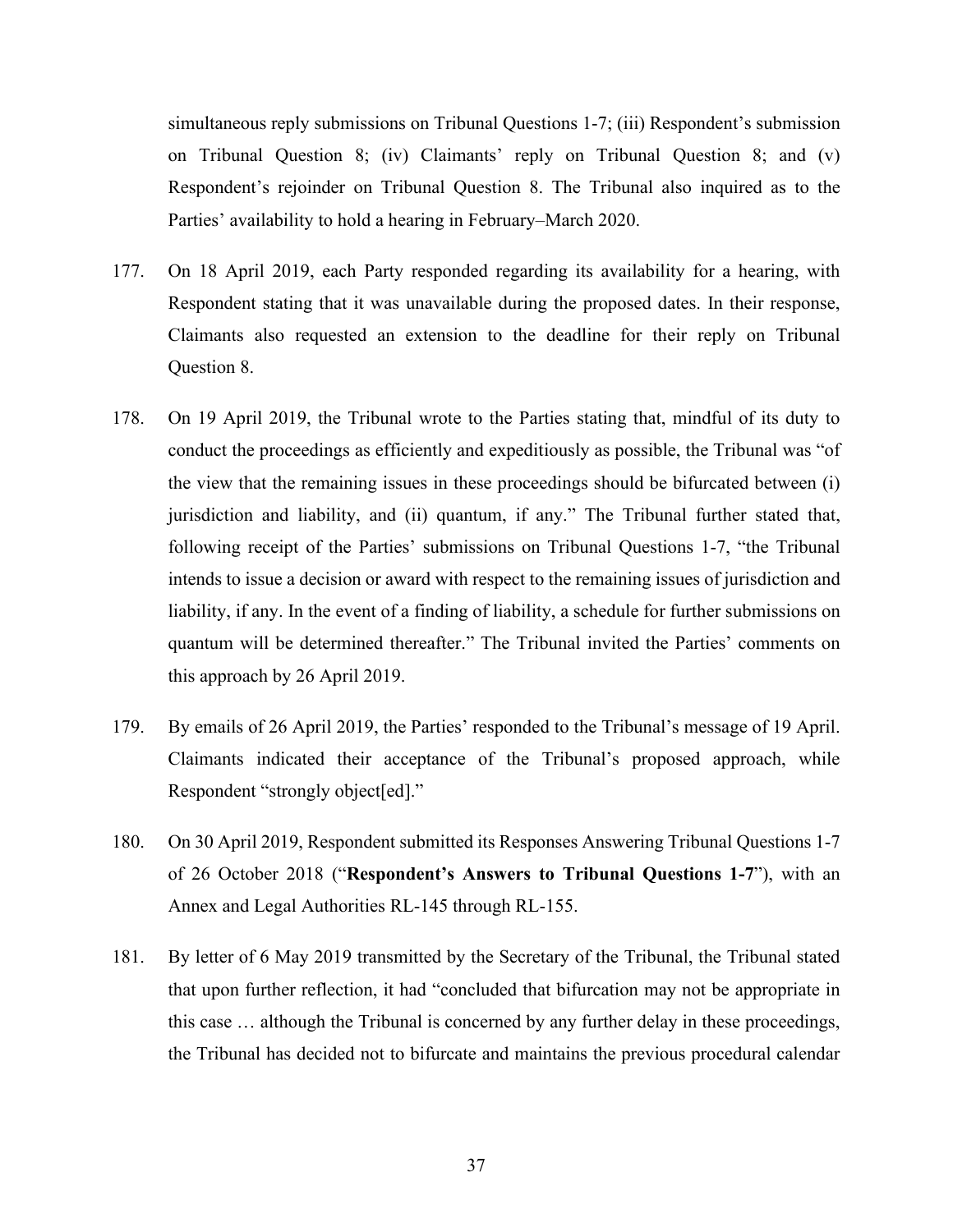issued on 11 April 2019." The Tribunal also granted Claimants' 18 April request for an extension and issued an amended procedural calendar.

- 182. By letter of 7 May 2019, Claimants wrote to the Tribunal proposing that: (i) their own submissions of 22 March 2019 concerning Tribunal Question 8 be stricken from the record; (ii) no further submissions be made on Tribunal Question 8; and (iii) the Tribunal, following the second round of answers to Tribunal Questions 1-7, decide the case on the basis of the record as it stood before Question 8 was raised. The Tribunal subsequently invited Respondent to comment on Claimants' letter by 15 May 2019.
- 183. On 10 May 2019, Respondent wrote to the Tribunal to request an extension of the deadline for its rejoinder on Tribunal Question 8. Upon invitation from the Tribunal to comment on this request, Claimants stated their opposition on 28 May 2019.
- 184. By letter of 15 May 2019, Respondent stated its opposition to the proposals contained in Claimants' 7 May letter.
- 185. Following exchanges between the Parties, on 20 May 2019, the Tribunal informed the Parties that it had reserved dates in June 2020 for a potential hearing on the Parties' submissions on Tribunal Question 8, to be held in Washington, D.C.
- 186. On 22 May 2019, the Tribunal informed the Parties that it did not consider it appropriate to strike Tribunal Question 8 (and Claimants' submission on Tribunal Question 8) from the record, thereby denying Claimants' 7 May proposals.
- 187. On 3 June 2019, the Tribunal issued an amended procedural calendar, taking into account Respondent's request for an extension of 10 May.
- 188. Pursuant to the amended procedural calendar, on 12 June 2019, the Parties filed their simultaneous reply submissions on Tribunal Questions 1-7 ("**Claimants' Reply Answers to Tribunal Questions 1-7**" and "**Respondent's Reply Answers to Tribunal Questions 1-7**," respectively). With their Reply Answers, Claimants submitted Legal Authorities CL-253 through CL-259; with its Reply Answers, Respondent submitted Legal Authorities RL-156 through RL-162.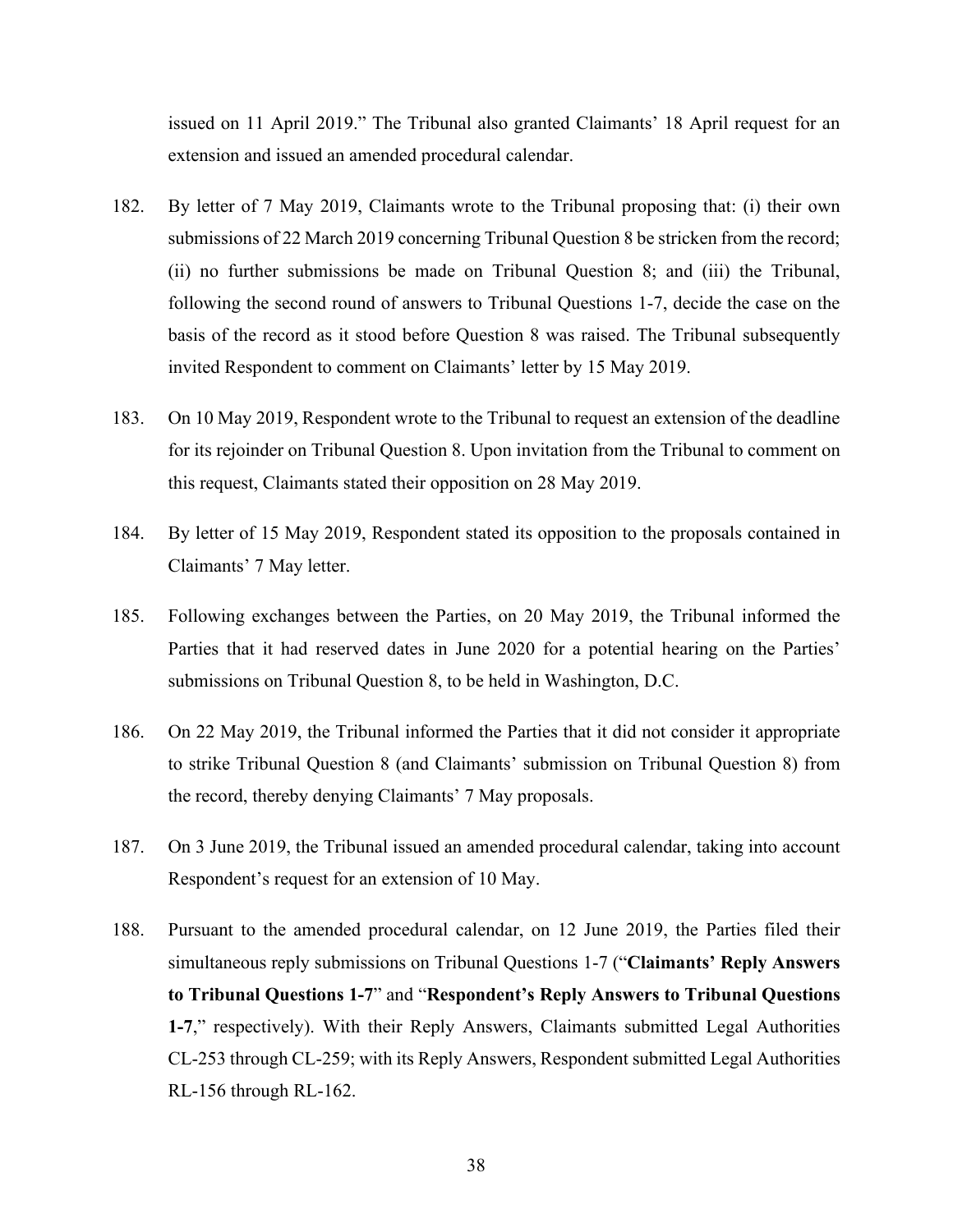- <span id="page-41-0"></span>189. On 20 June 2019, Claimants informed the Tribunal of a domestic litigation between E.ON (now PreussenElektra) and Krummel oHG, and a related settlement, which might affect Claimants' claims in relation to OEPV. Upon invitation from the Tribunal, Respondent provided its comments by letter of 3 July 2019, wherein it voiced certain expectations about the content of E.ON's written submissions to the Hamburg Court, based on information that Respondent's counsel allegedly learned during a Court hearing on 13 June 2019. Respondent's letter further requested an order from the Tribunal directing Claimants to submit the full settlement agreement and certain court files. Alternatively, Respondent asked the Tribunal to write to the Hamburg Court to request access to those files.
- 190. On 4 July 2019, Claimants requested leave from the Tribunal to comment on Respondent's letter of the previous date. The request was subsequently granted by the Tribunal and Claimants responded by letter of 12 July 2019. In their letter, Claimants, *inter alia*, opposed Respondent's request for the full settlement agreement and certain court files. Also in their letter, Claimants informed the Tribunal that Krümmel oHG had sold OEPV to E.ON (now PreussenElektra) and requested leave to submit an updated damages calculation reflecting the payment (the "**First Offset Implementation**").
- 191. Following an invitation from the Tribunal, by letter of 29 July 2019, Respondent responded to Claimants' 12 July letter, wherein it requested an extension of the deadline for its submission on Tribunal Question 8, as well as several requests for relief. Together with its letter, Respondent submitted Legal Authorities RL-163 and RL-164. On 30 July 2019, the Tribunal invited Claimants' comments on Respondent's letter; Claimants did so by letter of 6 August 2019.
- 192. On 13 August 2019, the Tribunal wrote to the Parties to convey the following: (i) Claimants should submit an updated damages calculation by 25 August 2019; (ii) Respondent's request for an extension of the deadline for its submission on Tribunal Question 8 is considered premature; and (iii) the Parties are invited to submit an additional round of submissions on Respondent's requests for relief contained in its 29 July letter.
- 193. Further to the Tribunal's instructions of 13 August, by letter of 20 August 2019, Respondent made its additional submission on its requests for relief of 29 July and included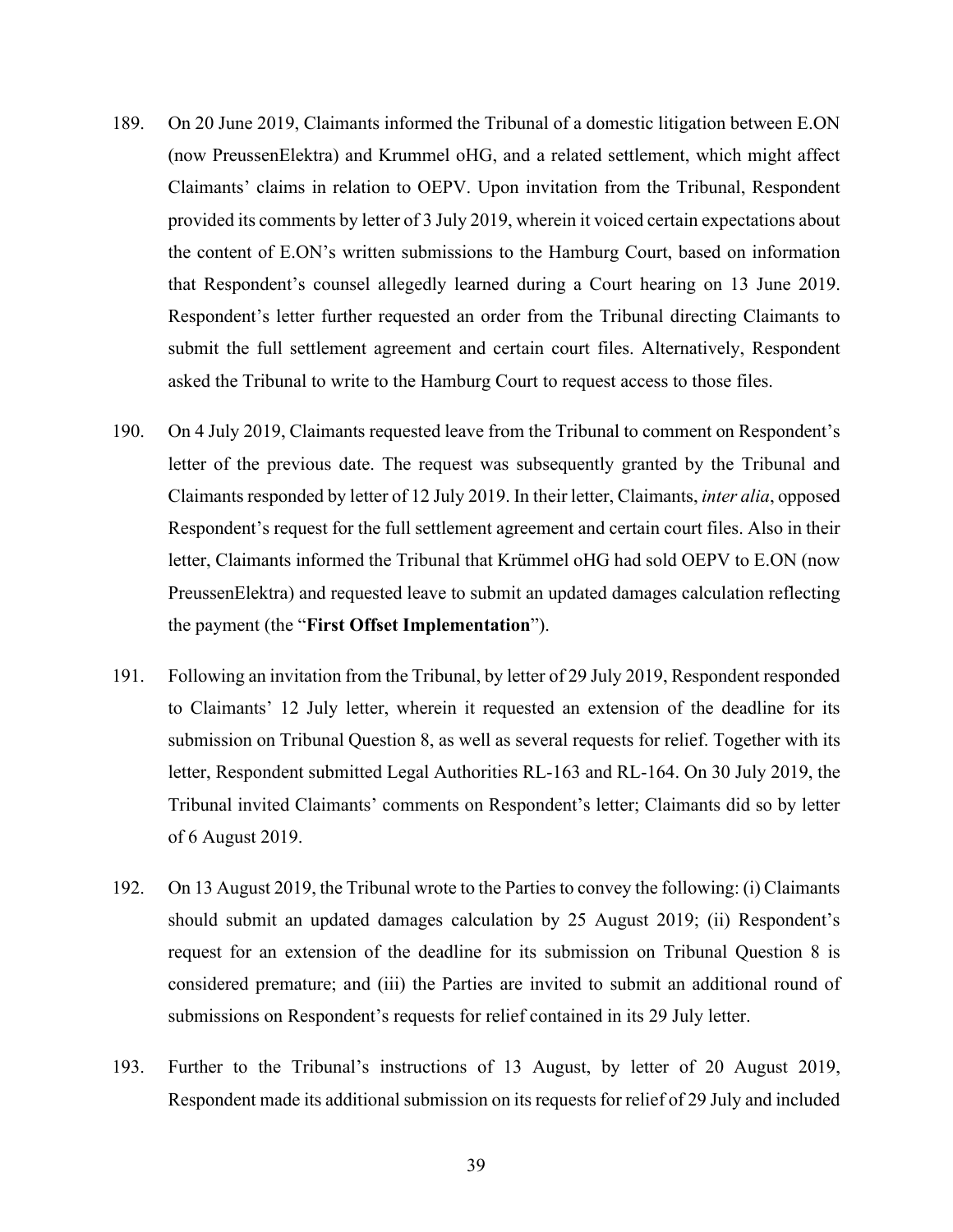Legal Authorities RL-165 and RL-166. Respondent's letter also included several new requests for relief. On 21 August 2019, the Tribunal instructed Claimants that its additional submission should include a response to Respondent's new requests.

- 194. On 23 August 2019, Claimants filed their First Offset Implementation in the form of an Expert Report of Mr. Brent Kaczmarek, together with Annexes A and B, Appendix X, and Exhibits IAV-006 and IAV-007.
- 195. By letter of 27 August 2019, Claimants made their additional submission on Respondent's requests for relief of 29 July and responded to Respondent's new requests for relief of 20 August.
- 196. On 28 August 2019, Respondent wrote to the Tribunal to again request an extension of the deadline for its submission on Tribunal Question 8. In its letter, Respondent also informed the Tribunal that the Hamburg Court was scheduled to issue its judgment in a case between E.ON (now PreussenElektra) and Vattenfall the following day. On that same day, the Tribunal invited Claimants to comment on Respondent's letter; Claimants' response was received on 3 September 2019.
- 197. On 4 September 2019, Respondent requested leave from the Tribunal to address the Hamburg Court's 29 August decision in the proceedings between E.ON (now PreussenElektra) and certain Claimants (the "**Hamburg Court Decision**"). On that same day, the Tribunal invited Claimants to comment on Respondent's request; Claimants' response was received on 6 September 2019.
- 198. On 5 September 2019, the Tribunal issued Procedural Order No. 38 ("**PO 38**") concerning Respondent's 29 July and 20 August requests for relief. The Tribunal granted Respondent's requests in part, ordering, *inter alia*: (i) Claimants shall produce to Respondent their own written submissions filed with the Regional Court of Hamburg in relation to 310 O 411/18 (main proceedings) and 310 O 171/19 (proceedings on interim relief) by 12 September 2019 (the "**Hamburg Court Documents**'); and (ii) Claimants shall inform Respondent and the Tribunal of any future settlement with E.ON (now PreussenElektra) concerning the sale of OEPV as soon as possible after such settlement is concluded.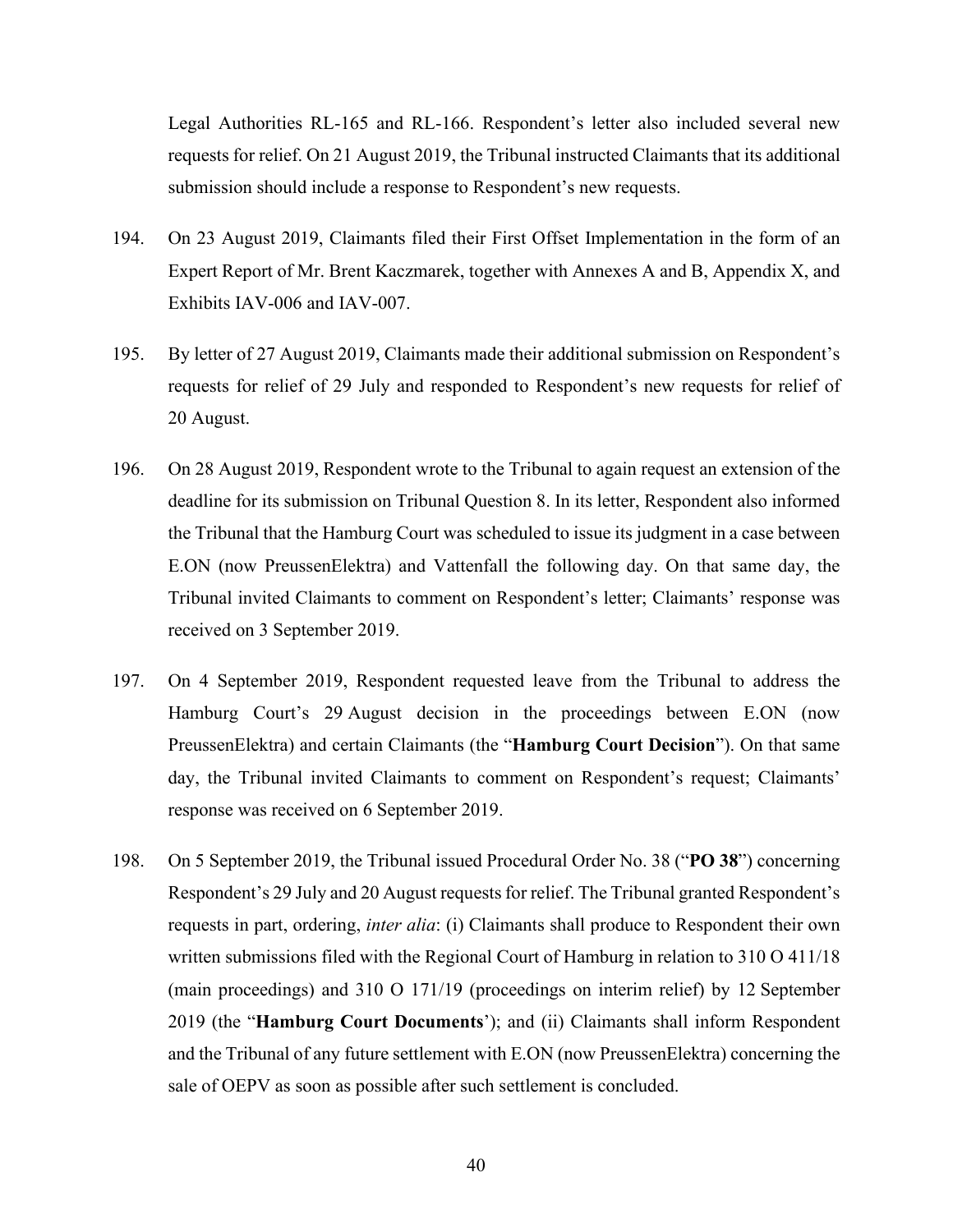- 199. Also in PO 38, the Tribunal noted that certain of the Parties' communications had contained "a series of very serious accusations of conspiracy, manipulation of the arbitration proceedings, bad faith conduct, and other activities" ("**Bad Faith Allegations**"). As such, the Tribunal stated that if either Party wished to maintain any such allegations on the basis of conduct and events of which it was or should have been aware, it was requested to give notice of that intention in writing to the Tribunal by 12 September 2019, and to make a fully particularised submission with supporting evidence and request for relief by 3 October 2019.
- 200. On 10 September 2019, Claimants wrote to the Tribunal to request an extension of the deadline contemplated in PO 38 to produce their written submissions filed with the Hamburg Court. On that same day, the Tribunal invited Respondent to comment on Claimants' request; Respondent's response was received by letter of 11 September 2019. In its response, Respondent also advanced certain requests in relation to PO 38, provided notice that it reserved its right to make a submission regarding the Bad Faith Allegations, and requested that the deadline for that submission be extended to 13 November 2019.
- 201. Later on 11 September 2019, the Tribunal wrote to the Parties to convey the following: (i) Respondent's 4 September request for leave to address the Hamburg Court Decision was granted and Respondent should submit its comments by the next day; (ii) Claimants' 9 September 2019 request for an extension was granted with the new deadline fixed for 19 September 2019; and (iii) Claimants were invited to comment on Respondent's 11 September letter by 17 September 2019.
- 202. On 12 September 2019, Respondent submitted its comments on the Hamburg Court Decision and requested that the Tribunal order Claimants to disclose whether they have entered into new negotiations with E.ON (now PreussenElektra), and "to provide the Tribunal and Respondent with regular status updates about these negotiations." On 13 September 2019, the Tribunal invited Claimants' comments by 17 September 2019.
- 203. By letter of 17 September 2019, Claimants responded to Respondent's 11 and 12 September letters.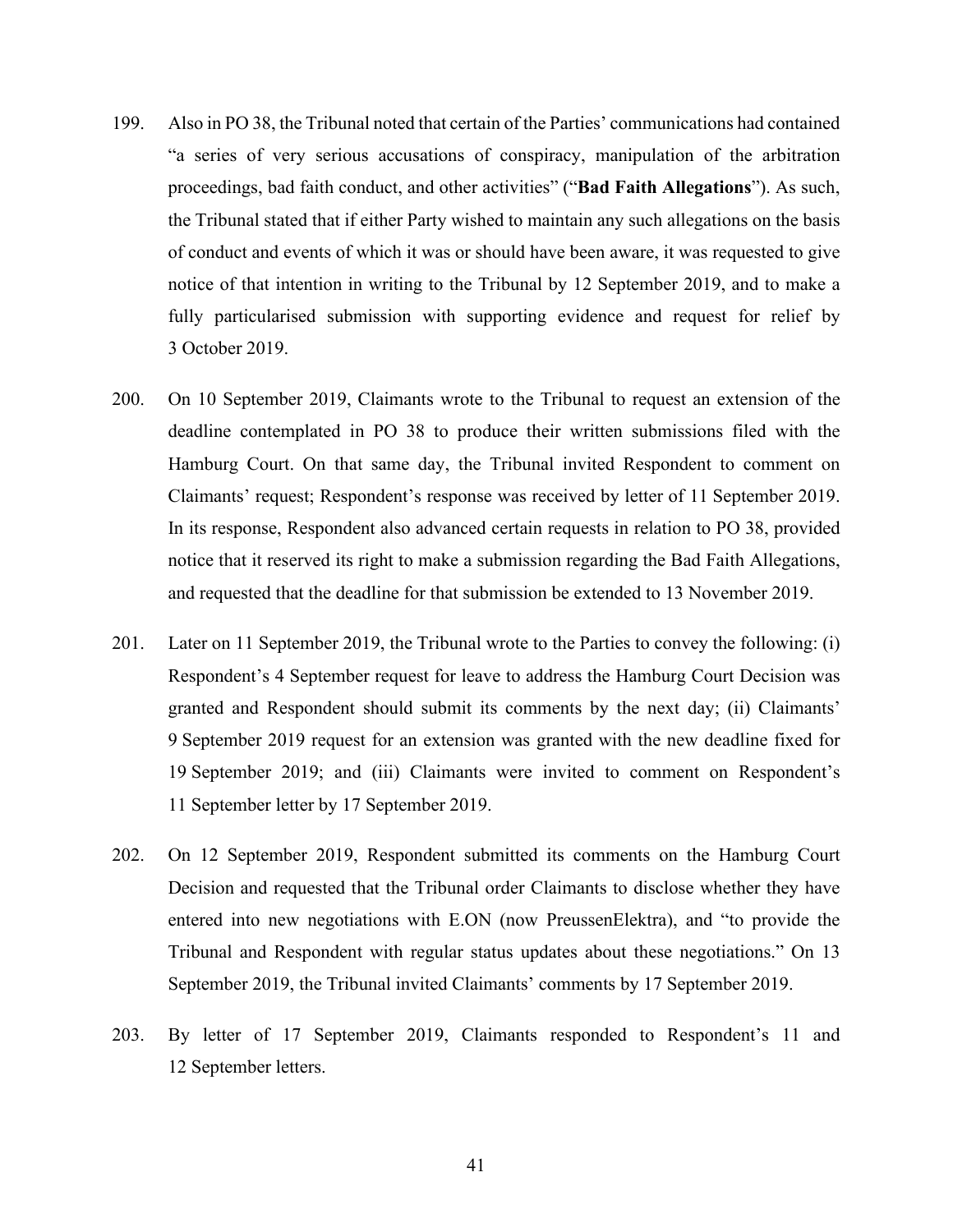- 204. On 24 September 2019, the Tribunal issued Procedural Order No. 39 ("**PO 39**"), addressing Respondent's requests in relation to PO 38 made in its 11 September letter. In PO 39, the Tribunal: (i) directed Respondent to notify the Tribunal of its intent to make a submission on the Bad Faith Allegations by 1 October 2019; (ii) set the filing deadline for such a submission at 6 November 2019; and (iii) granted Respondent leave to file a witness statement concerning the 13 June oral hearing before the Hamburg Court (see above paragraph [189\)](#page-41-0) by 6 November 2019.
- 205. On 1 October 2019, pursuant to PO 39, Respondent notified the Tribunal of its intent to file a submission on the Bad Faith Allegations.
- 206. On 23 October 2019, Respondent filed its response to Tribunal Question 8 ("**Respondent's Answer to Tribunal Question 8**"), with the following supporting documents: Exhibits R-295 through R-303; Legal Authorities RL-165 through RL-170; Expert Report of Dr. Robin Cohen with Exhibits RC-124 through RC-168; Expert Report of Dipl.-Ing. Michael Sailer with Exhibits SA-068 and SA-069; Expert Report of Ms. Laura Hardin with Exhibits LH-203 through LH-225; and Expert Report of Dr.-Ing. Eberhard Grauf with Exhibits GRAUF-069 through GRAUF-079.
- 207. On 31 October 2019, Claimants informed the Tribunal that in the course of the next week they planned to file a request to have significant parts of Respondent's Answer to Tribunal Question 8 stricken from the record.
- 208. On 6 November 2019, Respondent filed its submission regarding the Bad Faith Allegations pursuant to PO 38 ("**Respondent's Submission on Alleged Bad Faith**"), together with Legal Authorities RL-171 and RL-172. In its Submission, Respondent alleged that Claimants, their counsel, and several of their experts "have shown numerous instances of bad faith and of conduct violating the high standards of investment arbitration."
- 209. On 7 November 2019, the Tribunal invited Claimants to respond to Respondent's Submission on Alleged Bad Faith by 14 November 2019. By email of 8 November 2019, Claimants requested that this deadline be extended to 27 December 2019. Upon invitation from the Tribunal, Respondent commented on Claimants' request by email of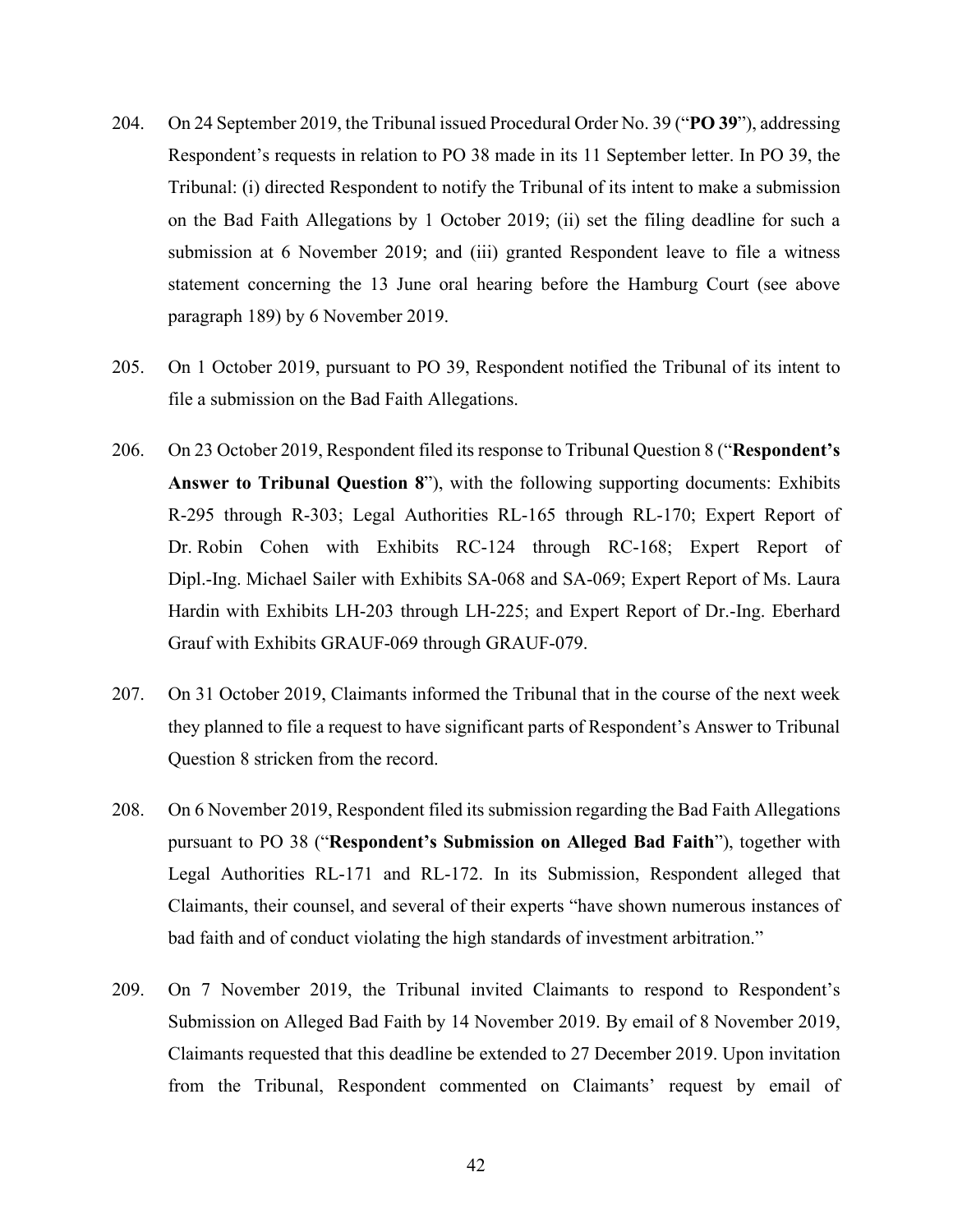13 November 2019, wherein it consented to the extension, on the condition that it reserved the right to request leave to file a reply submission.

- 210. On 14 November 2019, the Tribunal informed the Parties that Claimants' response to Respondent's Submission on Alleged Bad Faith would be due on 27 December 2019, and Respondent may request, by 10 January 2020, leave to file a reply, provided that Claimants would have an opportunity to submit a rejoinder if leave were granted to Respondent.
- 211. Also on 14 November 2019, Claimants filed their request to strike significant parts of Respondent's Answer to Tribunal Question 8 from the record, as well as significant portions of the Expert Report of Ms. Laura Hardin, and the Expert Reports of Dr. Robin Cohen, Dipl.-Ing. Michael Sailer, and Dr.-Ing. Eberhard Grauf in their entirety ("**Claimants' Application to Strike**"). Upon invitation from the Tribunal, Respondent filed a response to Claimants' Application on 22 November 2019, together with Legal Authorities RL-173 and RL-174.
- 212. On 2 December 2019, Claimants wrote to the Tribunal to request the suspension of the deadlines for their reply on Tribunal Question 8 and their response to Respondent's Submission on Alleged Bad Faith, stating that they would request new deadlines following the Tribunal's decision on Claimants' Application to Strike. By email of 3 December 2019, Respondent objected to Claimants' request to suspend the deadline for their reply on Tribunal Question 8.
- 213. On 3 December 2019, the Tribunal issued Procedural Order No. 40 ("**PO 40**") dismissing Claimants' Application to Strike. Following the issuance of PO 40, on that same date the Tribunal invited Claimants to update their communication of 2 December, as needed, by 4 December 2019, with Respondent to then respond by 6 December 2019.
- 214. Further to the Tribunal's instructions, on 4 December 2019, Claimants proposed the following filing deadlines: 6 February 2020 for Claimants' reply on Tribunal Question 8; 20 February 2020 for Claimants' response to Respondent's Submission on Alleged Bad Faith; and 6 April 2020 for Respondent's rejoinder on Tribunal Question 8. Respondent responded by letter of 6 December 2019, wherein it, *inter alia*: (i) objected to Claimants'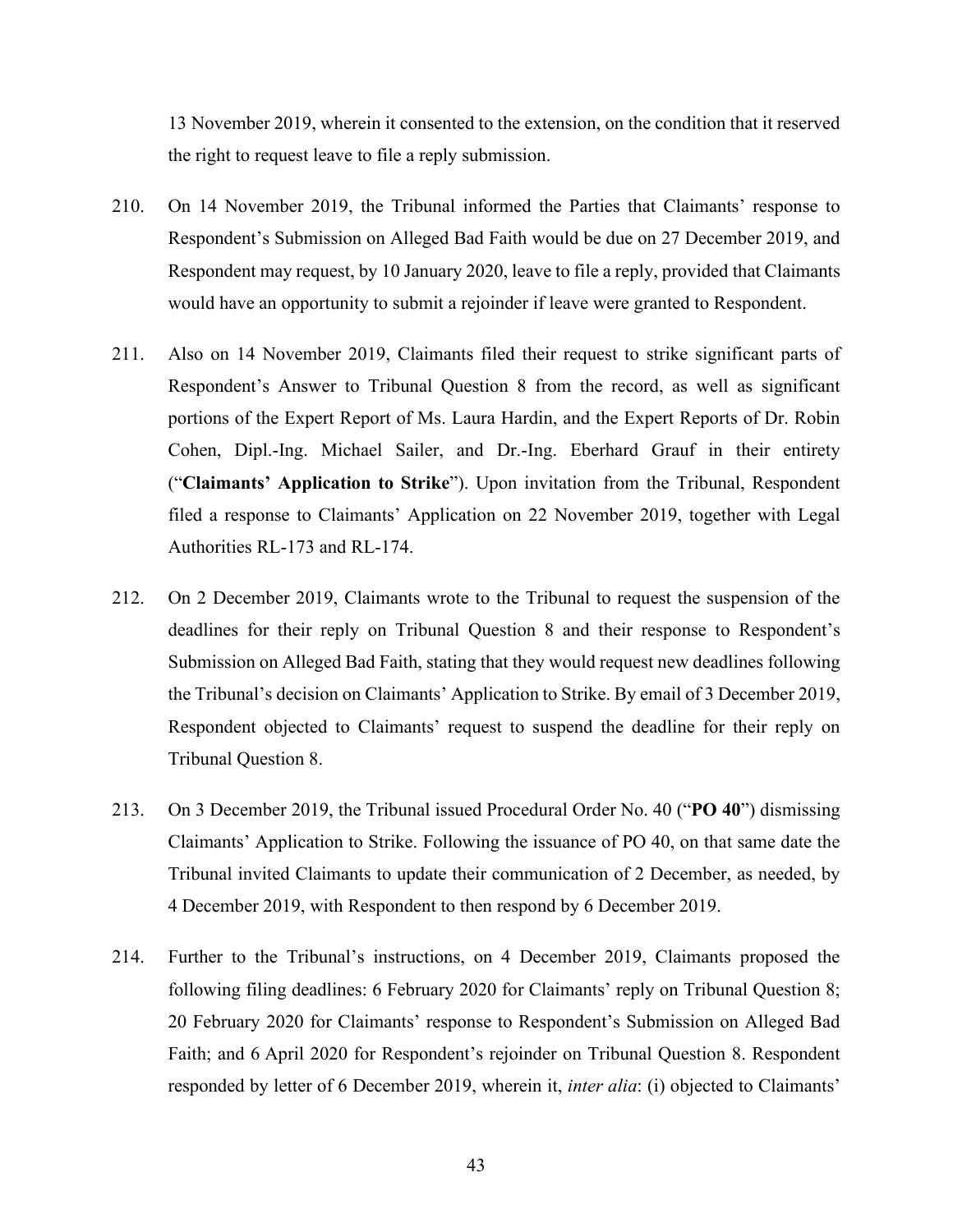request for an extension of time to file its response to Respondent's Submission on Alleged Bad Faith; (ii) did not object to Claimants' proposed deadline for their reply on Tribunal Question 8; and (iii) requested until 22 March 2020 to submits its rejoinder on Tribunal Question 8. Also in its letter, Respondent suggested alternative dates for a potential hearing.

- 215. Following a further round of exchanges between the Parties, by letter of 13 December 2019 sent by the Secretary of the Tribunal, the Tribunal amended the procedural calendar, setting forth the following deadlines: 15 January 2020 for Claimants' reply on Tribunal Question 8; 29 January 2020 for Claimants' response to Respondent's Alleged Bad Faith Submission; and 8 April 2020 for Respondent's rejoinder on Tribunal Question 8. The Tribunal also inquired as to the Parties' availability for a potential hearing in June 2020; both Parties confirmed their availability by communications of 20 December 2019. In its message of 20 December, Respondent also requested an extension of the deadline for its rejoinder on Tribunal Question 8 to 22 May 2020. Upon invitation from the Tribunal, Claimants wrote on 31 December 2019 objecting to Respondent's request for extension but stating that they could accept that each Party be provided one additional week for the remaining submissions only.
- 216. By letter of 23 December 2019, Respondent informed the Tribunal that it intended to use the Hamburg Court Documents produced by Claimants as directed in PO 38 in domestic proceedings. Respondent argued that it did not need the Tribunal's permission to disclose the Documents, but in the alternative sought leave to do so, citing Article 3(13) of the IBA Rules as the legal basis for its request. Upon invitation from the Tribunal, Claimants by letter of 31 December 2019 stated that the Hamburg Court Documents "shall be kept confidential" and that Respondent may use them "only in connection with the arbitration;" as such, Claimants argued that Respondent's 23 December request be rejected. On that same date, the Tribunal invited Respondent to comment on Claimants' letter by 7 January 2020.
- 217. Later on 31 December 2019, the Tribunal informed the Parties that it had amended the procedural calendar, setting forth the following deadlines: 22 January 2020 for Claimants'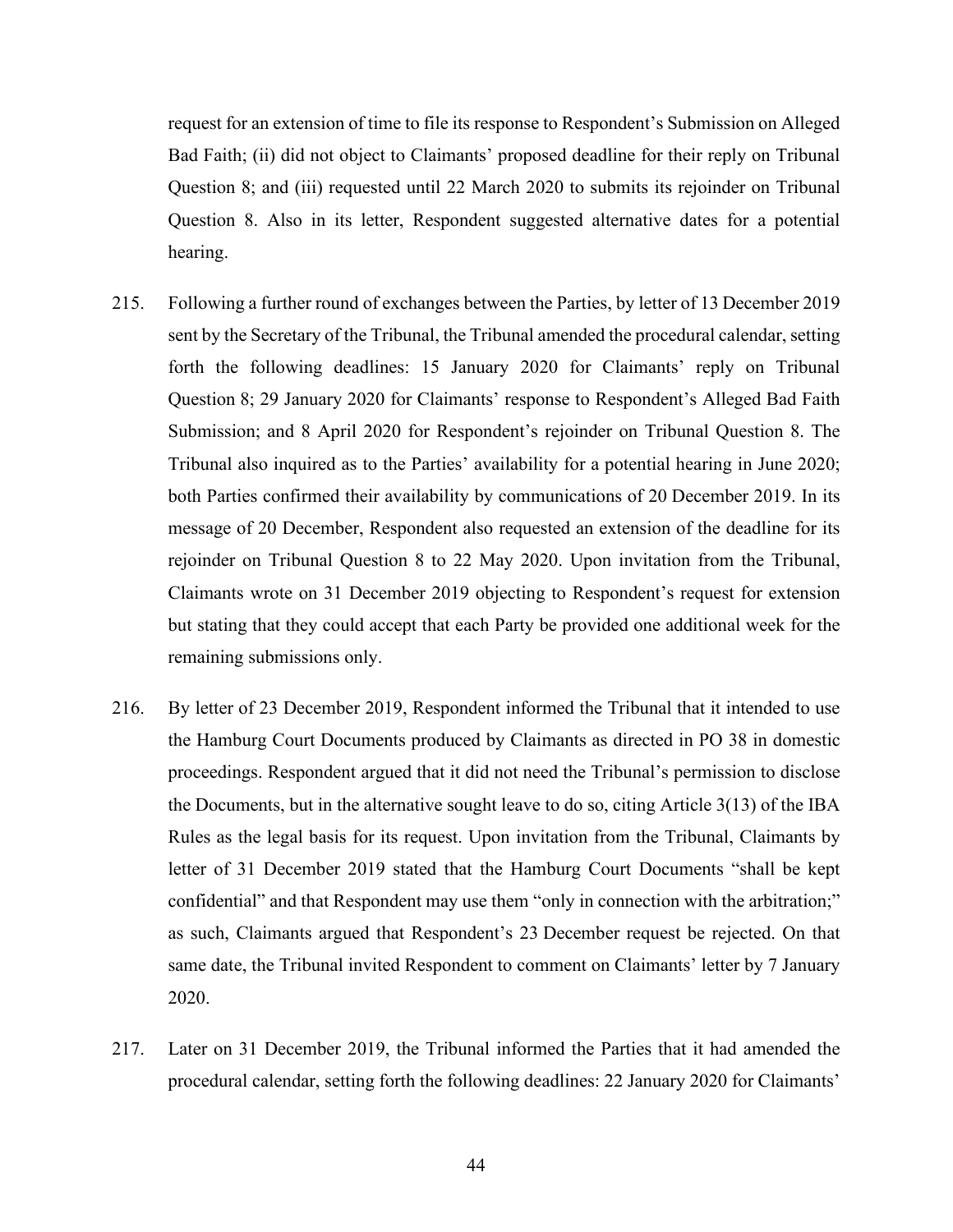reply on Tribunal Question 8; 5 February 2020 for Claimants' response to Respondent's Alleged Bad Faith Submission; and 22 April 2020 for Respondent's rejoinder on Tribunal Question 8.

- 218. On 3 January 2020, Respondent wrote to the Tribunal to request an extension of time to respond to Claimants' 31 December letter regarding the Hamburg Court Documents. On 4 January 2020, the Tribunal informed the Parties that Respondent's request for extension was denied. Respondent subsequently provided its response by letter of 7 January 2020.
- 219. On 11 January 2020, the Tribunal issued Procedural Order No. 41 ("**PO 41**") concerning Respondent's 23 December request regarding the Hamburg Court Documents. The Tribunal denied Respondent's request, finding that Respondent "had not shown that its intended disclosure of the Hamburg Court Documents is permitted under Article 3(13) of the IBA Rules."
- 220. In accordance with the amended procedural calendar, on 22 January 2020, Claimants filed their reply submission on Tribunal Question 8 ("**Claimants' Reply on Tribunal Question 8**"), with the following supporting documents: Expert Report of Mr. Brent Kaczmarek with Exhibits IAV-008 through IAV-035; Expert Report of Dr. Helmut Bläsig and Mr. William Bohlke with Exhibit BB-019; Expert Report of Dr. Jens Neumann (Cover Report and Main Report); Expert Report of Prof. Bruno Thomauske with Exhibits T-039 and T-040; and Witness Statement of Dr. Uwe Kleen.
- 221. On 31 January 2020, Respondent wrote to the Tribunal requesting: (i) an extension until 19 June 2020 to submit its reply on Tribunal Question 8; (ii) the rescheduling of the potential hearing; and (iii) the reservation of eight hearing days. Upon invitation from the Tribunal, Claimants responded by letter of 4 February 2020, in which they opposed all of Respondent's requests.
- 222. On 5 February 2020, Claimants filed their response to Respondent's Submission on Alleged Bad Faith ("**Claimants' Response on Alleged Bad Faith**").
- 223. On 6 February 2020, the Tribunal issued Procedural Order No. 42 ("**PO 42**") concerning Respondent's requests of 31 January, wherein it denied the requests.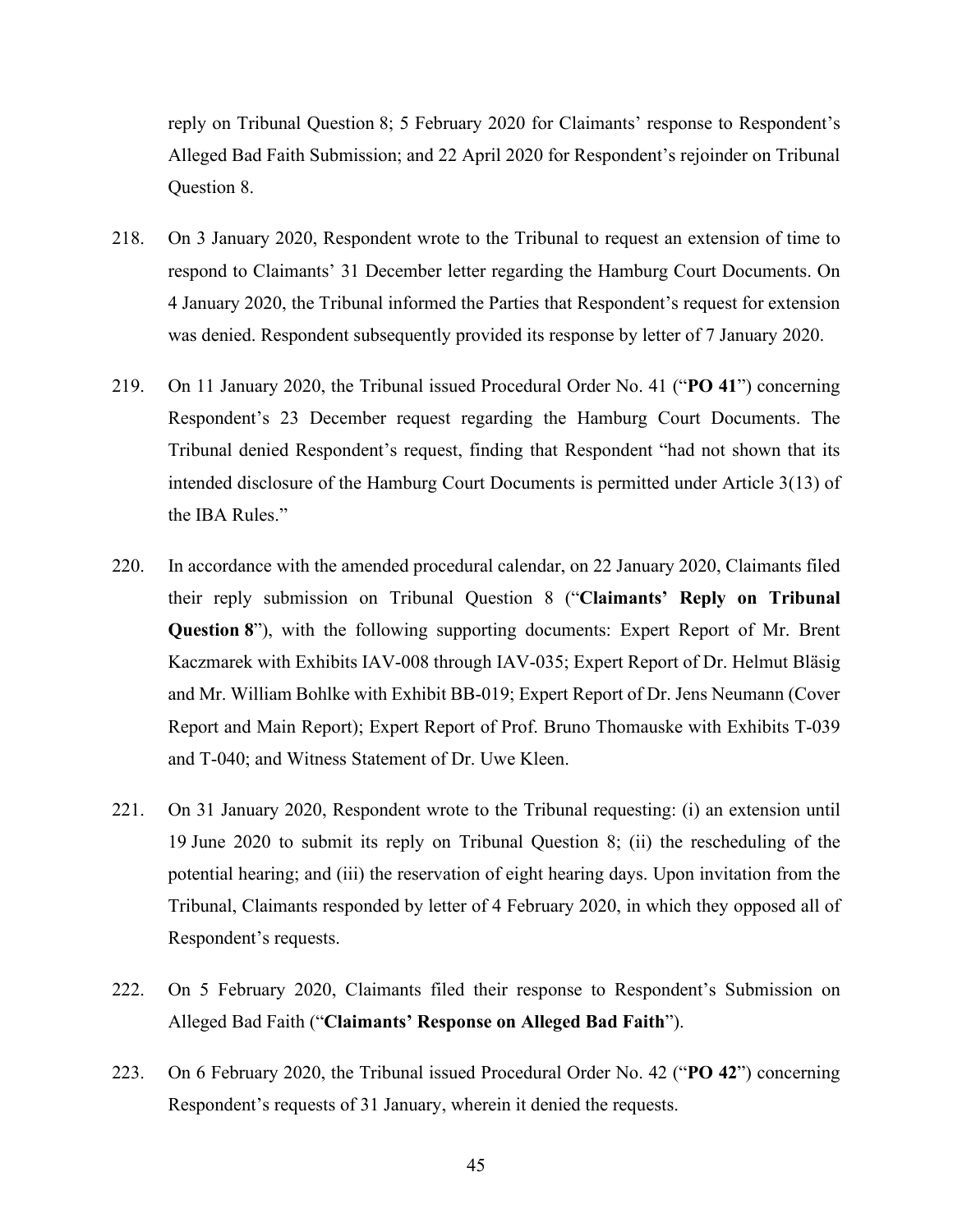- 224. By email of 7 February 2020, Claimants informed the Tribunal that Krümmel oHG had received proceeds from a sale of 6 TWh of OEPV and they requested leave to introduce a "simple claim reduction" (the "**Second Offset Implementation**"). On 8 February 2020, the Tribunal invited Respondent to comment on Claimants' request. Respondent commented by letter of 11 February 2020, wherein it did not object to the claim reduction, but also made various allegations and requests regarding the sale of Claimants' residual electricity production volumes.
- 225. By letter of 13 February 2020 transmitted by the Secretary of the Tribunal, the Tribunal, *inter alia*, granted Claimants leave to introduce a claim reduction by 17 February 2020. The Tribunal also instructed that certain of Respondent's requests regarding the sale of Claimants' residual electricity production volumes should be treated as a document production requests and invited Claimants to submit a response on that basis by 17 February 2020.
- 226. On 14 February 2020, Respondent wrote to the Tribunal requesting clarification regarding a statement about the burden of proof in the Tribunal's instructions of the previous date. Upon invitation from the Tribunal, Claimants responded by letter of 17 February 2020, requesting that Respondent's request be denied.
- 227. Also on 17 February 2020, Claimants (i) filed their Second Offset Implementation in the form of an Expert Report of Mr. Brent Kaczmarek, together with Annexes A and B, Appendix X (updated), and Exhibits IAV-036 and IAV-037; and (ii) provided a response to Respondent's requests regarding the sale of Claimants' residual electricity production volumes.
- 228. By letter of 20 February 2020 transmitted by the Secretary of the Tribunal, the Tribunal, *inter alia*, denied Respondent's 14 February request regarding the burden of proof.
- 229. By email of 21 February 2020, Claimants informed the Tribunal that Krümmel oHG had received proceeds from a sale of 5 TWh of OEPV and they requested leave to introduce an additional claim reduction (the "**Third Offset Implementation**"). Upon invitation from the Tribunal, Respondent responded by letter of 25 February 2020. In its letter, Respondent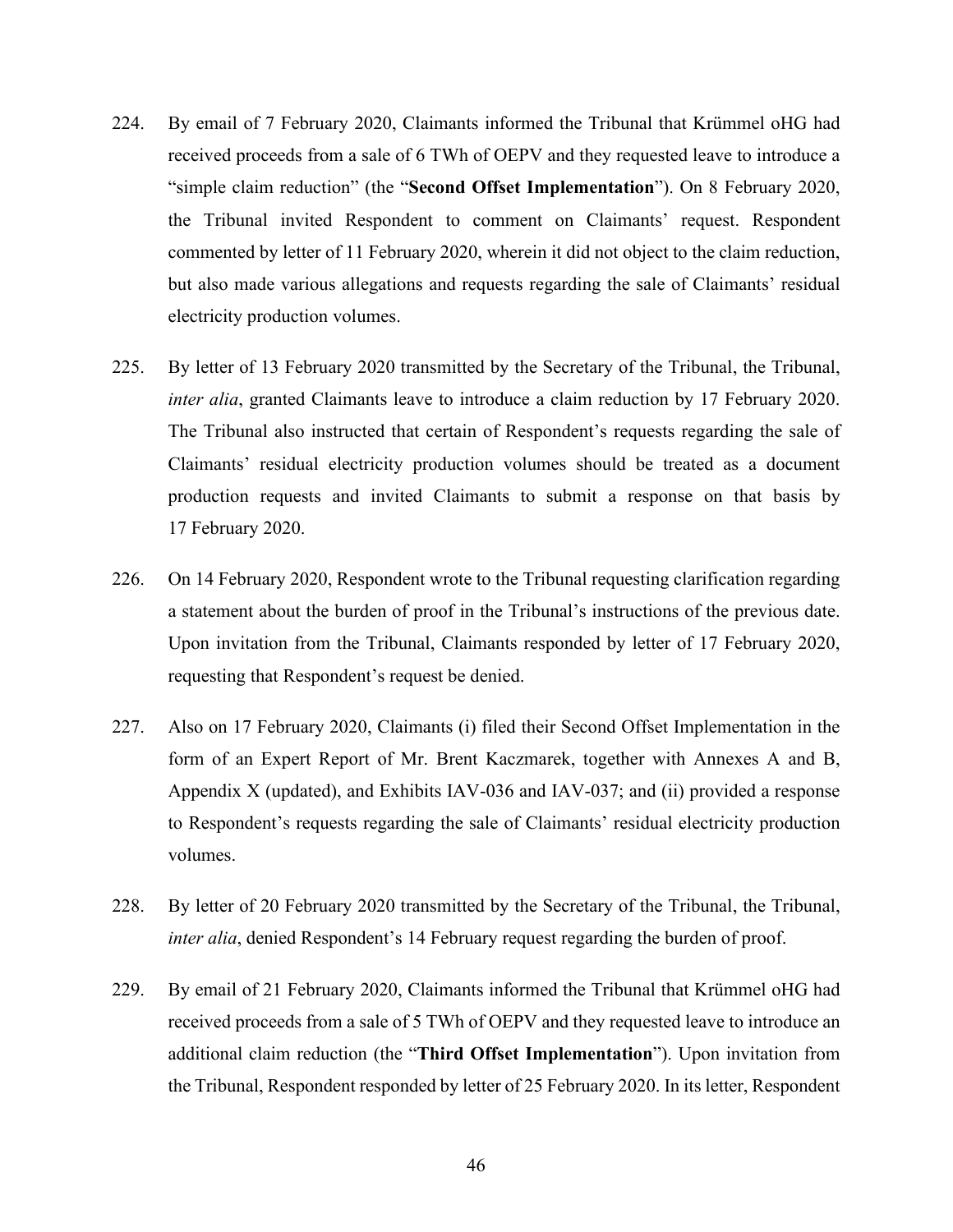did not object to the introduction of an additional claim reduction; in addition, Respondent also sought from the Tribunal disclosure of one document and information concerning Claimants' negotiations for the sale of OEPV. The Tribunal invited Claimants to comment on Respondent's requests by 27 February 2020.

- 230. On 25 February 2020, Claimants disclosed the document requested by Respondent in its 25 February letter and requested that Respondent's request for information concerning Claimants' negotiations for the sale of OEPV be denied.
- 231. By letter of 2 March 2020 transmitted by the Secretary of the Tribunal, the Tribunal, *inter alia*, granted Claimants leave to introduce an additional claim reduction by 4 March 2020. The Tribunal also denied Respondent's 25 February request for information concerning Claimants' negotiations for the sale of OEPV.
- 232. By letter of 4 March 2020, Respondent wrote to the Tribunal requesting confirmation that pursuant to PO 38, "Claimants must inform the Tribunal of any contracts for the sale of OEPV concluded with E.ON, not only the transfer of and payment for OEPV." On that same day, the Tribunal invited Claimants to comment on Respondent's letter by 9 March 2020.
- 233. Later on 4 March 2020, Claimants filed their Third Offset Implementation in the form of an Expert Report of Mr. Brent Kaczmarek, together with Annexes A and B, Appendix X (updated), and Exhibit IAV-038.
- 234. By email of 6 March 2020, Respondent wrote to the Tribunal concerning the fact that Claimants' offset implementations had been performed on Claimants' claim with a valuation date of 14 March 2011, which Respondent alleged ignores the "valuation date set under Tribunal Question 8 in [Claimants'] Offset Implementations." On that same day, the Tribunal invited Claimants to comment on Respondent's email by 10 March 2020.
- 235. By letter of 9 March 2020, Claimants responded to Respondent's 4 March letter regarding the sale of OEPV concluded with E.ON (now PreussenElektra).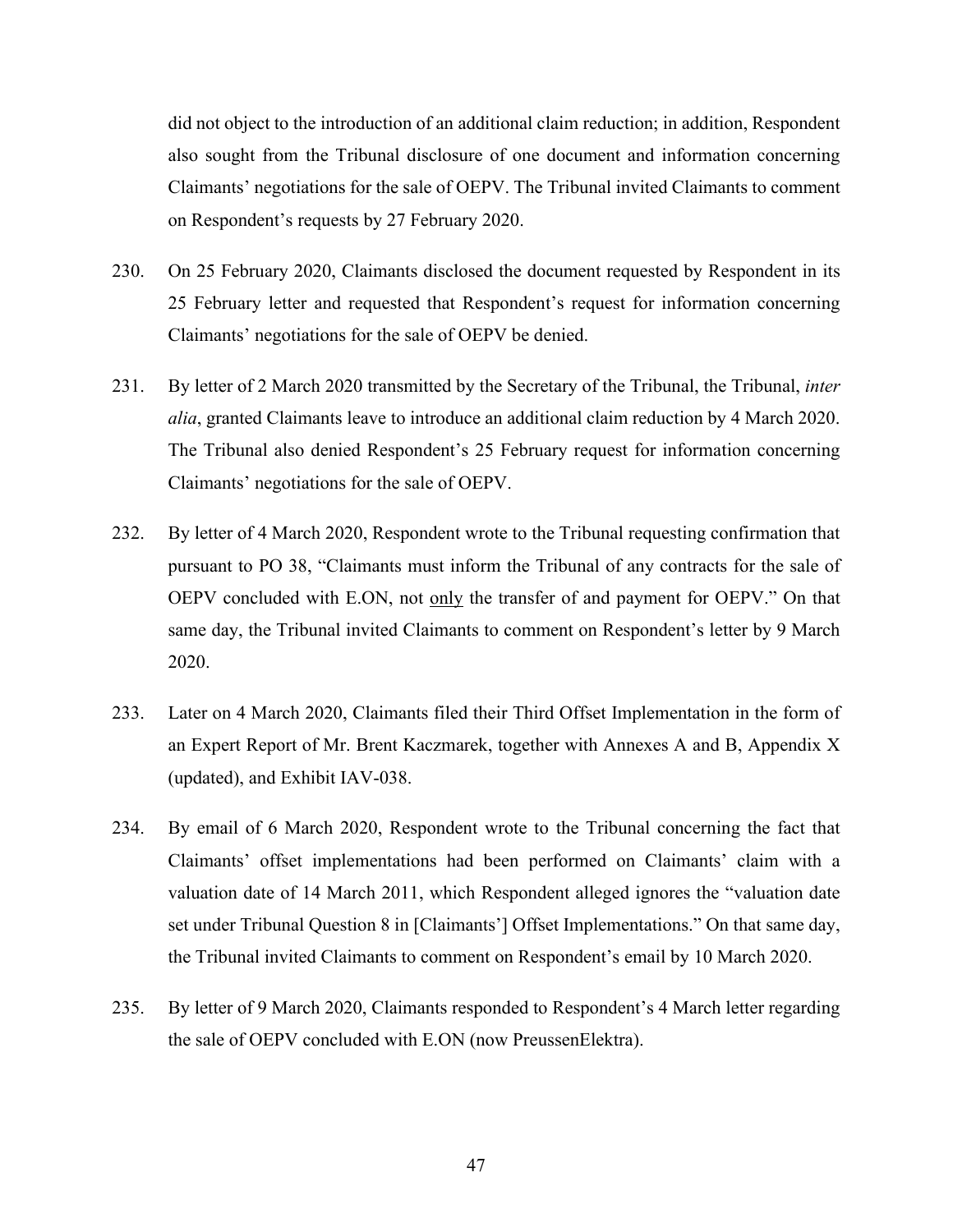- 236. By email of 10 March 2020, Claimants responded to Respondent's 6 March email regarding the valuation date.
- 237. By letter of 12 March 2020 transmitted by the Secretary of the Tribunal, the Tribunal confirmed Respondent's understanding of PO 38 set forth in its 4 March letter, namely that Claimants should "disclose when an agreement to sell the OEPV has been concluded, even if the actual transfers (and any corresponding offset to Claimants' damages claim) remain hypothetical or scheduled for the future."
- 238. On 17 March 2020, the Tribunal wrote to the Parties to inquire about making contingencies for holding the June 2020 potential hearing by video conference in light of the global pandemic. Each Party responded by letter of 23 March 2020, with Claimants in favour of such arrangements and Respondent stating its objection.
- 239. By letter of 27 March 2020, Respondent wrote to the Tribunal regarding Judge Brower's Concurring and Dissenting Opinion in the case *The PV Investors v. Kingdom of Spain* (PCA Case No. 2012-14) ("*The PV Investors* **Opinion**") and posed a series of questions to Judge Brower.
- 240. By letter of 30 March 2020 transmitted by the Secretary of the Tribunal, the Tribunal informed the Parties that the June 2020 potential hearing would be held by video conference.
- 241. Also on 30 March 2020, the Secretary of Tribunal transmitted to the Parties a message from Judge Brower responding to Respondent's 27 March letter regarding *The PV Investors* Opinion.
- 242. By letter of 3 April 2020, Respondent wrote again to the Tribunal regarding *The PV Investors* Opinion and reiterated its questions of 27 March, this time posing them to the entire Tribunal. On 5 April 2020, the Tribunal invited Claimants to comment on Respondent's letter by 8 April 2020.
- 243. By letter of 7 April 2020, Respondent wrote to the Tribunal requesting an extension of the deadline for its rejoinder on Tribunal Question 8 and for the postponement of the June 2020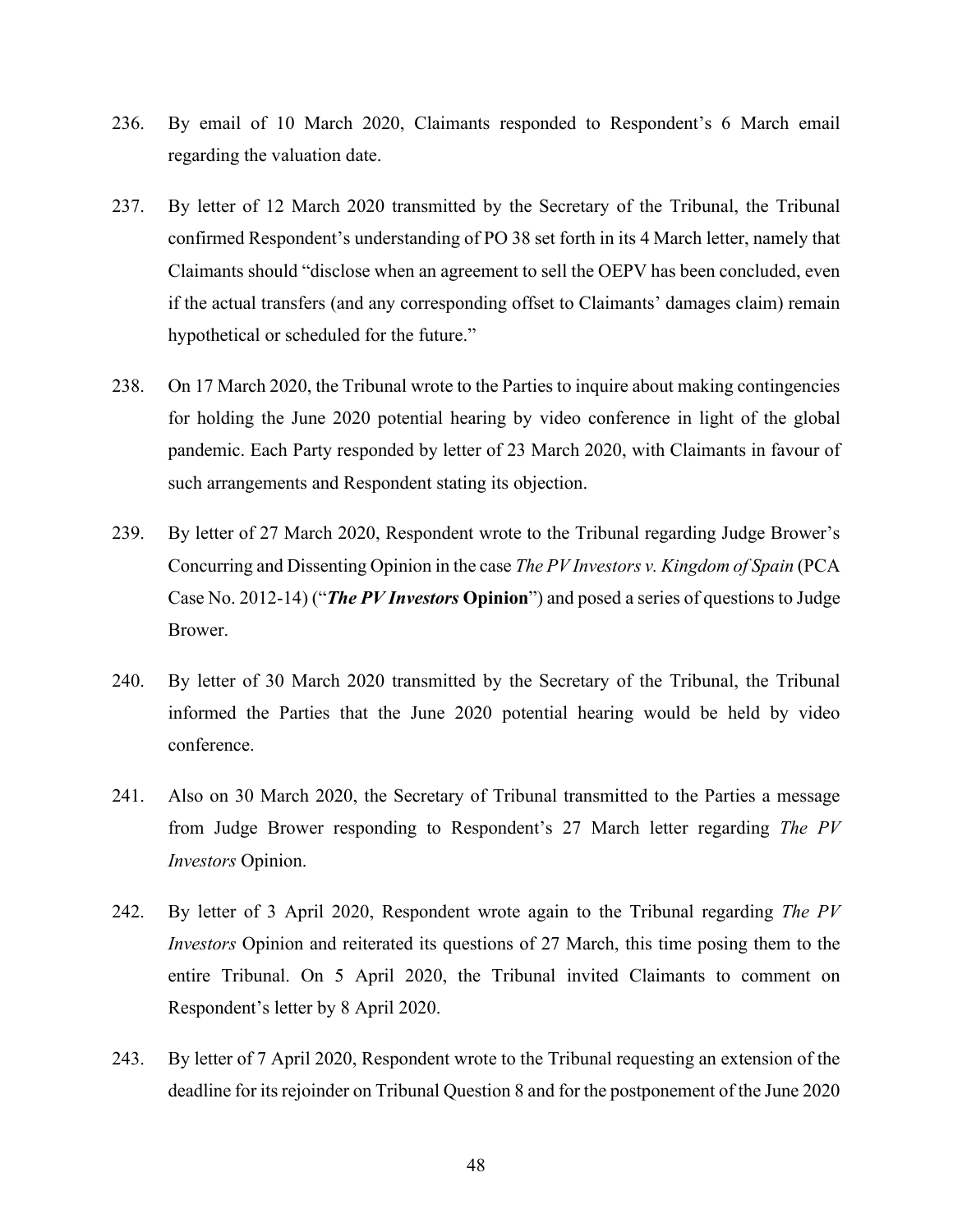potential hearing. Later that day, the Tribunal invited Claimants to comment on Respondent's letter by 10 April 2020.

- 244. By email of 8 April 2020, Claimants submitted their comments on Respondent's 3 April letter regarding *The PV Investors* Opinion.
- 245. Later on 8 April 2020, by letter transmitted by the Secretary of the Tribunal, the Tribunal addressed *The PV Investors* Opinion, noting that the Opinion, together with the underlying award in that case, had only been made public in March 2020. As such, the Tribunal granted the Parties leave to submit simultaneous comments on *The PV Investors v. Spain* matter by 15 April 2020 and reply comments by 22 April 2020.
- 246. By email of 9 April 2020, Respondent wrote to the Tribunal to request that the deadlines for the Parties' comments on *The PV Investors v. Spain* be extended. Later that day, the Tribunal invited Claimants to comment on Respondent's letter by 10 April 2020.
- 247. Further to the Tribunal's instructions, by letter of 10 April 2020, Claimants (i) commented on Respondent's 7 April letter, opposing the postponement of the June 2020 potential hearing; and (ii) commented on Respondent's 9 April letter, opposing the extension of the deadlines for comments on *The PV Investors v. Spain*.
- 248. By letter of 13 April 2020 transmitted by the Secretary of the Tribunal, the Tribunal informed the Parties that the deadline for comments on *The PV Investors v. Spain* would be 29 April 2020 and reply comments would be due by 6 May 2020. The Tribunal also clarified that it did not make any further amendments to the procedural calendar and the dates reserved for a potential hearing would be maintained.

#### <span id="page-51-0"></span>**M. THE SECOND DISQUALIFICATION PROPOSAL**

249. On 16 April 2020, Respondent submitted to the ICSID Secretary-General a second request for the disqualification of the entire Tribunal pursuant to Article 57 of the ICSID Convention and ICSID Arbitration Rule 9, together with supporting documentation ("**Second Disqualification Proposal**"). In the Proposal, Respondent, *inter alia*, requested that the ICSID Secretariat again refer to the PCA for a recommendation.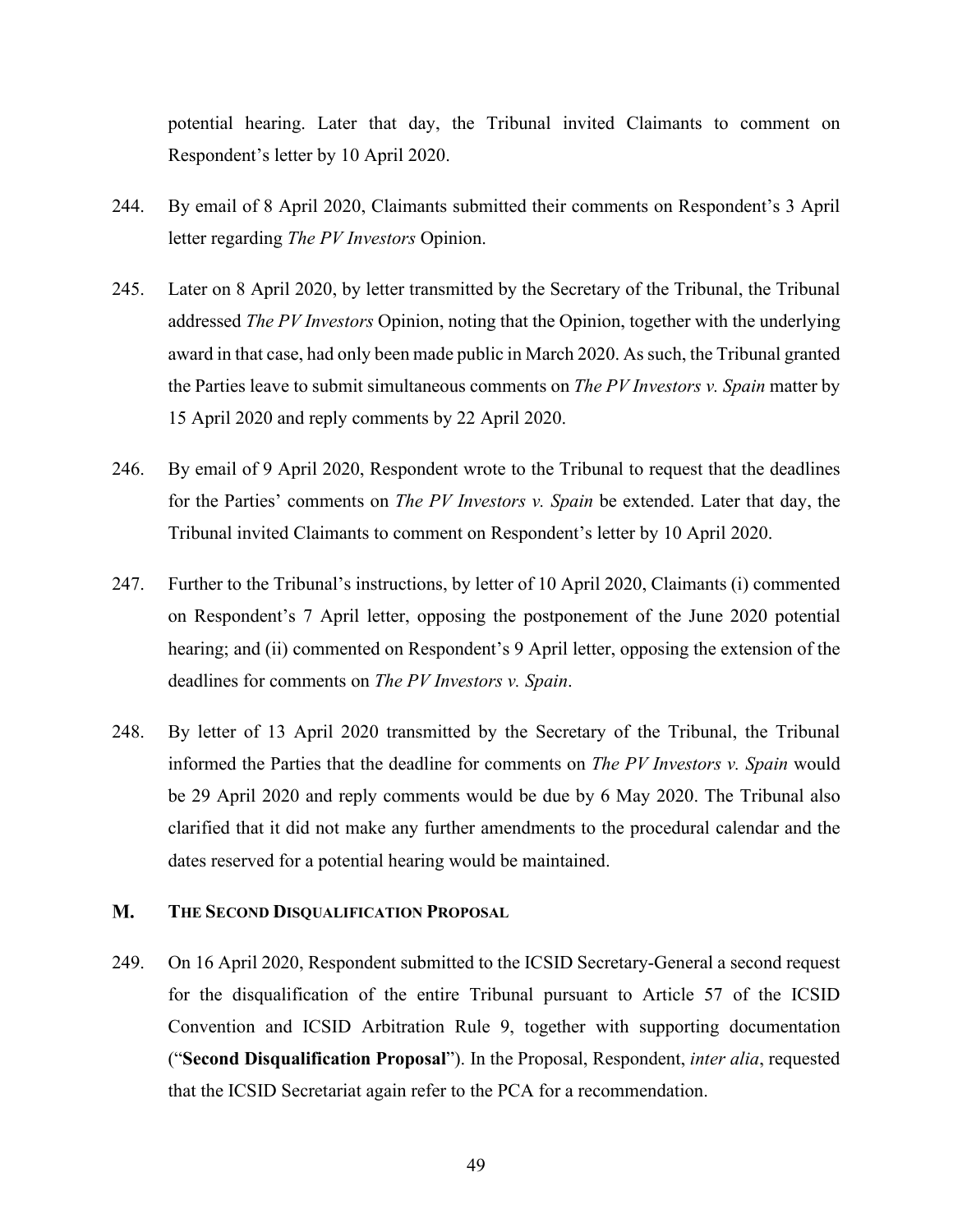- 250. By email of 17 April 2020, Claimants wrote to the ICSID Secretary-General objecting to Respondent's request. Respondent responded by email of that same date.
- 251. Later on 17 April 2020, the ICSID Secretary-General informed the Parties that pursuant to ICSID Arbitration Rule 9(6), the proceeding was suspended pending the Chairman of the ICSID Administrative Council's decision on the Second Disqualification Proposal. Her letter took note of the Parties' correspondence of earlier that date and set forth a procedural calendar for the Parties' submissions on the Proposal and the Tribunal Members' explanations. The ICSID Secretary-General also confirmed that the Chairman would again seek a recommendation from the PCA Secretary-General.
- 252. In accordance with the procedural calendar, on 24 April 2020, Claimants submitted a letter containing their response to the Second Disqualification Proposal.
- 253. On 1 May 2020, the ICSID Secretariat transmitted the Tribunal Members' explanations to the Parties.
- 254. By email of 8 May 2020, Claimants stated that they had no further comments on the Second Disqualification Proposal.
- 255. Also on 8 May 2020, Respondent submitted a letter containing its further observations on the Disqualification Proposal, together with supporting documentation.
- 256. The ICSID Secretariat wrote to the PCA Secretary-General inquiring whether he would be willing and available to make a recommendation on the Disqualification Proposal to the Chairman of the ICSID Administrative Council. Confirmation from the PCA Secretary-General was received by letter of 11 May 2020.
- 257. Later on 11 May 2020, the ICSID Secretariat transmitted to the PCA Secretary-General the Parties' submissions and Tribunal Members' explanations concerning the Disqualification Proposal.
- 258. Following exchanges between the Parties, the ICSID Secretary-General invited the Parties to file any final comments on the Second Disqualification Proposal by 19 May 2020; each Party subsequently did so.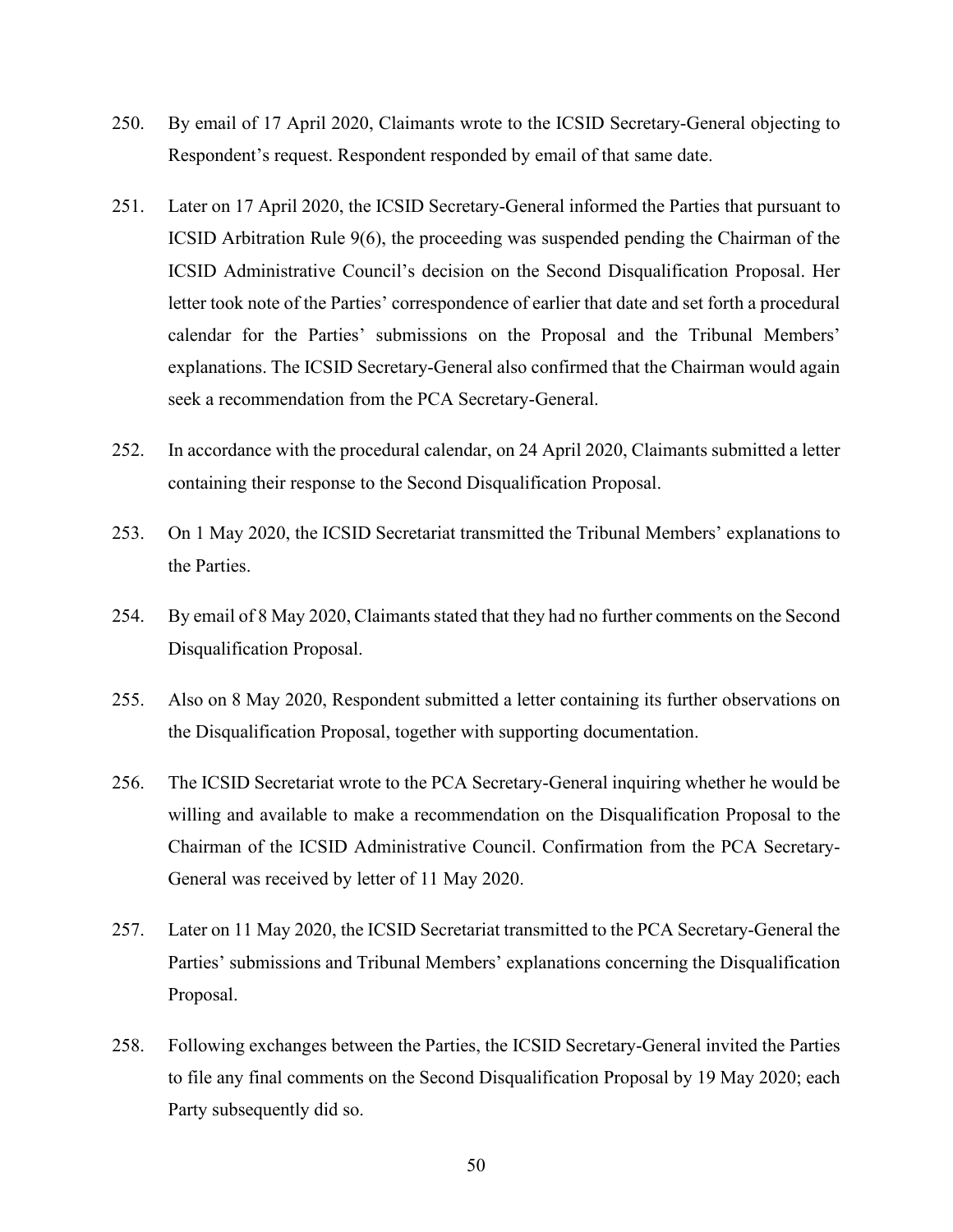- 259. By email of 12 June 2020, Respondent wrote to the ICSID Secretariat informing that it had earlier that day obtained a copy of the Decision on Annulment issued in *Eiser Infrastructure Limited and Energía Solar Luxembourg S.à r.l. v. Kingdom of Spain* (ICSID Case No. ARB/13/36) on 11 June 2020 (the "*Eiser* **Decision**"). Respondent therefore requested that: (i) Claimants be provided with a copy of the *Eiser* Decision; (ii) both Parties receive leave for simultaneous comments on the Decision; and (iii) the PCA Secretary-General not render his recommendation before having received a chance to review the *Eiser* Decision and the Parties' comments. Later on 12 June 2020, the ICSID Secretariat invited Claimants to comment on Respondent's email and confirmed that it would notify the PCA Secretary-General that his recommendation should not be issued for the time being.
- 260. By email of 15 June 2020, Claimants responded to Respondent's 12 June email.
- 261. On 16 June 2020, the ICSID Secretariat invited the Parties to provide simultaneous comments on the *Eiser* Decision by 22 June 2020; the Parties subsequently did so.
- 262. On 6 July 2020, the PCA Secretary-General transmitted to ICSID his Recommendation Pursuant to the Request by ICSID dated 8 May 2020 on Respondent's Proposal to Disqualify all Members of the Arbitral Tribunal dated 16 April 2020 (the "**Second PCA Recommendation**").
- 263. On 8 July 2020, the Chairman of the ICSID Administrative Council issued his Decision on the Proposal to Disqualify the Members of the Tribunal (the "**Second Disqualification Decision**"), which was transmitted to the Parties together with the Second PCA Recommendation. The Second Disqualification Decision rejected Respondent's Second Disqualification Proposal.
- 264. By letter of 8 July 2020, the Secretary of the Tribunal informed the Parties that the proceeding had resumed as of that date, in accordance with ICSID Arbitration Rule 9(6).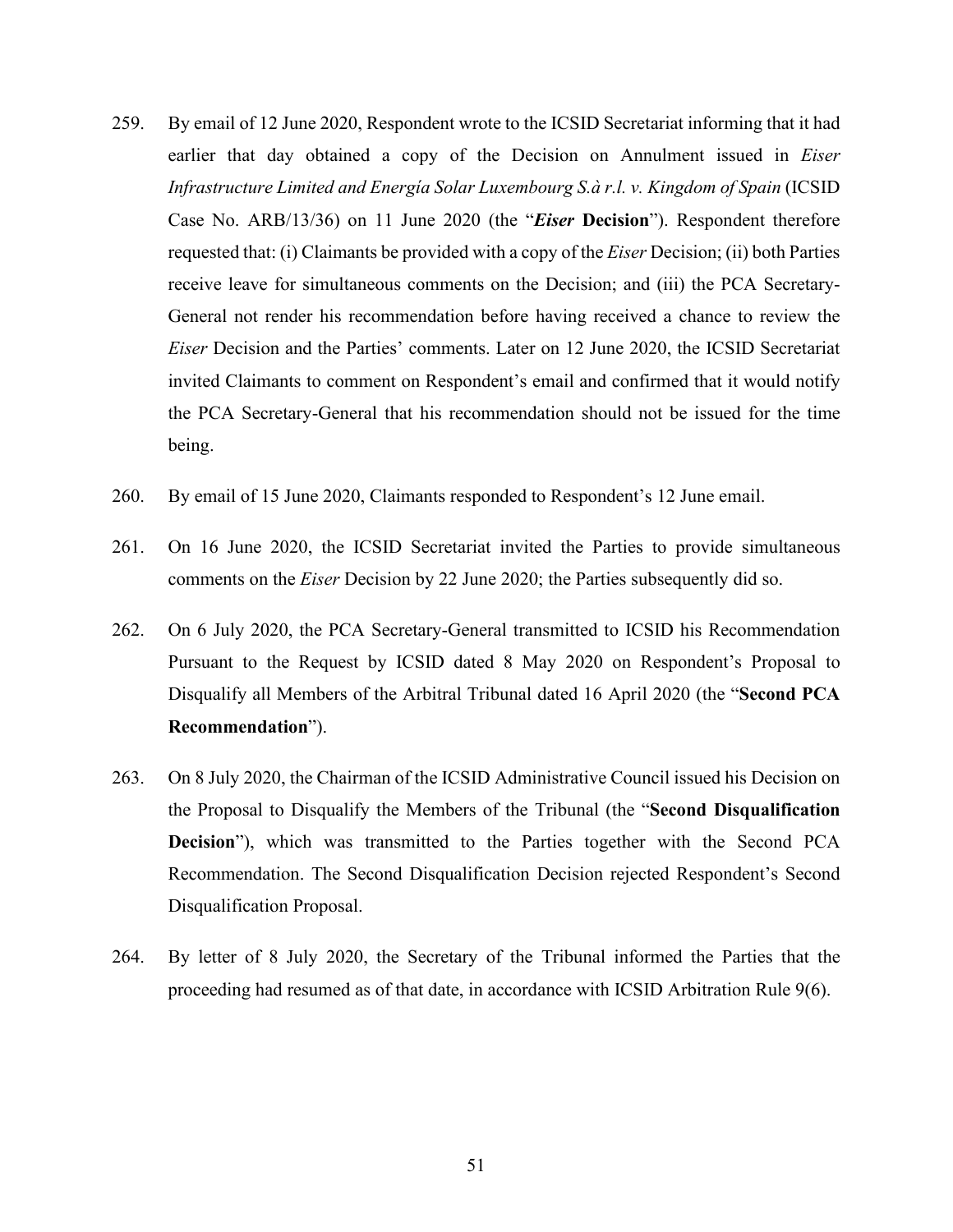#### <span id="page-54-0"></span>N. **FURTHER PROCEDURE RELATING TO DAMAGES**

- 265. By email of 8 July 2020, Respondent wrote to the Tribunal requesting confirmation of the upcoming deadlines. Upon invitation from the Tribunal, Claimants commented on the procedural calendar by email of 9 July 2020.
- 266. By letter of 9 July 2020 transmitted by the Secretary of the Tribunal, the Tribunal informed the Parties of the following deadlines in the procedural calendar: Respondent's rejoinder on Tribunal Question 8 by 14 July 2020; request for an oral hearing by 21 July 2020; simultaneous comments on *The PV Investors v. Spain* by 21 July 2020; and simultaneous reply comments on *The PV Investors v. Spain* by 28 July 2020. The Tribunal also inquired as to the Parties' availability for a possible hearing in October or November 2020. By emails of 17 July 2020, the Parties confirmed their availability for a possible hearing.
- 267. Pursuant to the procedural calendar, on 14 July 2020, Respondent filed its rejoinder on Tribunal Question 8 ("**Respondent's Rejoinder on Tribunal Question 8**"), with the following supporting documents: Exhibits R-304 through R-326; Legal Authorities RL-175 through RL-223; Expert Report of Dr. Robin Cohen with Exhibits RC-169 through RC-220; Expert Report of Ms. Laura Hardin with Exhibits LH-227 through LH-240; Expert Report of Dr.-Ing. Eberhard Grauf with Exhibits GRAUF-80 through GRAUF-102; Expert Report of Dipl.-Ing. Michael Sailer with Exhibits SA-070 through SA-083; and Expert Report of Dr. Oskar Grözinger with Exhibits GRO-063 through GRO-074.
- 268. By letter of 20 July 2020, Respondent wrote to the Tribunal regarding certain errata identified in its Rejoinder on Tribunal Question 8 and requested leave to file corrected versions. Upon invitation from the Tribunal, Claimants commented on the request by email of 23 July 2020 stating that they had no objection. Respondent filed its corrections on 31 July 2020.
- 269. On 21 July 2020, each Party submitted its comments on *The PV Investors v. Spain*; with its comments, Respondent filed Legal Authorities RL-224 through RL-248.
- 270. Also by letter of 21 July 2020, Respondent notified the Tribunal of its request for an oral hearing and made proposals concerning the length and format. Upon invitation from the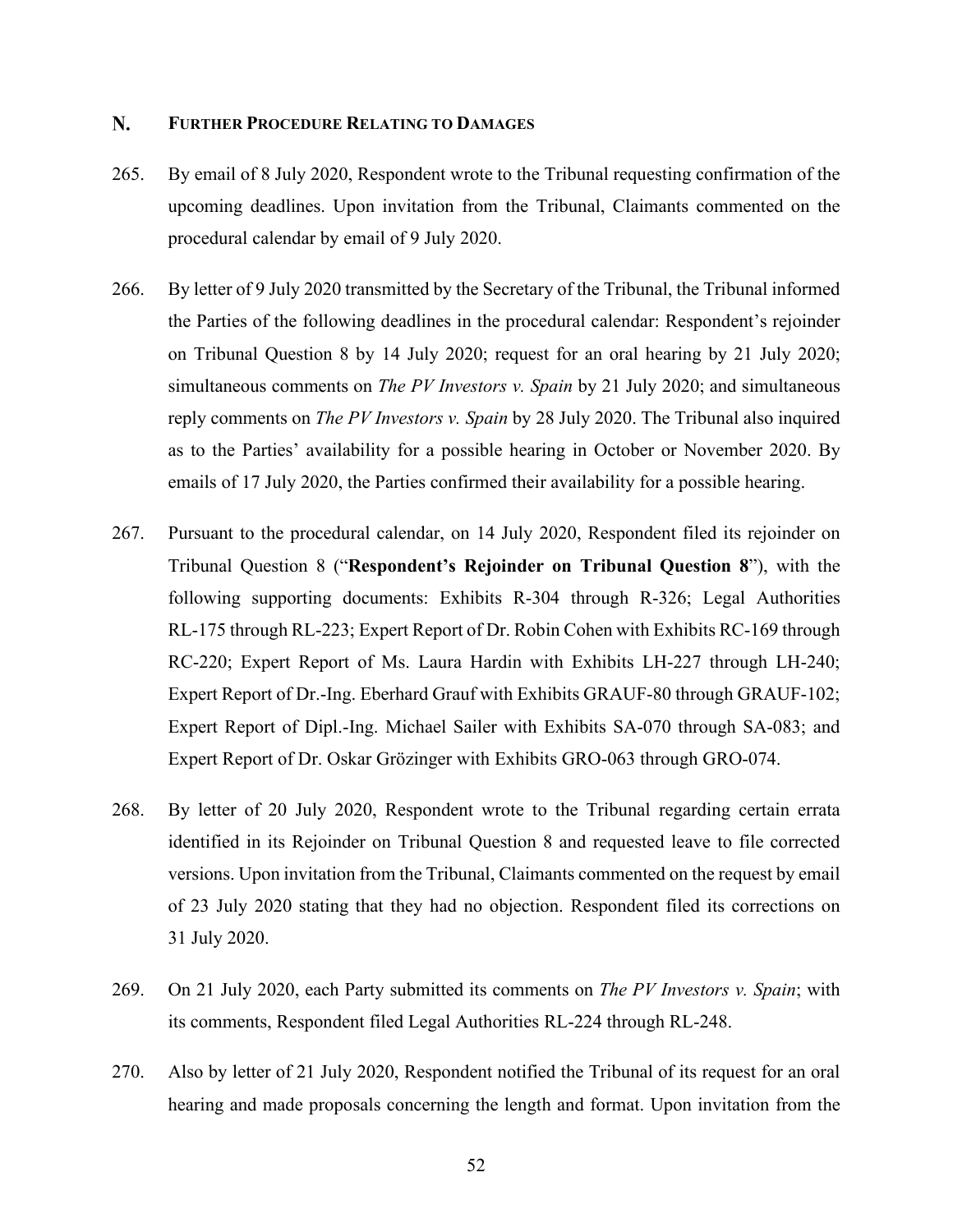Tribunal, Claimants commented on Respondent's hearing proposals by letter of 24 July 2020.

- 271. On 29 July 2020, each Party submitted its reply comments on *The PV Investors v. Spain*; with their reply comments, Claimants filed Legal Authority CL-260.
- 272. By email of 4 August 2020, Claimants wrote to the Tribunal informing that: (i) they might file a motion regarding alleged new evidence and assertions made in Respondent's Rejoinder on Tribunal Question 8; and (ii) their expert Mr. William Bohlke would no longer be able to participate in the proceeding due to medical reasons.
- 273. Upon invitation from the Tribunal, each Party made further comments on the format of the hearing by way of Respondent's letter of 7 August 2020 and Claimants' letter of 12 August 2020.
- 274. By letter of 14 August 2020 transmitted by the Secretary of the Tribunal, the Tribunal confirmed that a hearing on Tribunal Question 8 would take place in November 2020 by video conference. The Tribunal also stated that should it have any questions arising from the Parties' written submissions on Tribunal Questions 1-7, it would inform the Parties at least two weeks in advance of the hearing.
- 275. Also on 14 August 2020, Claimants filed with the Tribunal an application requesting that: (i) certain parts of Respondent's Rejoinder on Tribunal Question 8 be stricken from the record; (ii) Claimants' experts be allowed to respond to new arguments during direct examination at the hearing; and (iii) Respondent be ordered to produce certain documents ("**Claimants' Second Application to Strike**"). Later that date, the Tribunal invited Respondent to comment on Claimants' Second Application to Strike by 21 August 2020.
- 276. On 17 August 2020, Claimants informed the Tribunal by email that their expert Mr. William Bohlke would not be able to appear for examination at the hearing due to medical reasons. Later that date, the Tribunal invited Respondent's comments by 20 August 2020. On 20 August 2020, Respondent indicated that it had no comments on the medical certificate at this stage, and reserved its right to request to comment if further information became available. In a message to the Parties of 24 August 2020, the Tribunal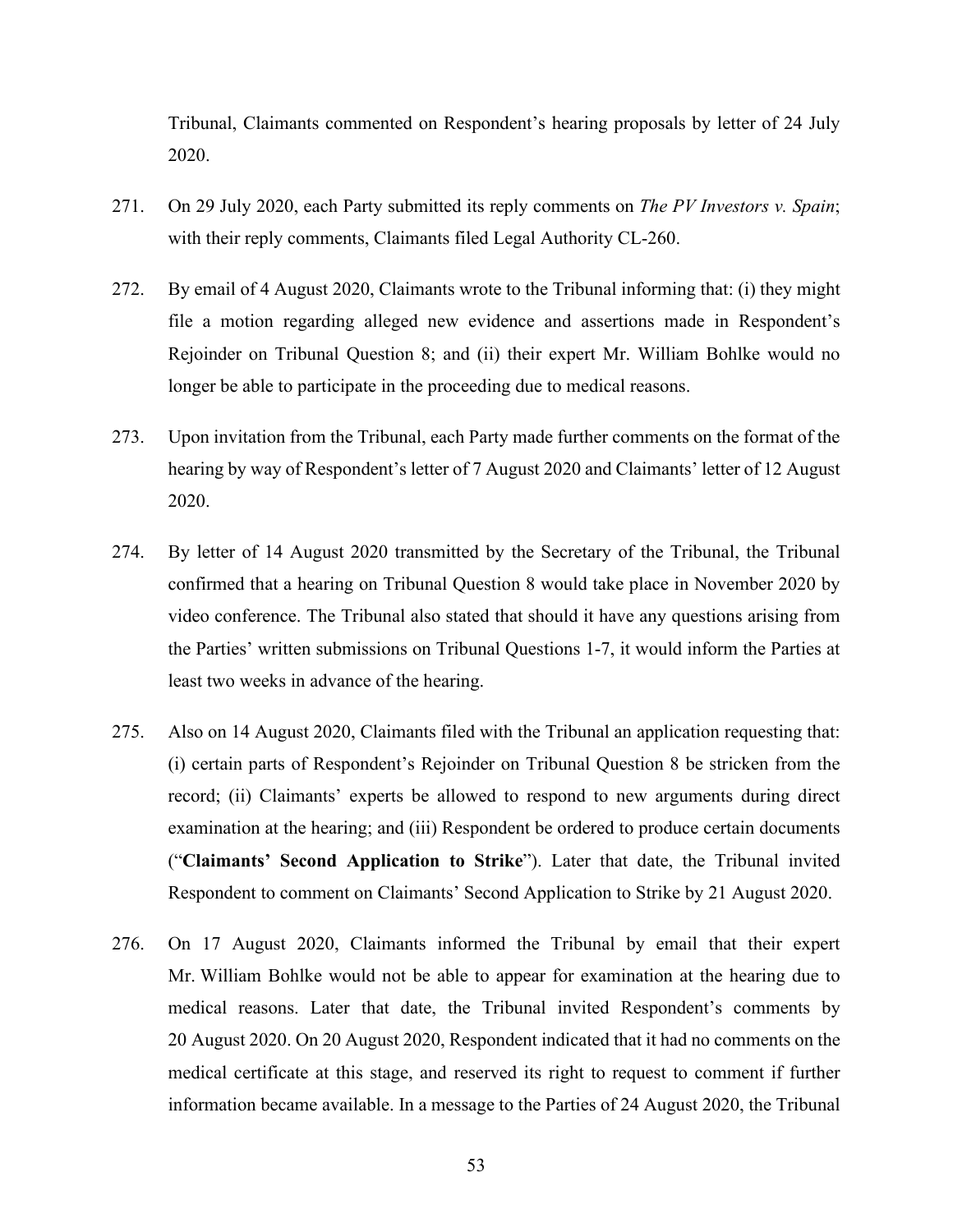took note that Claimant's communication in relation to Mr Bohlke did not give rise to any comments.

- 277. By letter of 21 August 2020, Respondent commented on Claimants' Second Application to Strike and requested that it be denied.
- 278. On 4 September 2020, the Tribunal issued Procedural Order No. 43 ("**PO 43**") dismissing Claimants' Second Application to Strike.
- 279. By email of 18 September 2020, Claimants wrote to the Tribunal requesting leave to submit into the record the recently published award issued in *Eskosol S.p.A. in liquidazione v. Italian Republic* (ICSID Case No. ARB/15/50) (the "*Eskosol* **Award**"). Upon invitation from the Tribunal, Respondent consented to Claimants' request by email of 23 September 2020, on the condition that both Parties be allowed to file simultaneous comments on the Award.
- 280. By letter of 25 September 2020 transmitted by the Secretary of the Tribunal, the Tribunal granted Claimants' request to introduce the *Eskosol* Award into the record and invited the Parties' comments thereon by 9 October 2020.
- 281. By email of 6 October 2020, Claimants informed the Tribunal that Krümmel oHG had signed an agreement for the sale of 3 TWh of OEPV and requested leave to introduce an additional claim reduction (the "**Fourth Offset Implementation**"). On that same day, the Tribunal invited Respondent to comment on Claimants' email by 19 October 2020.
- 282. On 9 October 2020, each Party filed its comments on the *Eskosol* Award; with their comments, Claimants filed Legal Authority CL-261 (a copy of the Award).
- 283. By letter of 19 October 2020, Respondent confirmed that it did not object to Claimants filing the Fourth Offset Implementation, subject to certain conditions. On that same date, by letter transmitted by the Secretary of the Tribunal, the Tribunal granted Claimants leave to file the Fourth Offset Implementation, subject to the conditions given by Respondent.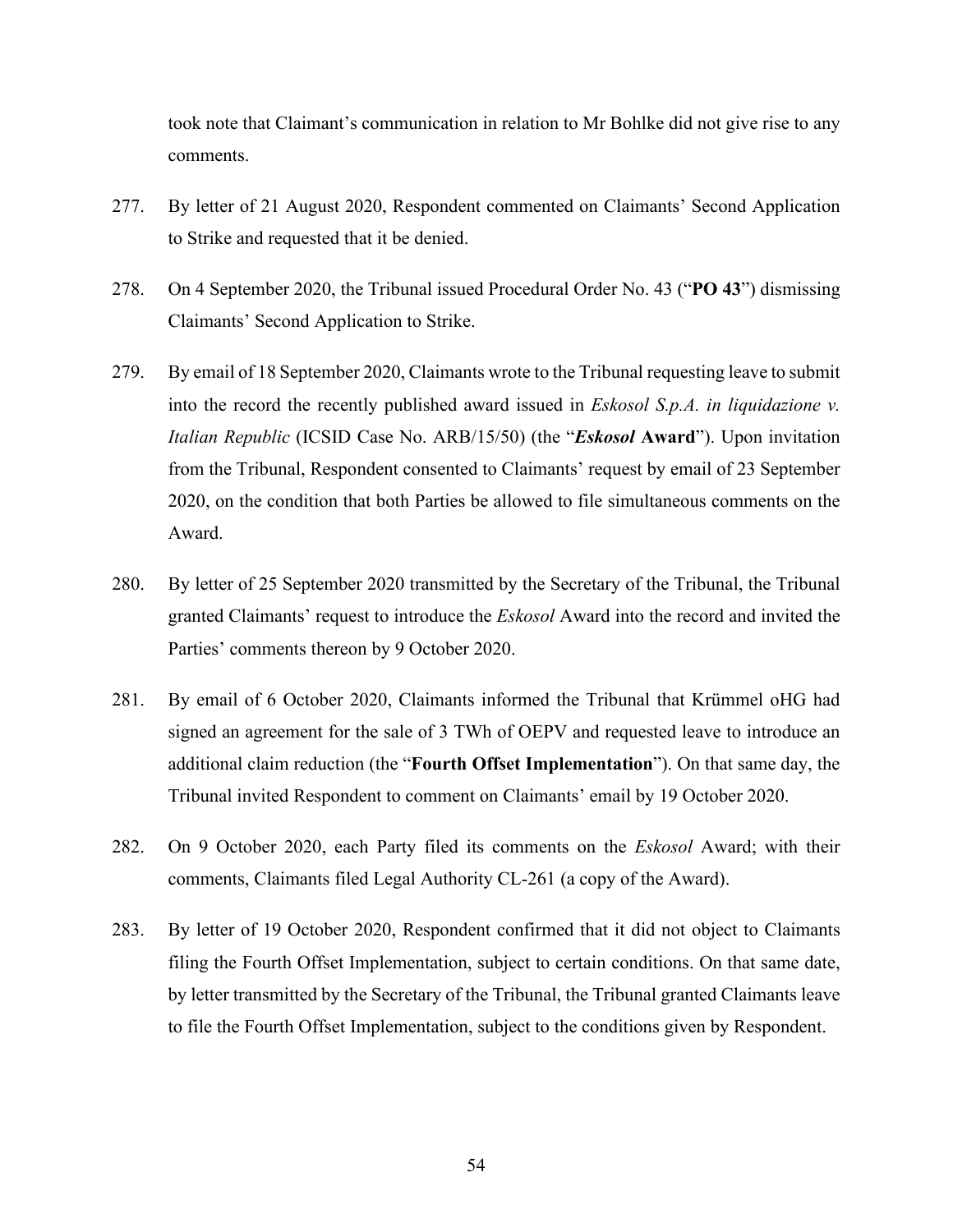- 284. On 21 October 2020, Claimants filed the Fourth Offset Implementation, in the form of an Expert Report of Mr. Brent Kaczmarek, together with Annexes A and B, Appendix X (updated), and Exhibits IAV-039 and IAV-040.
- 285. On 7 November 2020, the Tribunal issued Procedural Order No. 44 ("**PO 44**") concerning the organization of the upcoming hearing.
- 286. On 9 November 2020, the Tribunal held a pre-hearing organizational meeting with the Parties by video conference. By letter of later that date transmitted by the Secretary of the Tribunal, the Tribunal informed the Parties that it did not have questions arising from the Parties' written submissions on Tribunal Questions 1-7 that needed to be addressed during the upcoming hearing.
- 287. By email of 12 November 2020, Claimants informed the Tribunal that the German Constitutional Court had that day published a new decision concerning the  $16<sup>th</sup>$ Amendment and sought leave to introduce the decision into the record, together with the accompanying press release. On that same day, the Tribunal invited Respondent to comment on Claimants' email by 16 November 2020.
- 288. By email of 13 November 2020, Claimants informed the Tribunal that anticipated proceeds from the sale of salvaged parts were received on 11 November 2020 and requested leave to introduce an additional claim reduction (the "**Fifth Offset Implementation**"). On 14 November 2020, the Tribunal invited Respondent to comment on Claimants' email by 16 November 2020.
- 289. Further to the Tribunal's instructions, by email of 16 November 2020, Respondent provided its comments on: (i) Claimants' 12 November request concerning the new decision on the 16<sup>th</sup> Amendment, wherein it agreed to the request provided that the Parties be allowed to submit two rounds of observations thereon; and (ii) Claimants' 13 November request to file a Fifth Offset Implementation, wherein it confirmed that it did not object to the request, subject to certain conditions. Upon invitation from the Tribunal, Claimants commented on this correspondence by email of 17 November 2020.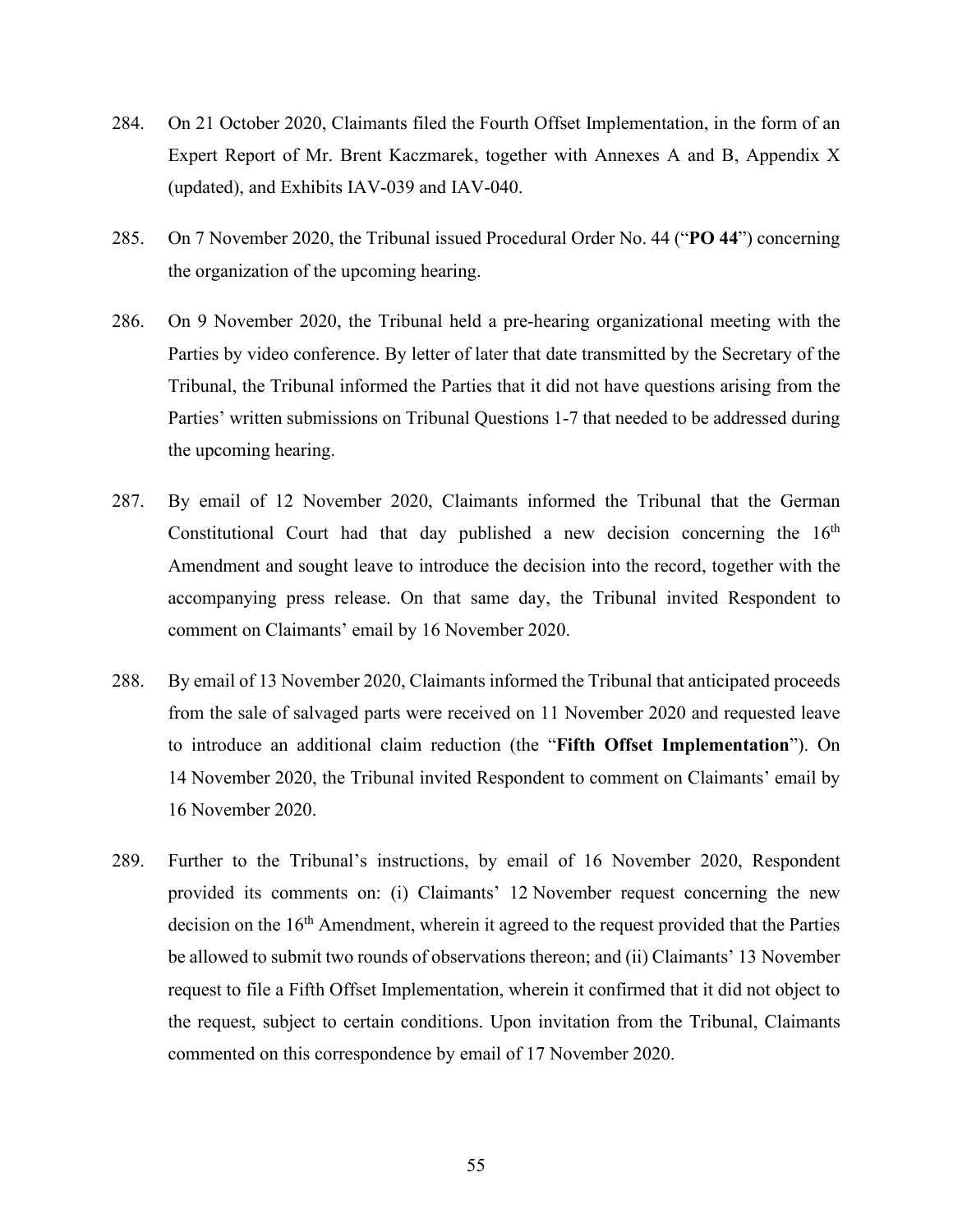- 290. By letter of 19 November 2020 transmitted by the Secretary of the Tribunal, the Tribunal directed: (i) Claimants to file the Fifth Offset Implementation on that same date, with Respondent permitted to make observations thereon during the hearing; and (ii) Claimants to file the German Constitutional Court's new decision concerning the  $16<sup>th</sup>$  Amendment, with accompanying press release, by 20 November 2020, with each Party permitted to make observations thereon during the hearing and the Tribunal to subsequently decide whether the decision should be addressed in further written submissions.
- 291. Further to the Tribunal's instructions, on 19 November 2020, Claimants filed the Fifth Offset Implementation.
- 292. Also on 19 November 2020, the Tribunal issued Procedural Order No. 45 ("**PO 45**") concerning the recording and transparency of the hearing.
- 293. Further to the Tribunal's instructions, on 20 November 2020, Claimants filed Exhibits  $C-269a$  and  $C-269b$  (the new decision on the  $16<sup>th</sup>$  Amendment, with English translation) and Exhibits C-270a and C-270b (the accompanying press release, with English translation).

#### <span id="page-58-0"></span>**O. THE SECOND HEARING**

- 294. A hearing on Tribunal Question 8 was held from 21 to 27 November 2020 by video conference (the "**Second Hearing**").
- 295. The following individuals attended the Second Hearing:

Members of the Tribunal Prof. Albert Jan van den Berg The Hon. Charles N. Brower Prof. Vaughan Lowe

Assistant to the Tribunal Ms. Emily Hay

Secretary of the Tribunal Ms. Jara Mínguez Almeida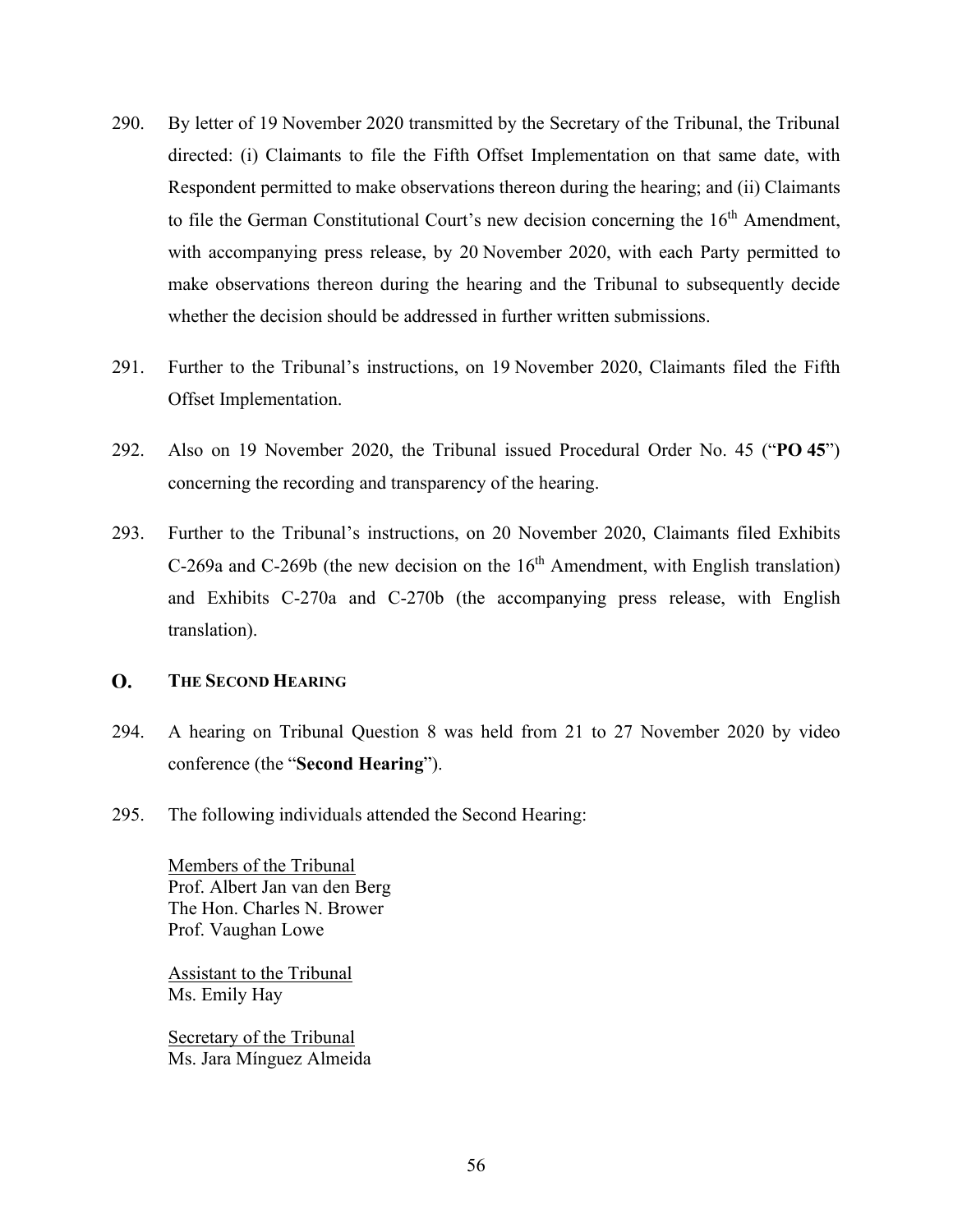### For Claimants

### *Counsel*

- Prof. Dr. Kaj Hobér, 3 Verulam Buildings
- Mr. Jakob Ragnwaldh, Mannheimer Swartling Advokatbyrå AB
- Mr. Fredrik Andersson, Mannheimer Swartling Advokatbyrå AB
- Mr. Alexander Foerster, Mannheimer Swartling Advokatbyrå AB
- Mr. Robin Rylander, Mannheimer Swartling Advokatbyrå AB
- Mr. Jacob Rosell Svensson, Mannheimer Swartling Advokatbyrå AB
- Mr. Malcolm Robach, Mannheimer Swartling Advokatbyrå AB
- Mr. Mattias Arnesson, Mannheimer Swartling Advokatbyrå AB
- Dr. Richard Happ, Luther Rechtsanwaltsgesellschaft mbH
- Mr. Tim Rauschning, Luther Rechtsanwaltsgesellschaft mbH
- Mr. Georg Scherpf, Luther Rechtsanwaltsgesellschaft mbH
- Mr. Sebastian Wuschka, Luther Rechtsanwaltsgesellschaft mbH
- Ms. Luca Thoenes, Luther Rechtsanwaltsgesellschaft mbH
- Mr. Ralf Lewandowski, Luther Rechtsanwaltsgesellschaft mbH
- Mr. Lasse Langfeldt, Luther Rechtsanwaltsgesellschaft mbH
- Dr. Ulrich Karpenstein, Redeker Sellner Dahs
- Dr. Roya Sangi, Redeker Sellner Dahs

### *Parties*

- Dr. Andreas Metzenthin, Vattenfall GmbH
- Mr. Tim Gansczyk, Vattenfall GmbH
- Mr. Soeren Friese, Vattenfall GmbH

*Support Staff*

- Ms. Stephanie Rosenberg, Syntax Sprachen GmbH
- Ms. Sandra Noorlander, Syntax Sprachen GmbH
- Mr. Oliver Reck, Luther Rechtsanwaltsgesellschaft mbH
- Mr. Marcus Andréasson, Mannheimer Swartling Advokatbyrå AB
- Mr. Mattias Arnesson, Mannheimer Swartling Advokatbyrå AB

# *Witnesses*

- Dr. Uwe Kleen, (formerly) Vattenfall Europe Nuclear Energy GmbH *Experts*

- Dr. Helmut Bläsig, (formerly) Kernkraftwerk Gundremmingen GmbH
- Dr. Jens Neumann, Areva GmbH
- Prof. Bruno Thomauske, Nuclear Safety Engineering GmbH / (formerly) RWTH Aachen University
- Mr. Brent Kaczmarek (with Mr. Kiran Sequeira and Mr. Stuart Dekker), Versant Partners

### For Respondent

*Counsel*

- Dr. Sabine Konrad, Morgan, Lewis & Bockius, LLP
- Dr. Maximilian Pika, Morgan, Lewis & Bockius, LLP
- Ms. Nika Rassadina, Morgan, Lewis & Bockius, LLP
- Mr. Pierre Trippel, Morgan, Lewis & Bockius, LLP
- Ms. Katrine Tvede, Morgan, Lewis & Bockius, LLP
- Ms. Carla Meza Caballero, Morgan, Lewis & Bockius, LLP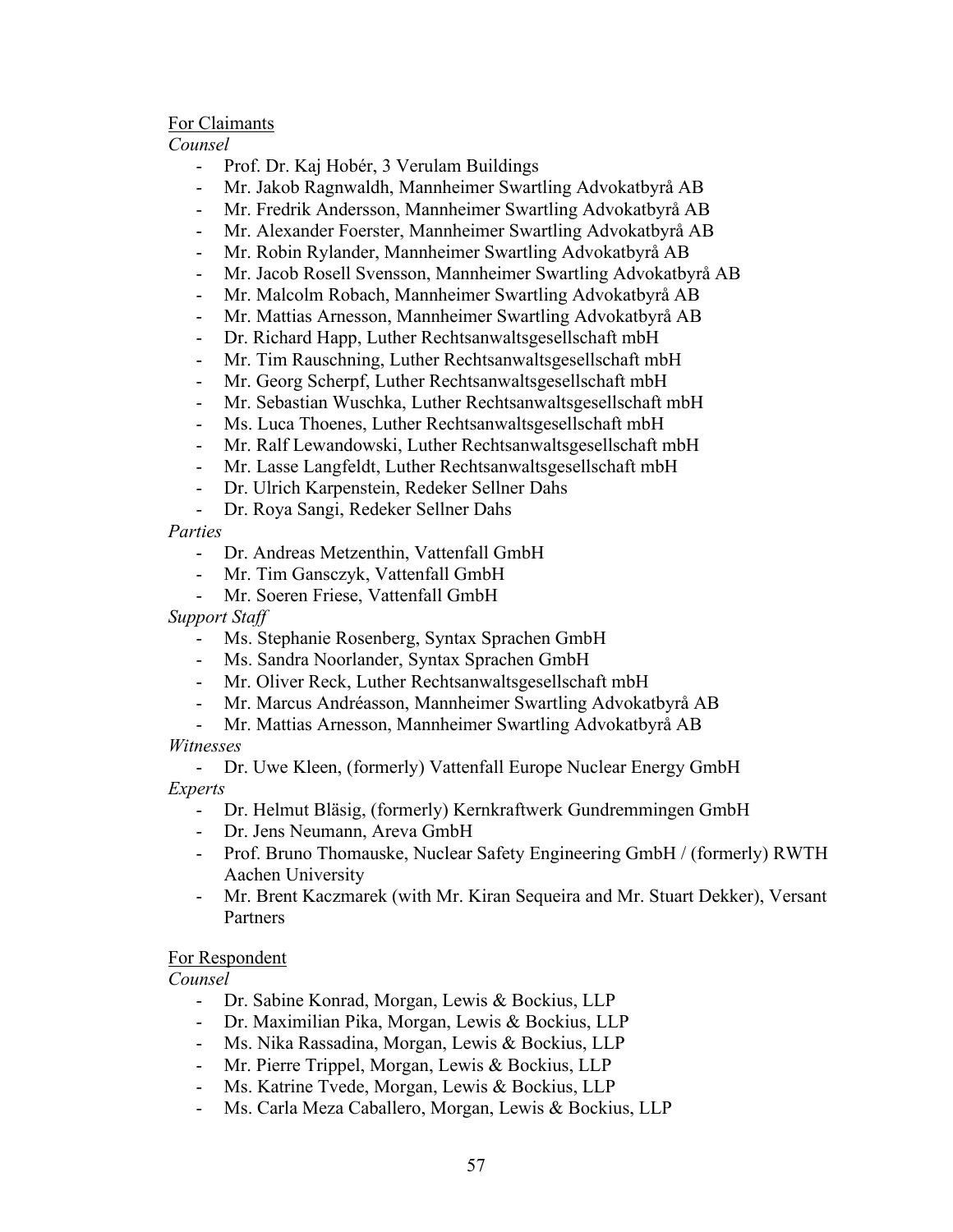- Ms. Catalina Bizi, Morgan, Lewis & Bockius, LLP

### *Parties*

- Ms. Annette Tiemann, Federal Ministry for Economic Affairs and Energy
- Mr. Clemens Wackernagel, Federal Ministry for Economic Affairs and Energy
- Dr. Henner Gött, Federal Ministry for Economic Affairs and Energy
- Mr. Thomas Klippstein, Federal Ministry of Justice and Consumer Protection
- Dr. Vera Weißflog, Federal Ministry of Justice and Consumer Protection
- Dr. Anna Lilja, Federal Ministry of Justice and Consumer Protection
- Mr. Philipp Wendel, Federal Foreign Office
- Ms. Iliana Nikolova-Pentcheva, Federal Chancellery
- Mr. Christian Schmidt, Federal Chancellery
- Ms. Anne Dehne, Federal Ministry for Economic Affairs and Energy
- Mr. Jens Pohlmann, Federal Ministry for Economic Affairs and Energy
- Mr. Lars Beyer, Federal Ministry for the Environment, Nature Conservation, Building and Nuclear Safety
- Mr. Anton Hufnagl, Federal Ministry for the Environment, Nature Conservation, Building and Nuclear Safety
- Mr. Cornelius Link, Federal Ministry of Finance
- Mr. Steffen Jenner, Federal Ministry of Finance
- Ms. Sabine Poniatowski-Persé, Federal Ministry of Finance

## *Support Staff*

- Mr. Damion Watkins, Morgan, Lewis & Bockius, LLP
- Mr. Stephan Jokiel, Federal Ministry for Economic Affairs and Energy
- Mr. Volker Rettinger, Federal Ministry for Economic Affairs and Energy *Experts*
	- Dipl.-Ing. Michael Sailer (with Mr. Gerhard Schmidt), Ökoinstitut
	- Dr. Eberhard Grauf, SE-Engineering
	- Dr. Oskar Grözinger
	- Dr. Robin Cohen, Charles River Associates
	- Mr. Knight Sukthaworn (*not testifying*)
	- Ms. Laura Hardin (with Mr. Almir Smajlovic, Mr. Alexander Sottile, and Mr. Matthew Turk), Alvarez & Marsal
	- Mr. Christian Gruschwitz (*not testifying*)
	- Dipl.-Ing. Klaus-Dieter Bandholz (*not testifying*), ESN Sicherheit und Zertifizierung GmbH

### Interpreters

- Mr. Stefan Brechtel, M.A., Independent Interpreter
- Ms. Anna Koch, MATI, Independent Interpreter
- Ms. Olivia Reinshagen-Hernández, Syntax Sprachen GmbH

### Technical Support

- Mr. Steven Schwartz, FTI Consulting
- Mr. T.J. Loebbaka, FTI Consulting

### Court Reporters

- Mr. David Kasdan, B&B Reporters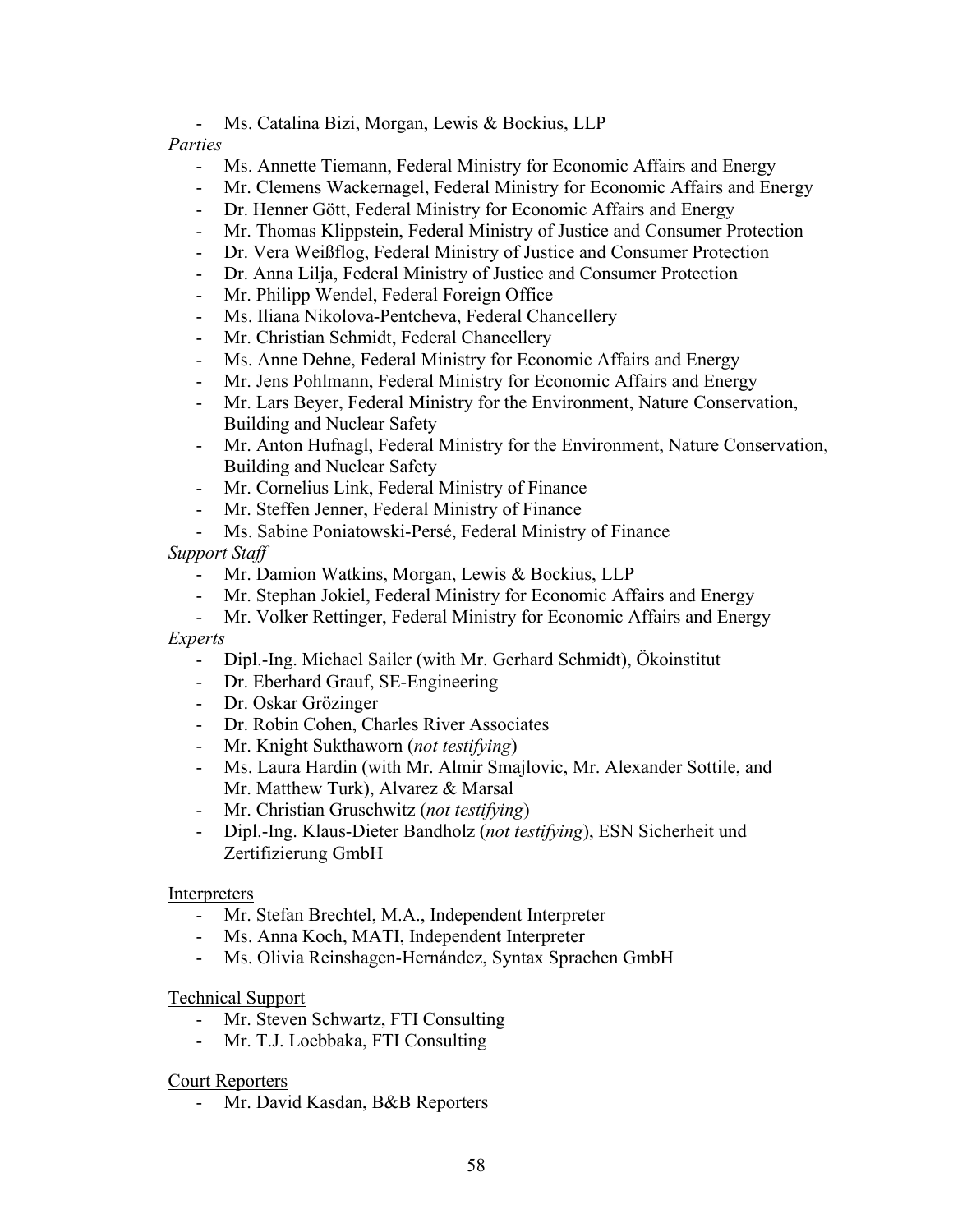296. In accordance with the Parties' agreement, video of the Hearing was made publicly available on the ICSID website. Following exchanges between the Parties, the Tribunal subsequently ruled on 15 December 2020, that the recordings of the Second Hearing would be removed from the ICSID website 120 days after the end of these proceedings.

#### <span id="page-61-0"></span>**P. PROCEDURE FOLLOWING THE SECOND HEARING**

- 297. On 5 December 2020, the Tribunal issued Procedural Order No. 46 ("**PO 46**") ordering, *inter alia*: (i) Respondent to comment on the Fifth Offset Implementation, if necessary, by 11 December 2020; (ii) the Parties to jointly submit transcript corrections, or comments on issues arising from the interpretation on which they disagree, by 15 January 2021; and (iii) the Parties to file post-hearing submissions by 8 April 2021 and, if necessary, reply posthearing submissions by 23 April 2021; (iv) and the Parties to file cost statements 15 days after the filing of the last post-hearing submission. PO 46 also directed that if a Party intended to file new evidence with its post-hearing submission, it should seek leave from the Tribunal to do so no later than 15 February 2021.
- 298. Further to the Tribunal's instructions, on 10 December 2020, Respondent filed its comments on the Fifth Offset Implementation.
- 299. By email of 11 December 2020, Claimants informed the Tribunal that an agreement had been signed for sale of 5 TWh of OEPV by Krümmel oHG for use at the Brokdorf plant in 2021, and they would subsequently seek leave to introduce an additional claim reduction.
- 300. By email of 18 December 2020, Claimants informed the Tribunal that the proceeds had been received from the sale of 5 TWh of OEPV as contemplated in their 11 December email. In addition, Claimants informed the Tribunal that two further agreements for sale of OEPV by Krümmel oHG had also been signed: 5 TWh for use at the Grohnde plant in 2021 and 5 TWh for use at the Isar 2 plant in 2021. As such, Claimants requested leave from the Tribunal to introduce an additional claim reduction (the "**Sixth Offset Implementation**"). By email of later that date transmitted by the Secretary of the Tribunal, the Tribunal invited Respondent to comment on Claimants' request by 24 December 2020.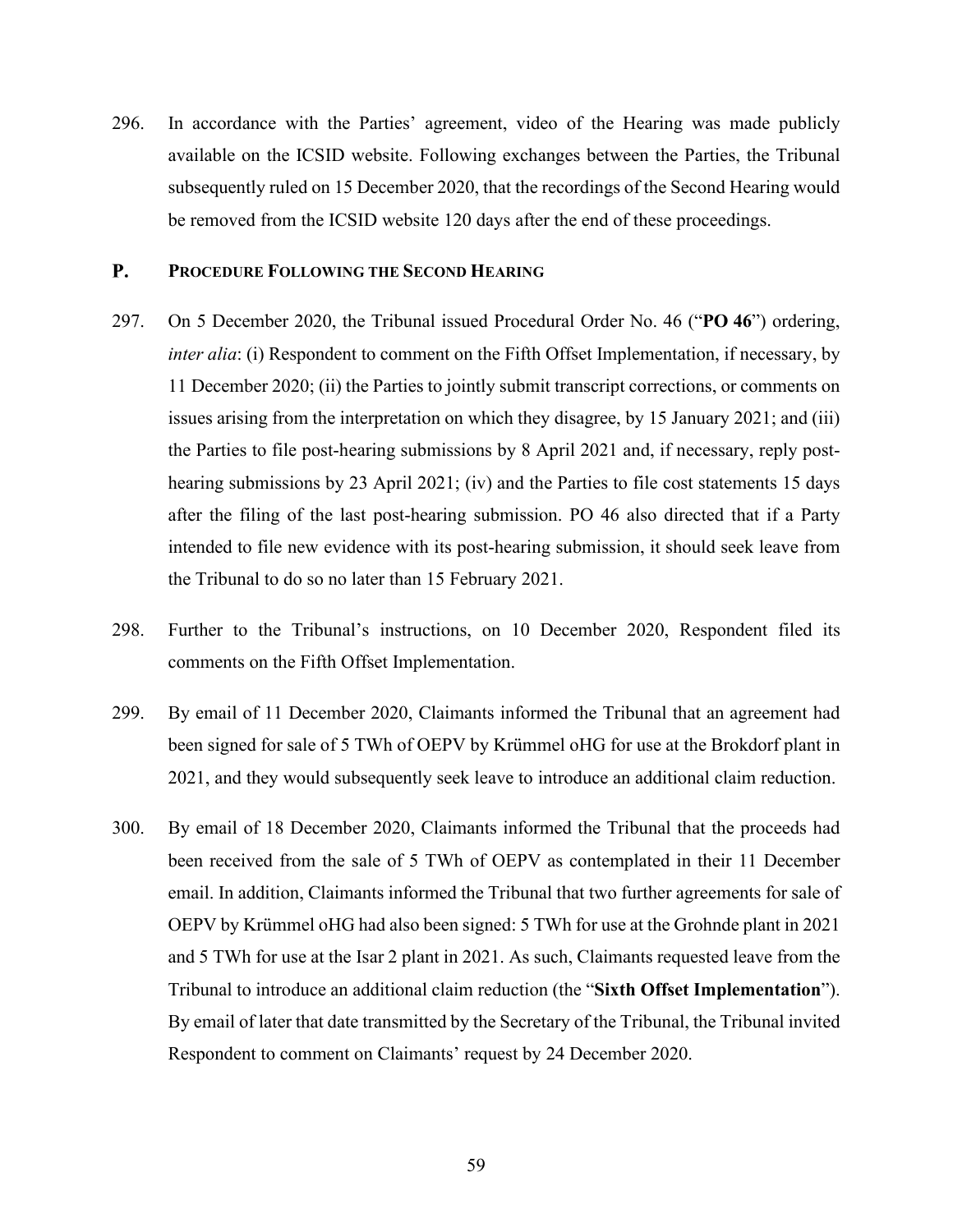- 301. By later email of 18 December 2020, Claimants wrote to the Tribunal alleging that Respondent's 10 December comments on the Fifth Offset Implementation went beyond the scope directed by the Tribunal and requested that they be allowed to file a brief reply.
- 302. By email of 23 December 2020 transmitted by the Secretary of the Tribunal, the Tribunal invited Claimants to submit a brief reply on the Fifth Offset Implementation by 30 December 2020, and Respondent to file a brief rejoinder by 6 January 2021.
- 303. Further to the Tribunal's instructions, by email of 23 December 2020, Respondent provided its comments on Claimants' 18 December request to file a Sixth Offset Implementation, wherein it confirmed that it did not object to the request, subject to certain conditions.
- 304. By email of 28 December 2020 transmitted by the Secretary of the Tribunal, the Tribunal granted Claimants leave to file the Sixth Offset Implementation by 11 January 2021, with Respondent permitted to make comments thereon within two weeks after its filing.
- 305. On 31 December 2020, Claimants filed their reply on the Fifth Offset Implementation.
- 306. On 6 January 2021, Respondent filed its rejoinder on the Fifth Offset Implementation.
- 307. On 11 January 2021, Claimants filed the Sixth Offset Implementation.
- 308. By emails of 15 January 2021, the Parties submitted their proposed joint corrections to the Second Hearing transcripts and noted their areas of disagreement. By letter of 19 January 2021 transmitted by the Secretary of the Tribunal, the Tribunal proposed the reappointment of Ms. Niuscha Bassiri to assist the Tribunal in finalising the corrections to interpretation errors; the Parties subsequently agreed to this proposal. Ms. Bassiri provided an updated declaration of confidentiality and independence to the Parties on 22 January 2021.
- 309. On 1 February 2021, the Secretary of the Tribunal communicated to the Parties the Tribunal's decision on the disputed corrections to the Second Hearing transcripts.
- 310. By letter of 15 February 2021, Respondent requested that the Tribunal: (i) renew its Order contained in PO 38, namely that Claimants produce to Respondent the Hamburg Court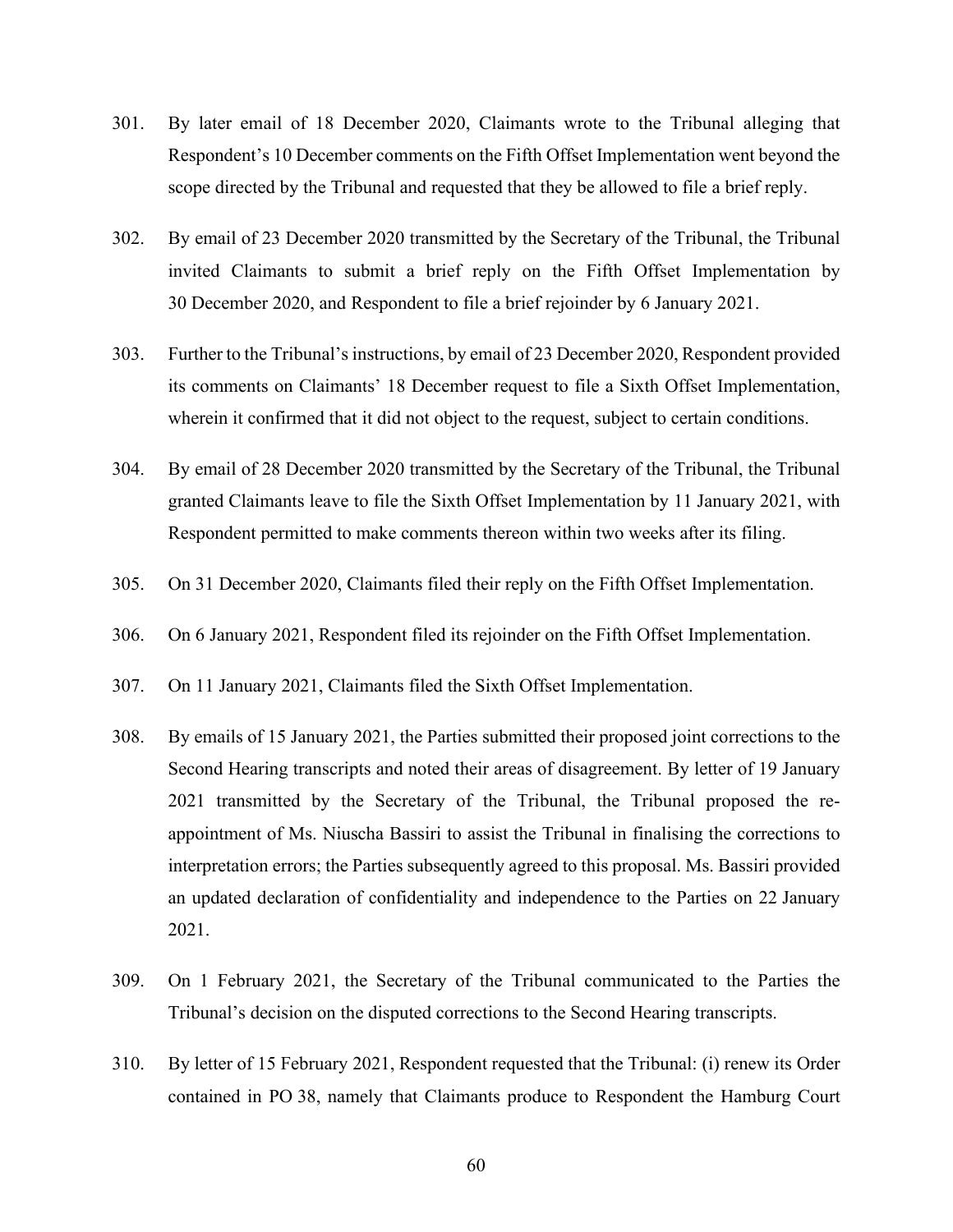Documents, including upcoming submissions; and (ii) grant Respondent leave to submit the produced documents into the record with its post-hearing submission, in accordance with PO 46. Upon invitation from the Tribunal, Claimants commented on Respondent's request by letter of 22 February 2021, wherein they argued that the request should be dismissed.

311. On 4 March 2021, the Tribunal issued Procedural Order No. 47 ("**PO 47**") ruling on Respondent's 15 February request. In its Order, the Tribunal directed Claimants to produce written submissions (excluding exhibits) filed with the Regional Court of Hamburg in relation to 310 O 411/18 (main proceedings) by 11 March 2021 and granted Respondent leave to submit any of the produced documents into the record together with its posthearing submission.

#### <span id="page-63-0"></span>**Q. SUSPENSION AND REQUEST FOR DISCONTINUANCE**

- 312. By emails of 11 March 2021, the Parties informed the Tribunal of their joint request to suspend the proceeding effective immediately and until further notice by either Party. The suspension was subsequently confirmed by the Tribunal on 12 March 2021.
- 313. By letter of 1 November 2021, Claimants formally requested the discontinuance of the proceeding, pursuant to Rule 44 of the ICSID Arbitration Rules, and attached an extract of a 25 March 2021 agreement concluded by the Parties, together with other nuclear power plant operators (the "**Agreement**"), which reads as follows:

*The Contracting Parties under number 3, 6, 7, 13 and 14 [the Claimants in this arbitration] undertake to request the discontinuance of the proceeding (Arbitration Rule 44) against the Federal Republic of Germany (International Centre for Settlement of Investment Disputes (ICSID) Case No. ARB/12/12) submitted to the ICSID without delay after this Contract takes effect. The suspension of the proceeding pursuant to paragraph 4 shall not prevent this. The Federal Republic of Germany undertakes to agree to the discontinuance and to confirm to the Arbitral Tribunal the cost arrangements made in this Contract. Each party shall bear its own costs of the proceeding. The claimant side and the respondent side will each bear half of the costs of the Arbitral Tribunal, in particular the costs of translators, interpreters, FTI Consulting Inc.,*